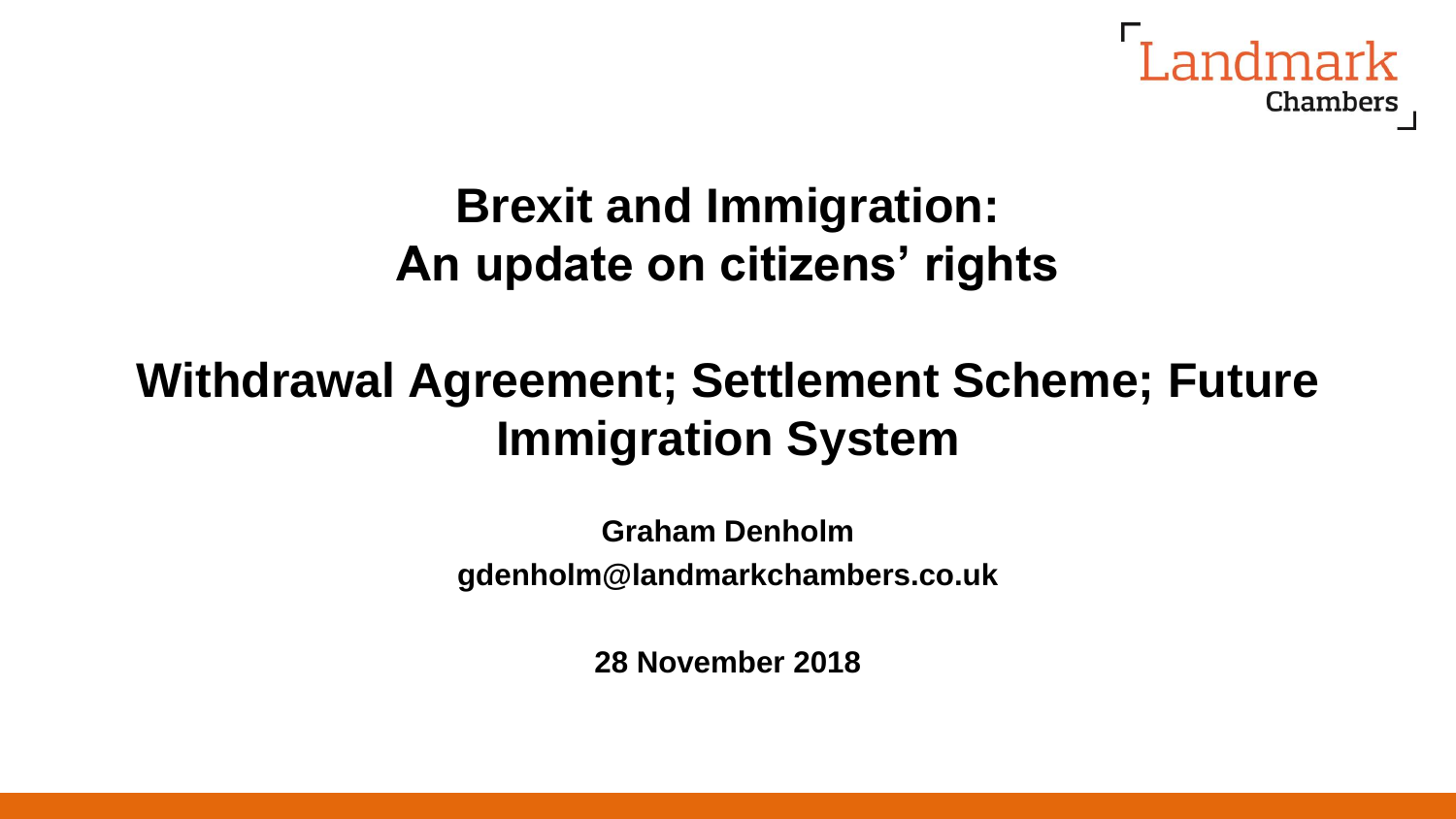

# **WITHDRAWAL AGREEMENT**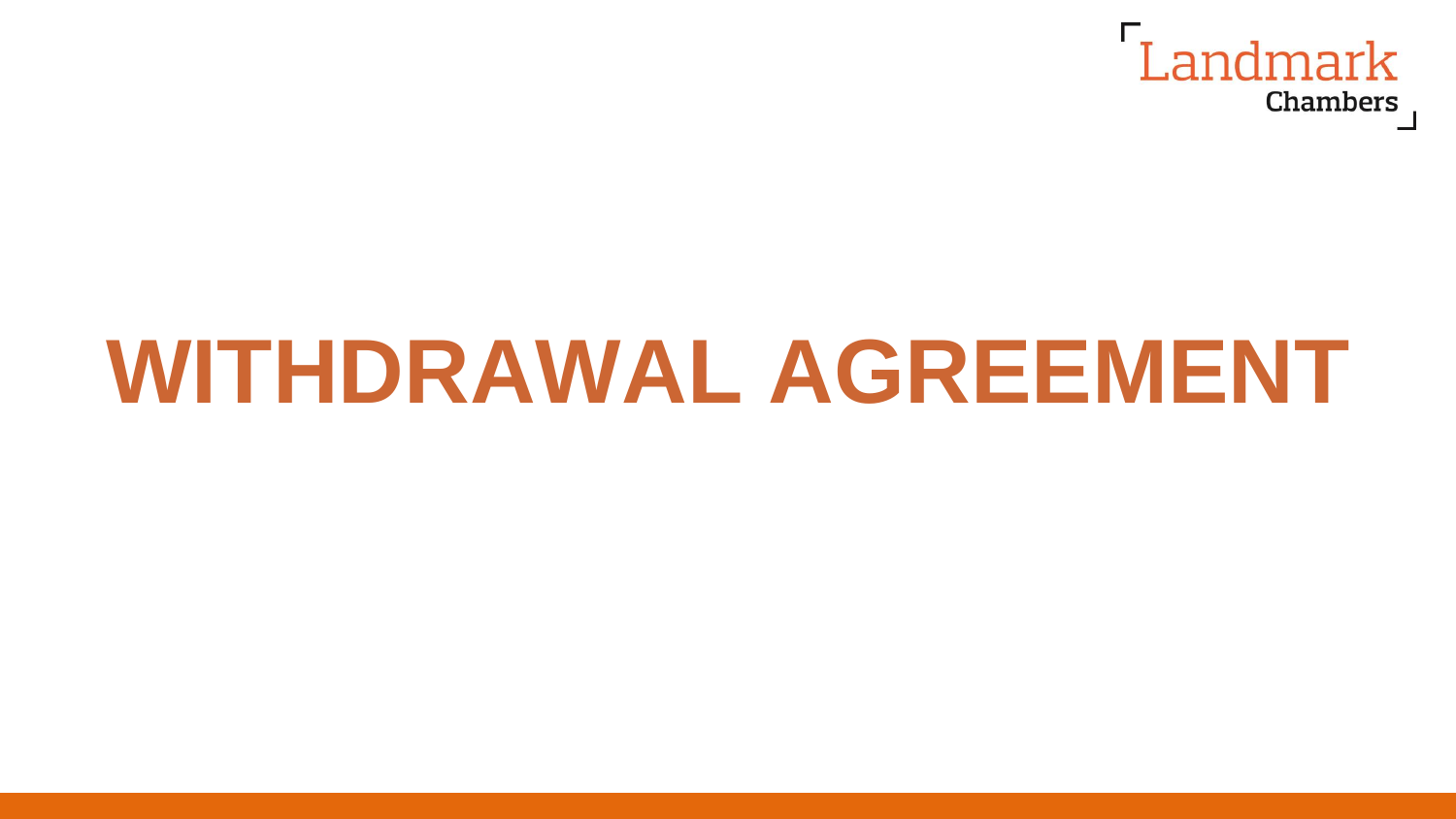#### **Withdrawal Agreement**

1



- 19 March 2018 citizens' rights provisions agreed
- 14 November 2018 complete text agreed subject to approval
- Citizens' Rights addressed in Part Two
- Vote in parliament on 11 December 2018 (**OUTCOME VERY UNCERTAIN**)
- Then to be subject to a vote before European parliament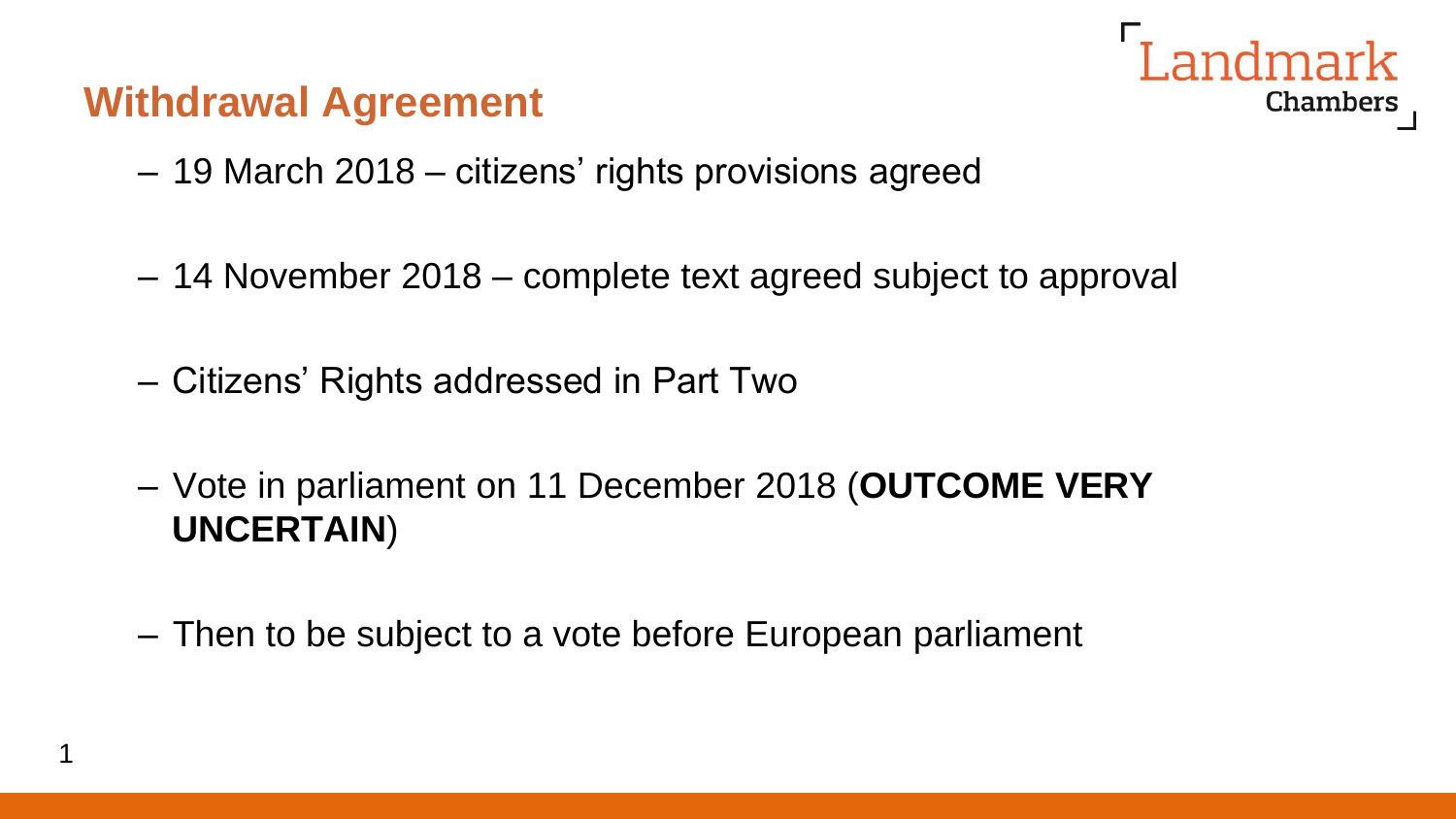

#### **Transition period**

- Art. 126
	- Transition period begins when WA enters into force (**11pm on 29 March 2019**)
	- Ends 31 December 2020
	- Free movement to continue during this period
	- Union citizens and family members arriving during this period and residing under EU law are on route to permanent residence (see later slides)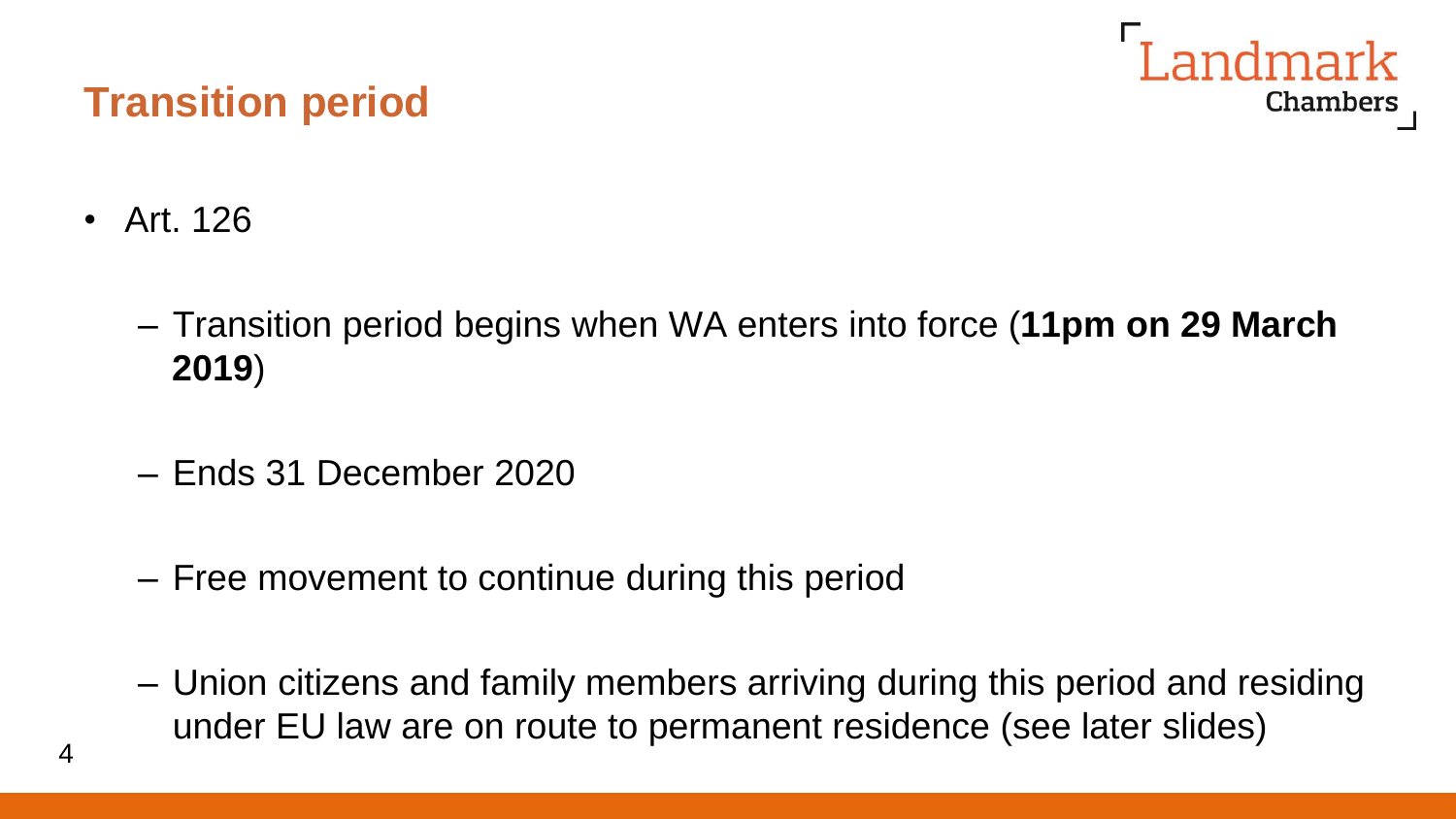#### **APPLICABLE LAW**



- Union law concepts in WA to be interpreted in line with CJEU caselaw handed down before the end of the transition period (Art. 4(4))
- Post-transition, UK courts and administrative authorities to have "*due regard*" to relevant CJEU caselaw (Art. 4(5))
- CJEU to have an ongoing role in interpretation of Part Two in UK proceedings commenced within **8 years** of the transition period ending (earlier in residence status cases if process for granting status begins before end of transition). Provision made for binding preliminary rulings. (Article 158)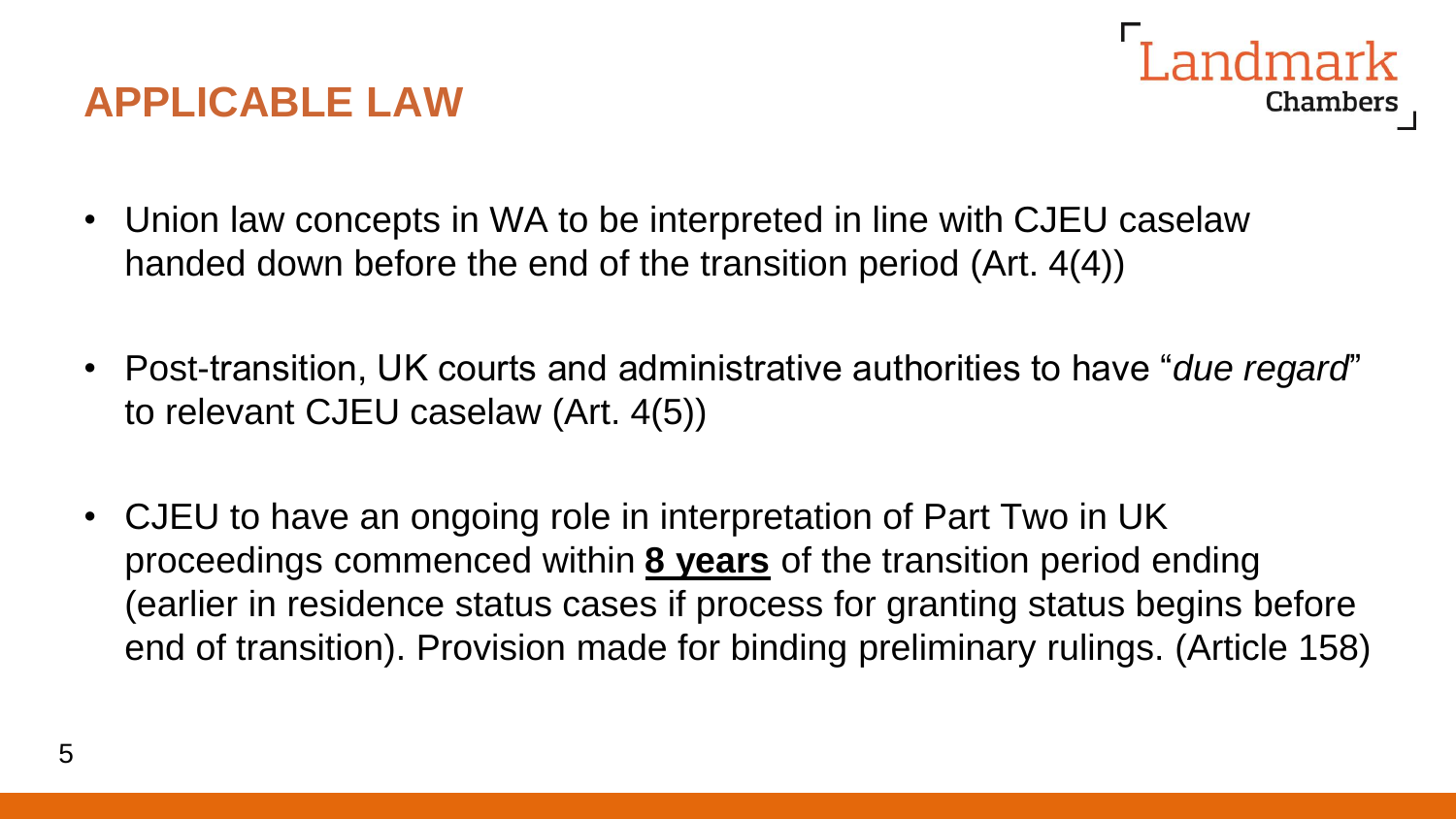## **PART TWO: CITIZENS' RIGHTS**

- Structure:
	- Title I: General Provisions
	- Title II: Rights and Obligations
		- Chapter 1: Rights related to residence, residence documents

- Chapter 2: Rights of workers and self-employed persons
- Chapter 3: Professional qualifications
- Title III: Coordination of social security systems
- Title IV: Other Provisions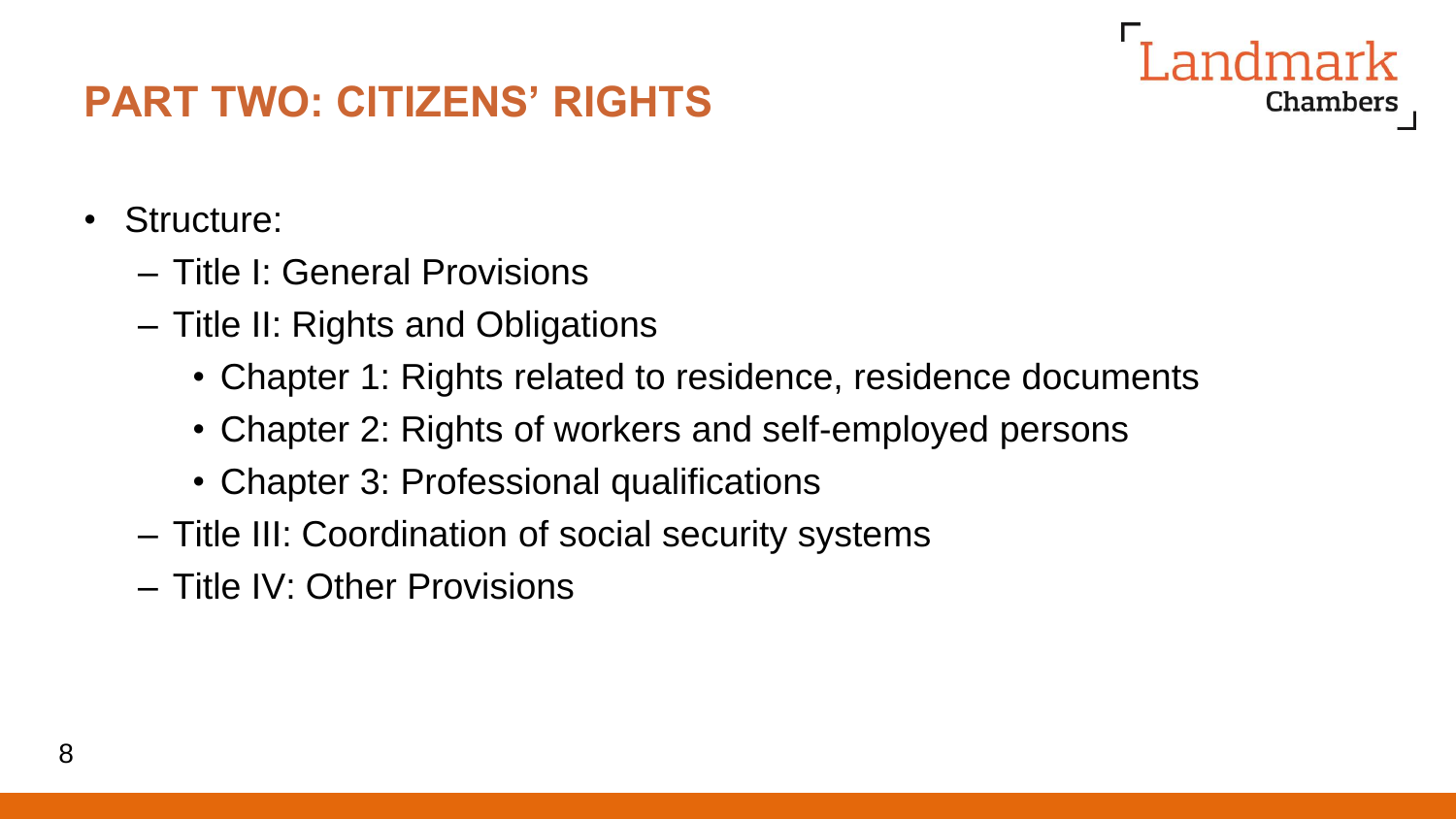### **DEFINITIONS – FAMILY MEMBERS**

- Art. 9 contains Part Two definitions
- Art. 9(a) family members
	- Art. 9(a)(i) adopts definition in Art. 2(2) of Citizens' Directive (2004/38/EC):
		- Spouse
		- Registered partner
		- Dependent direct descendants under 21 and those of spouse / partner
		- Dependent direct relatives in ascending line and those of spouse / partner

Chambers

– Art. 8(a)(ii) extends definition of family members to "*persons other than those defined in Article 3(2) of Directive 2004/38/EC whose presence is required by Union citizens or United Kingdom nationals in order not to deprive them of a right of residence granted by this Part".* [**i.e.** *Chen* **carers**]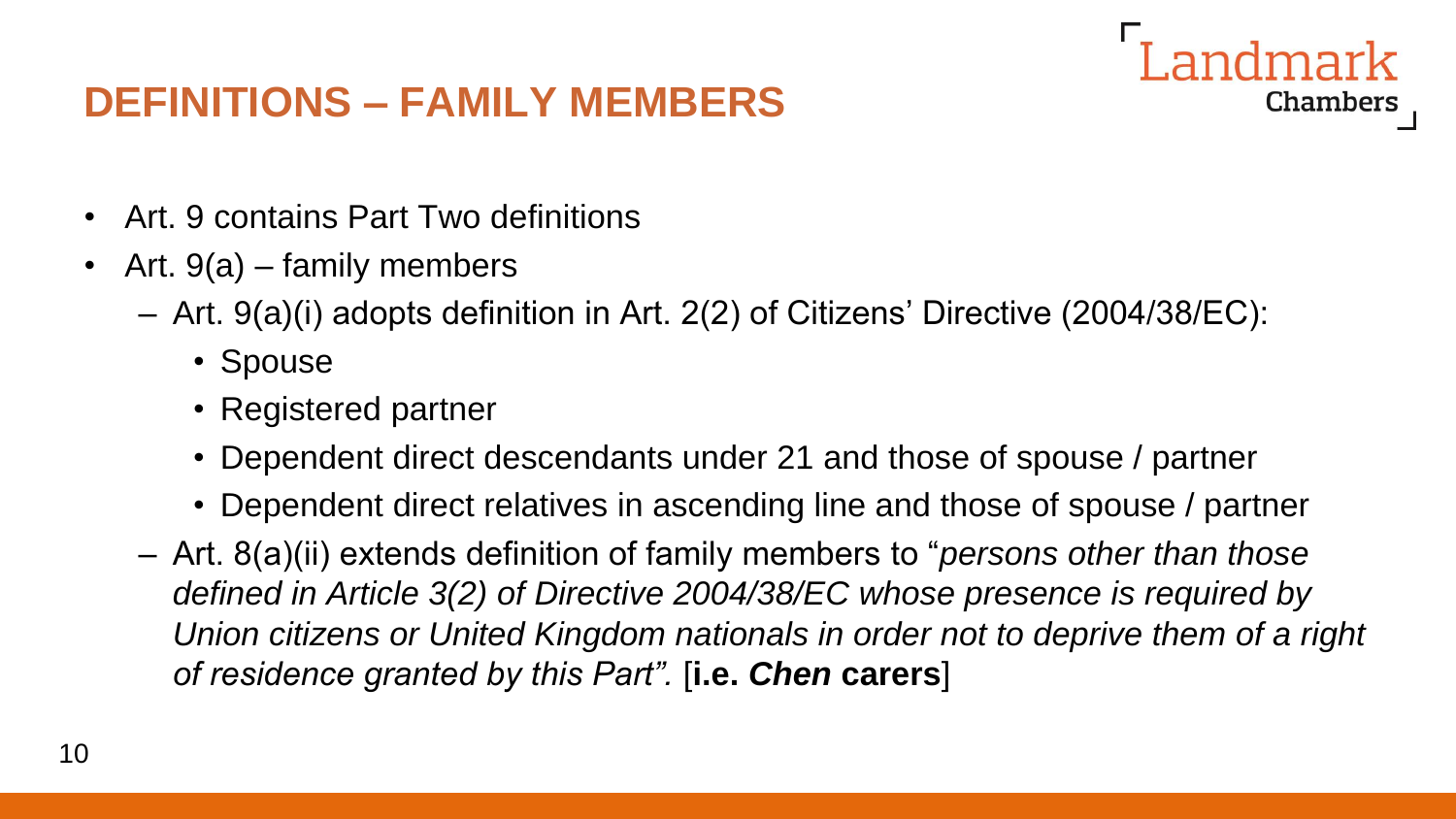# **PERSONAL SCOPE: WHO BENEFITS FROM PART TWO (I)**

- Landmark **Chambers**
- Union citizens living in UK and UK nationals living in a Member State:
	- under Union law;
	- "*before the end of the transition period*";
	- and who "*continue to reside there thereafter*" (Art. 10(1)(a), (b));
- Frontier workers (Art. 10(1)(c), (d));
- Plus family members of the above, subject to further conditions…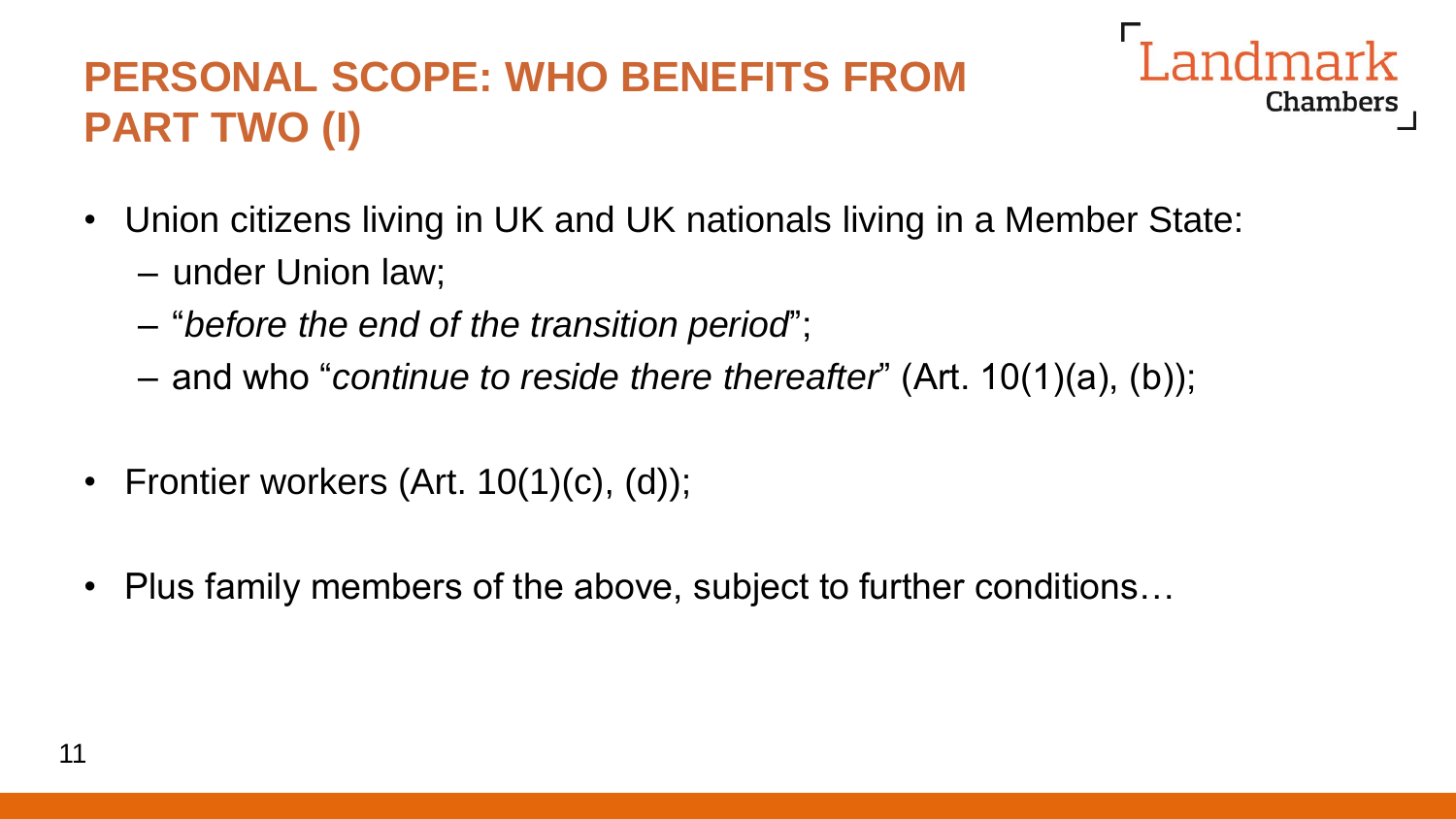# **PERSONAL SCOPE: WHO BENEFITS FROM PART TWO (II)**



- Family members within Personal Scope of WA:
	- Residing in host state under Union law at end of transition period (Art. 10(1)(e)(i))
	- Direct relatives outside host state at end of transition if within Art. 2(2) of Citizens' Directive (Spouse, etc, see previous slide) (Art. 10(1)(e)(ii))
	- Children born or adopted post-transition (subject to further conditions (Art.  $10(1)(e)(iii)$
	- Family members residing in host state at the end of the transition period with:
		- retained rights of residence under Art. 12 and 13 of the Citizens' Directive
		- Permanent residence under Art. 16(2), 17 or 18 of the Citizens' Directive (Art.  $10(1)(f)$
	- Contd…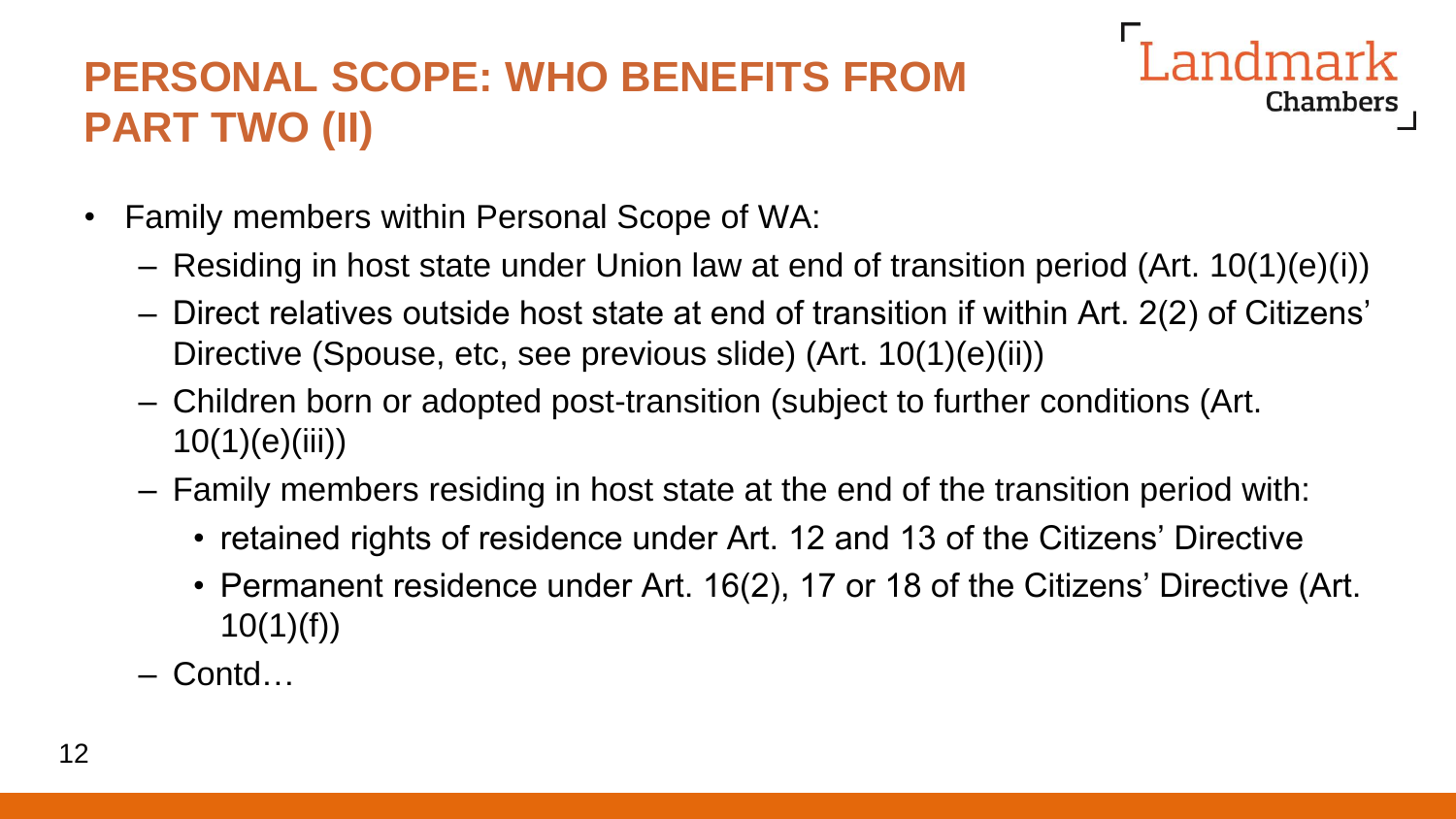# **PERSONAL SCOPE: WHO BENEFITS FROM PART TWO (III)**

- **Chambers**
- Part Two further applies to persons falling under Art. 3(2)(a) and (b) of the Citizens' Directive whose residence was facilitated by the host state if residing in the host state at the end of the transition period (Article 10(3))
- (*Art. 3(2)(a) and (b) address, respectively,*
	- *(a) any other family members, irrespective of nationality, who are dependants / members of household or where serious health grounds strictly require the care of the Union citizen; and*
	- *(b) partner with whom the Union citizen has a durable relationship*)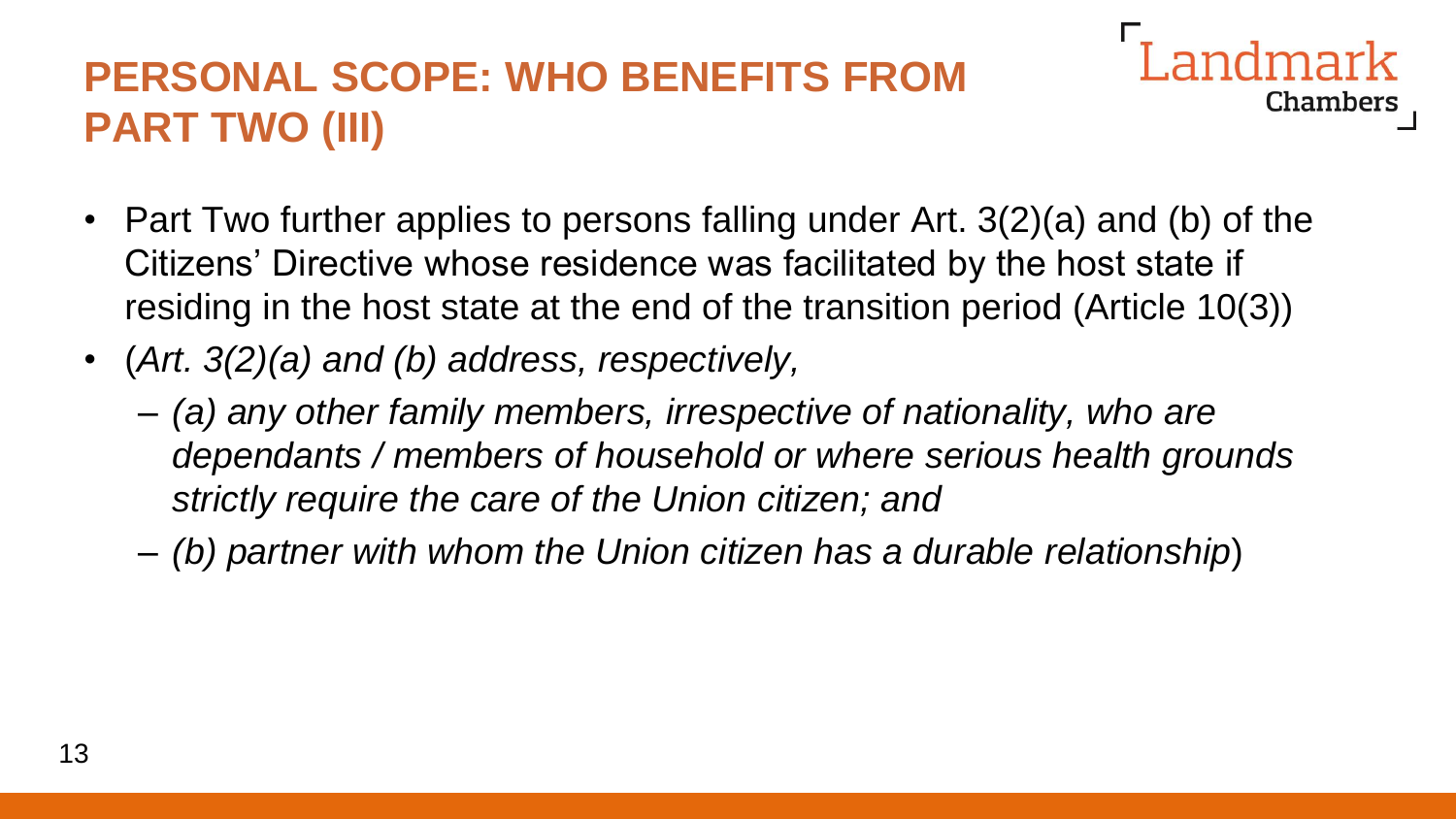# **PERSONAL SCOPE: WHO BENEFITS FROM PART TWO (IV)**



• Art. 10(4) requires that the host state facilitate the entry and residence of the Union national's partner in a durable relationship post-transition "*provided that the relationship was durable before the end of the transition period and continues at the time the partner seeks residence under this Part.*"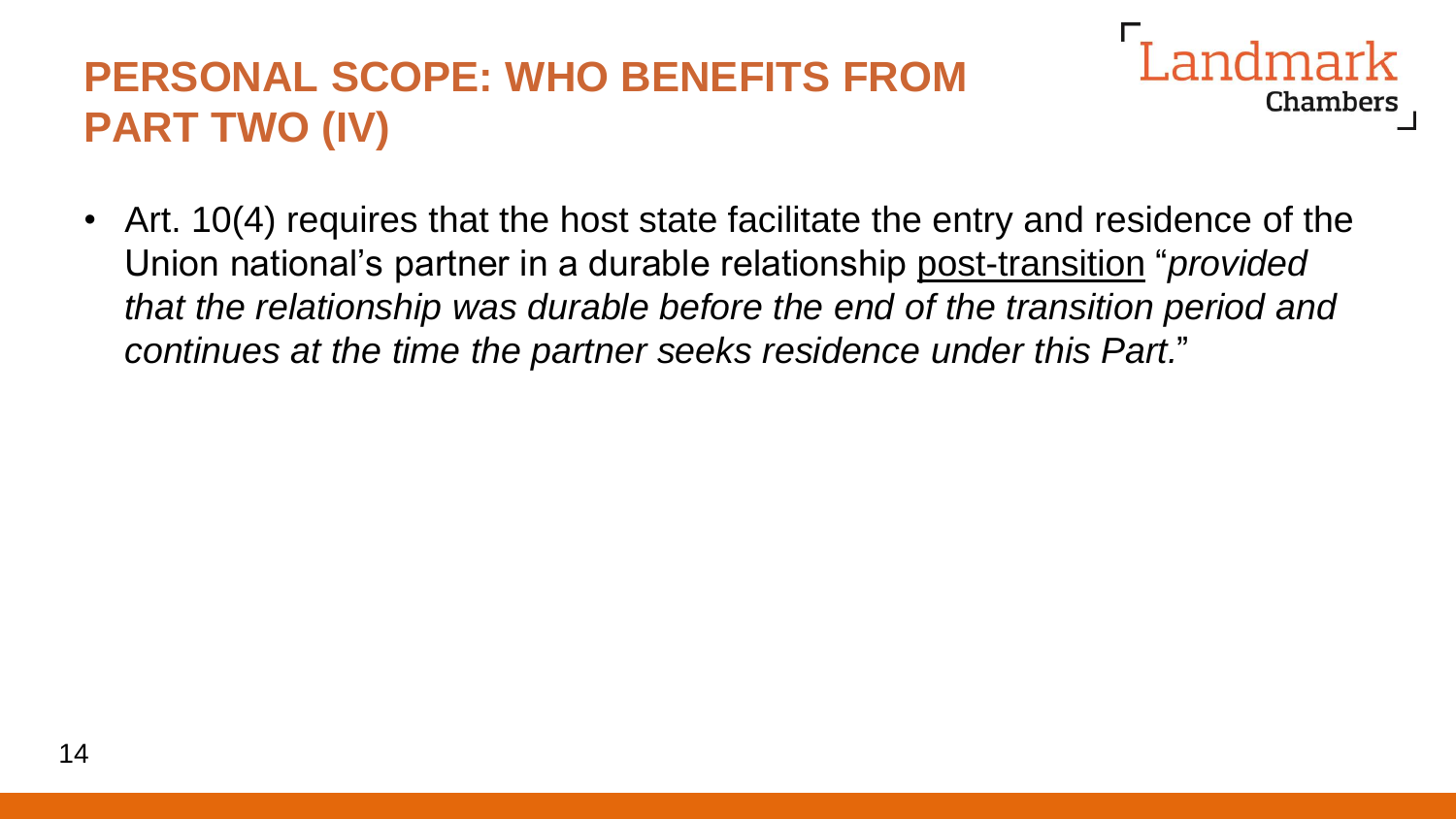## **Chen / Surinder Singh / Zambrano (I)**

- *Chen* carers are covered by the WA
	- Definition of family member in Art. 8(a)(ii) see previous slide.
	- $-$  In scope  $-$  Art 9(1)(a) / 9(1)(e)(1)
	- Post-transition residence under Art. 12(3) by reference to Art. 21 TFEU

Chambers

• Primary carers and children with a derivative right of residence under the principles confirmed by the Court of Justice in *Harrow London Borough Council v Ibrahim* (LBC) and *Teixeira v Lambeth LBC* will also be brought within the personal scope of the draft WA by respectively Articles 9(1)(e)(i) in the case of the carer, for the same reason as *Chen* carers, and 9(1)(a) or 9(1)(b) in the case of the child, if the child is an EU citizen or UK national.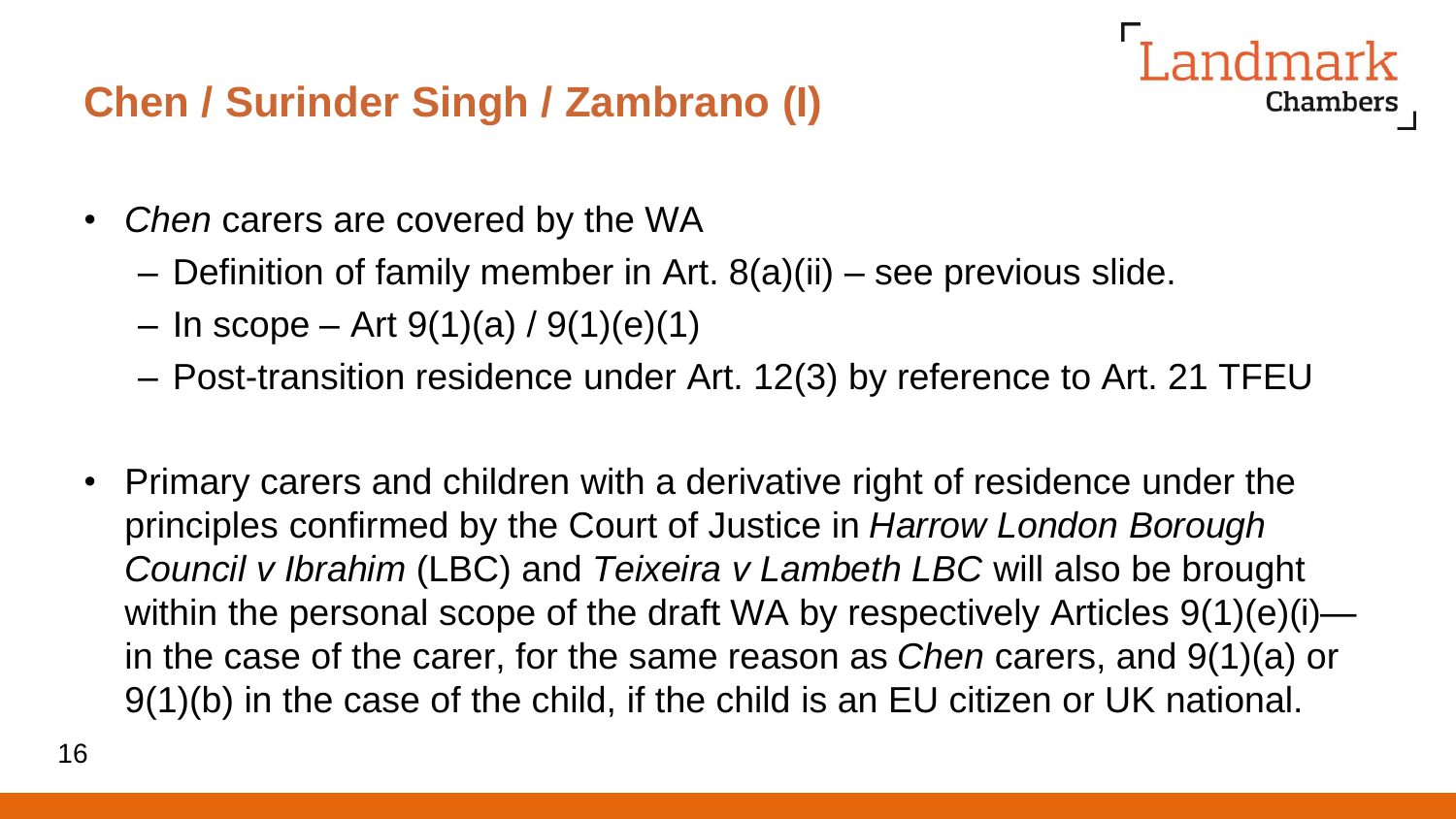## **Chen / Surinder Singh / Zambrano (II)**

- *Surinder Singh* cases
	- **Not within scope**
	- Personal scope provisions in Art. 9(1)(a) and (b) require that the Union citizen / UK national as the case may be "*continue to reside*" in the host state post-transition.

- Does not allow for those returning to country of origin after exercising treaty rights in another EU state.
- (**UK government intends to provide for** *Surinder Singh* **cases in settled status scheme – see later slides**)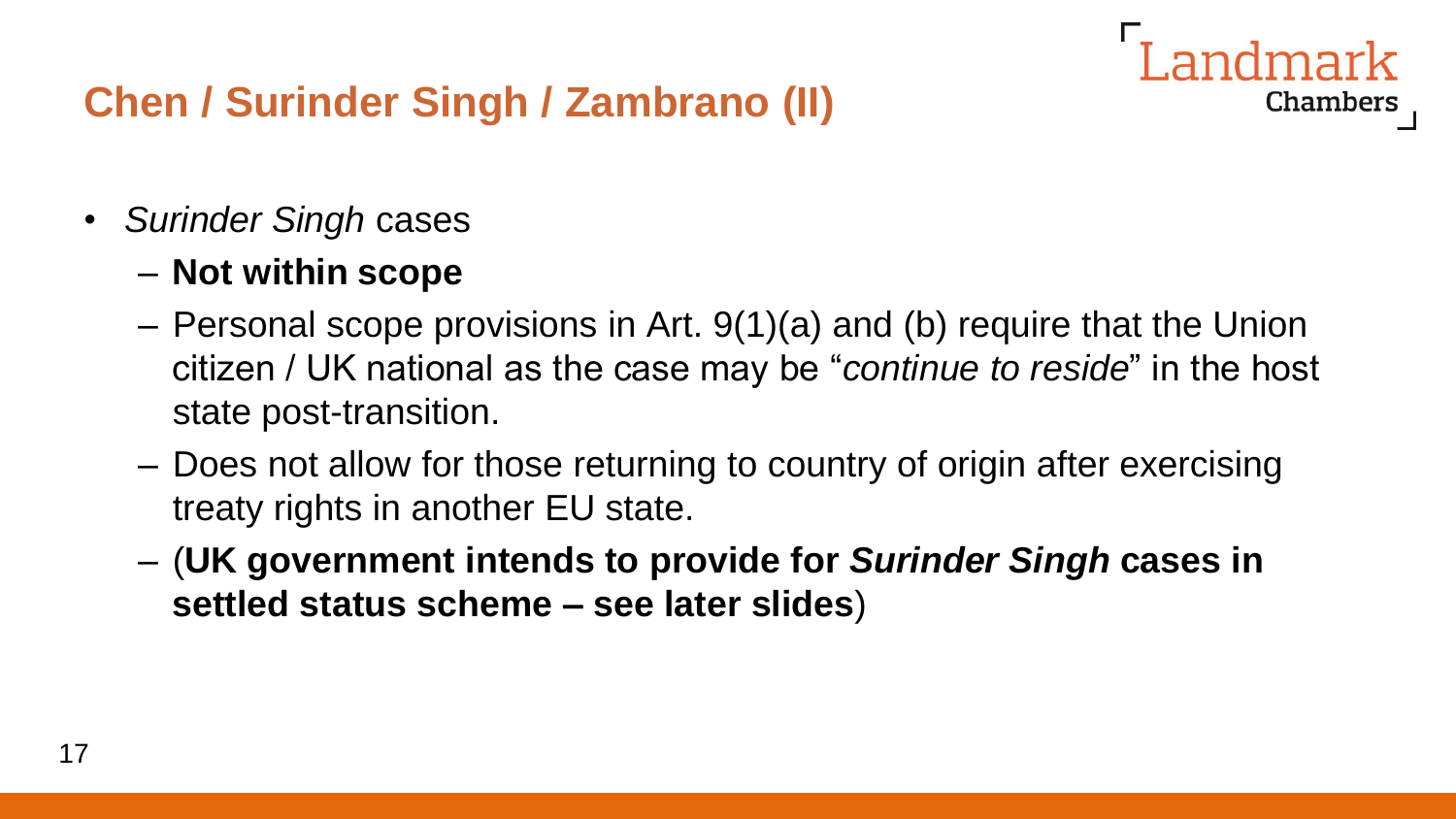## **Chen / Surinder Singh / Zambrano (III)**

- *Zambrano* carers:
	- **Not within scope**
	- Meet definition of family member in Art. 8(a)(ii), but
		- Not brought within personal scope by Art. 9
		- No basis for post-transition residence in Art. 12(3) by reference to Art. 20 TFEU

andmark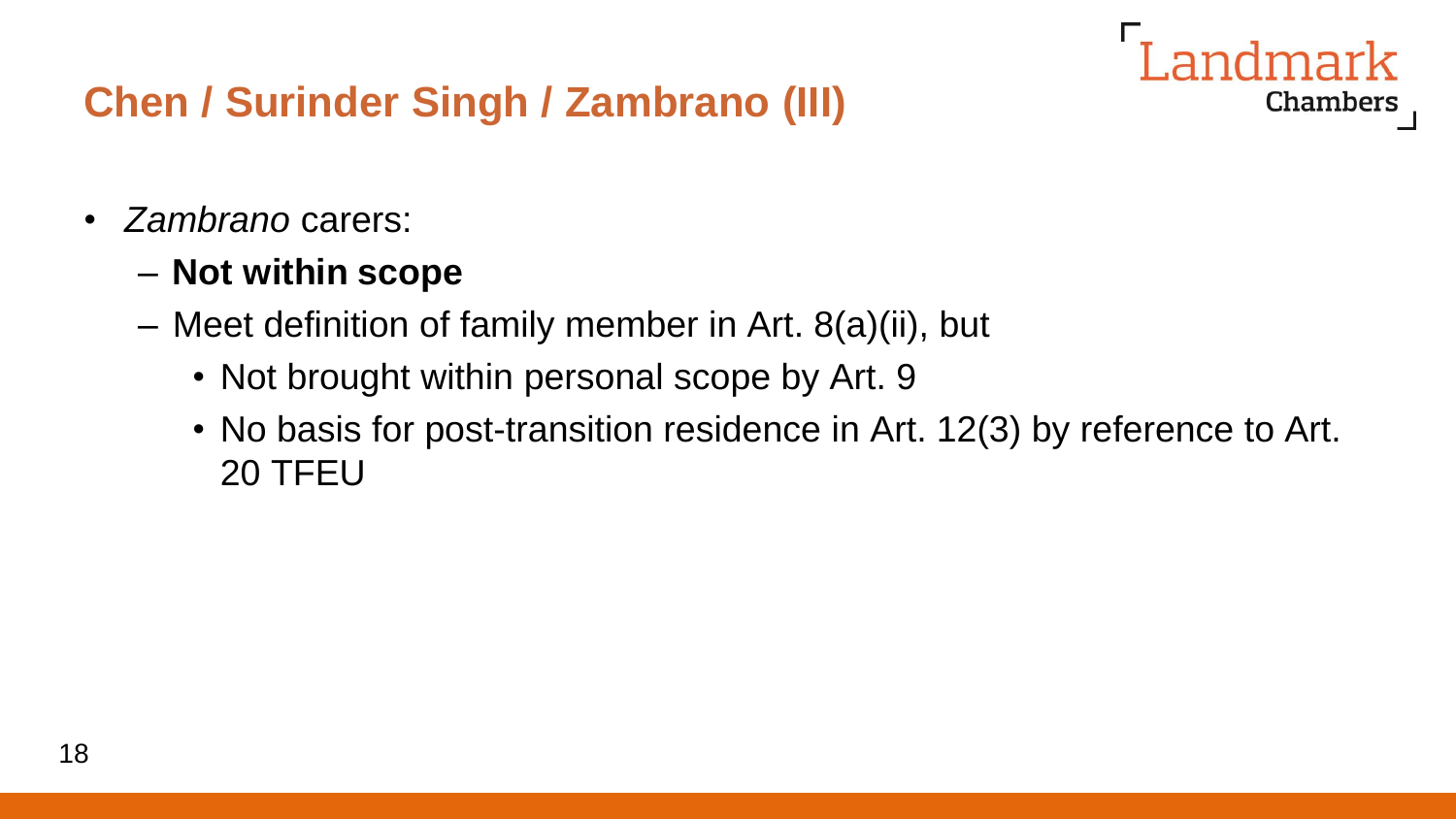#### **Permanent residence**



- WA maintains use of term "*permanent residence*"
- UK scheme refers to "*settled status*"
- Art. 15 of the WA provides for the acquisition of PR in line with Art. 16-18 of the Citizens' Directive
- **Can only be lost following a five year absence – Art 15(3) (cf Citizens' Directive Art. 16(4) – two year absence)**
- Art. 16 those who have not acquired PR by end of transition period shall have the right to acquire it.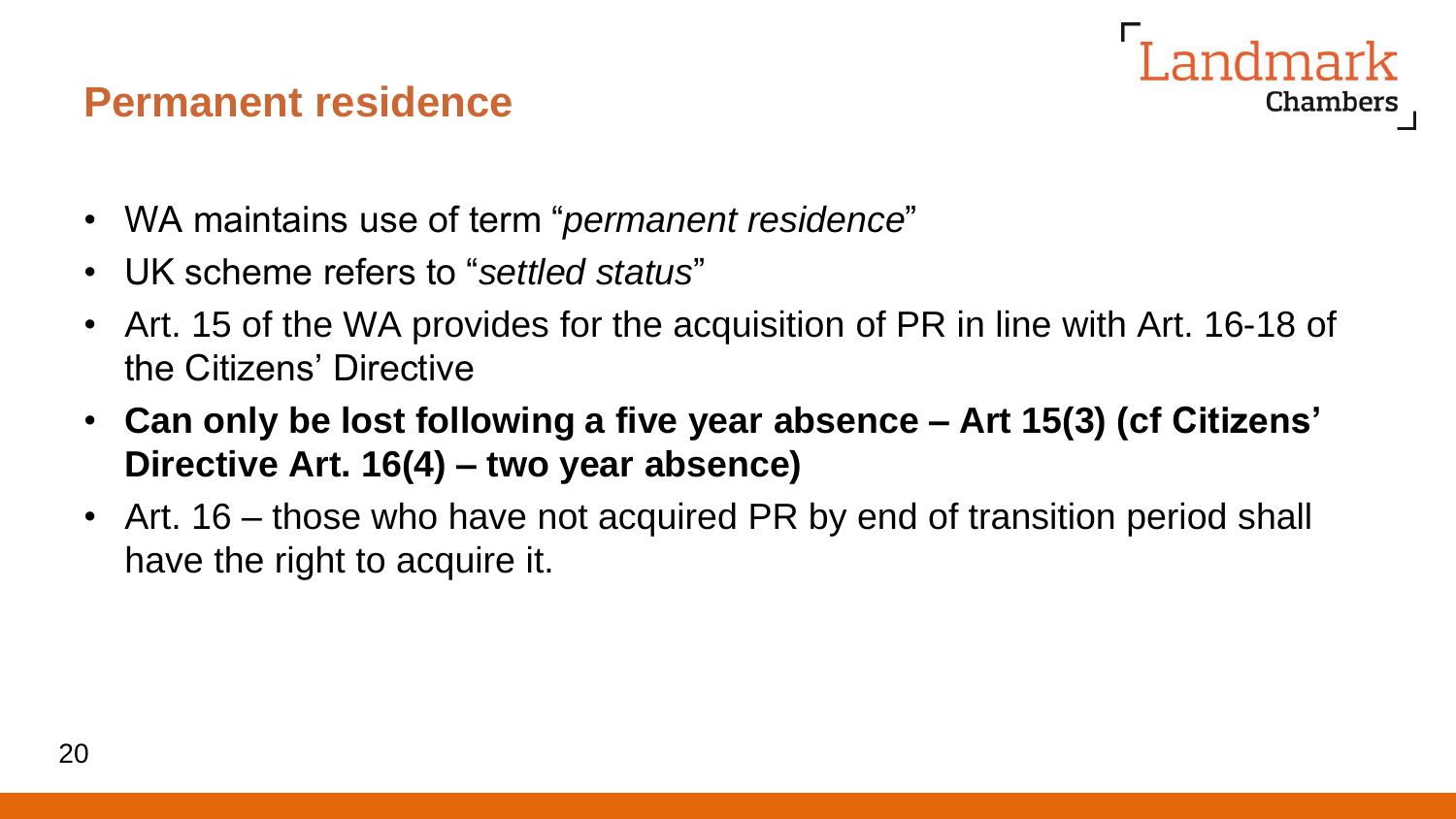- Landmark **Chambers**
- Article 18 permits (but does not require) the parties to the agreement to require that those entitled to reside under the WA "*apply for a new residence status*"
- (i.e. residence documents conferring status, not declaratory of underlying right)
- UK has adopted this route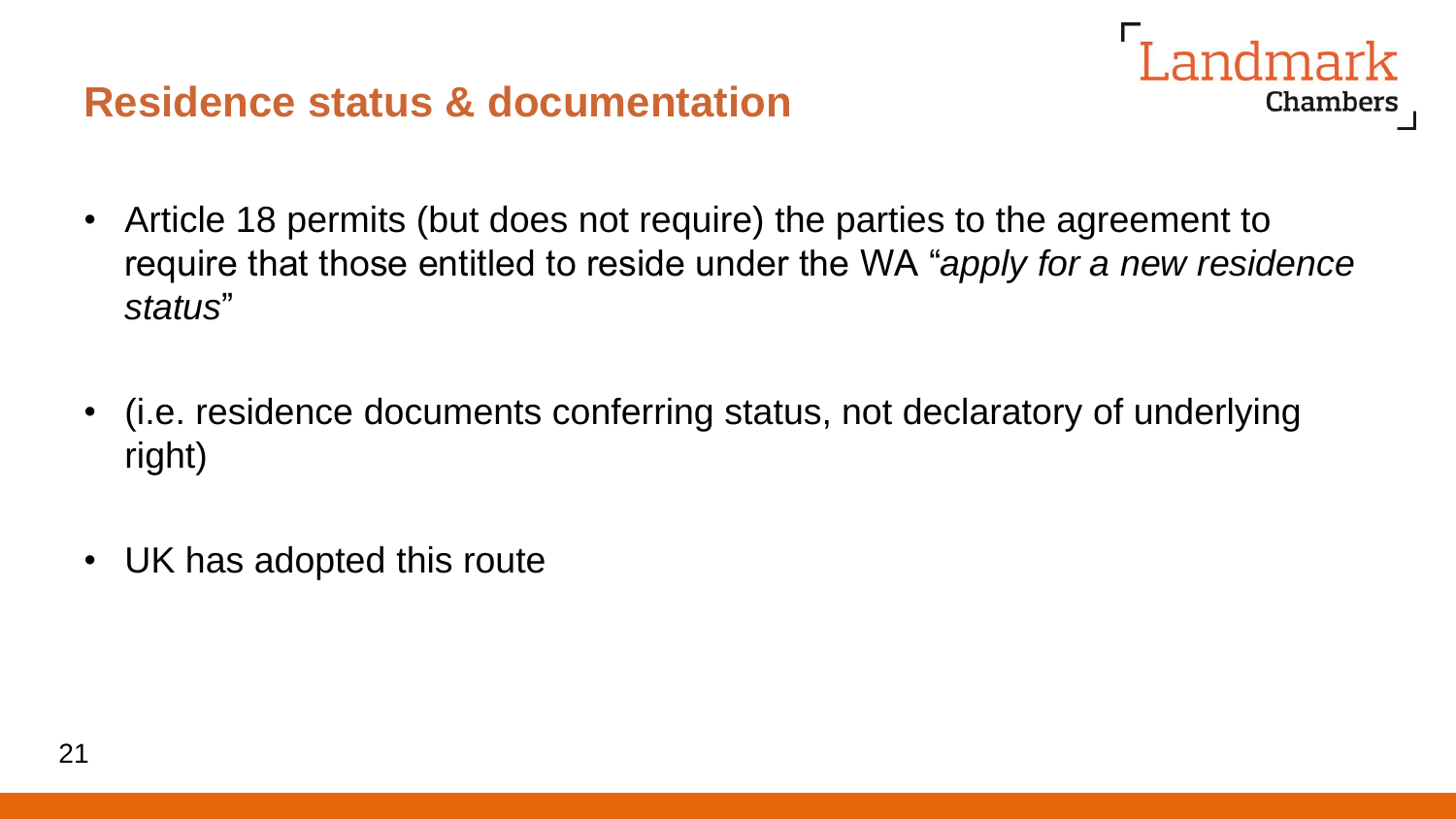- Landmark Chambers
- Art. 18(1) sets out a long list of requirements for the status application process. Key provisions:
	- Deadline not less than 6 months post-transition if residing in host state pre-transition, or three months post-arrival if not residing (18(1)(b))
	- Extensions must be permitted where reasonable grounds for failing to respect deadline (18(1)(d))
	- Process to be smooth, transparent and simple, with short, simple, user friendly forms (18(1)(e) and (f))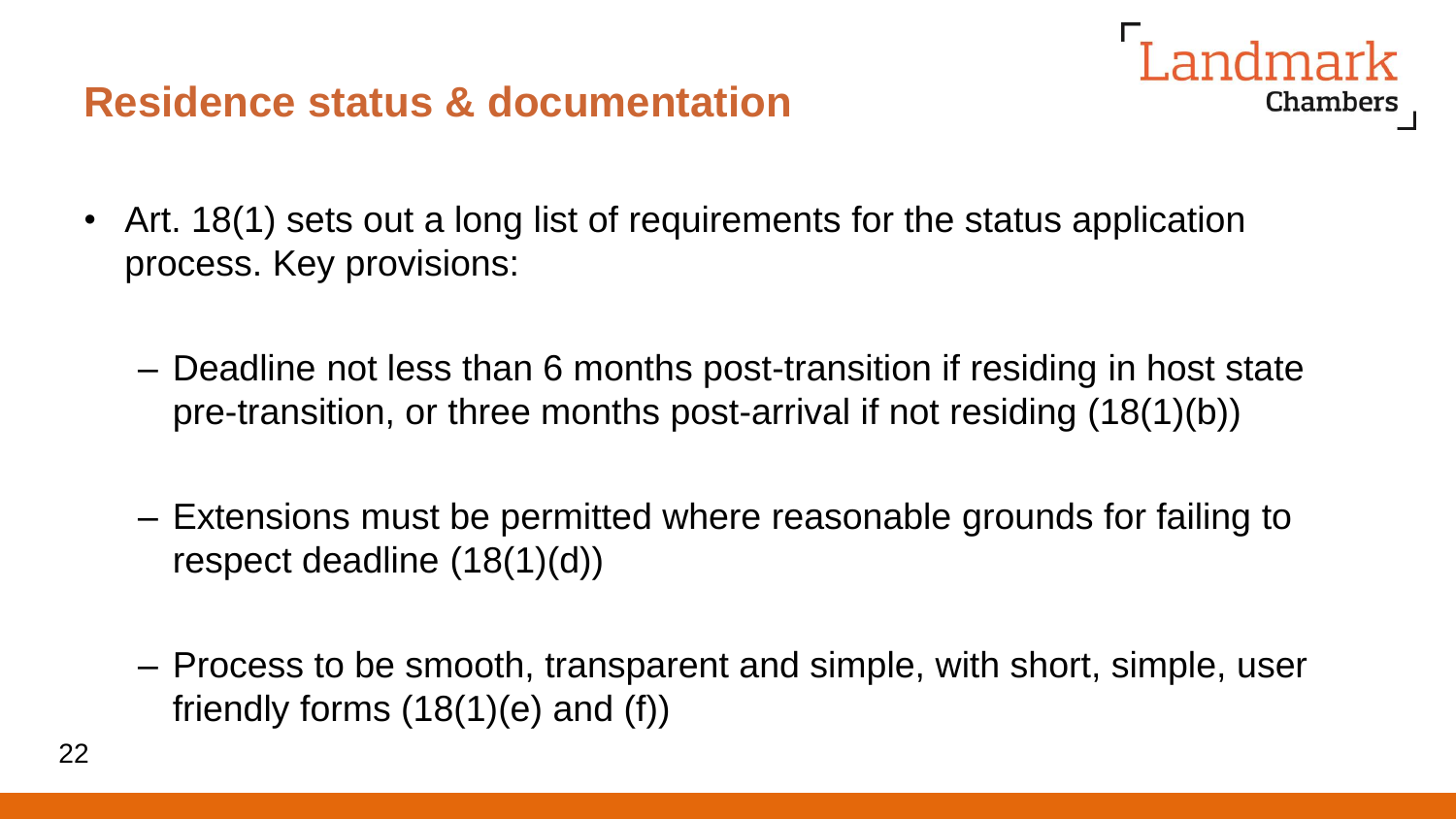

- Charges must not exceed that for nationals for similar documents (18(1)(g))
- If already have PR documentation can exchange free of charge (18(1)(h))
- Duty on host state to assist  $(18(1)(o))$
- Criminality and security checks permissible  $(18(1)(p))$
- Residence document shall state that it is "issued in accordance with" the WA  $(18(1)(q))$
- Applicants shall have access to redress procedures  $(18(1)(r))$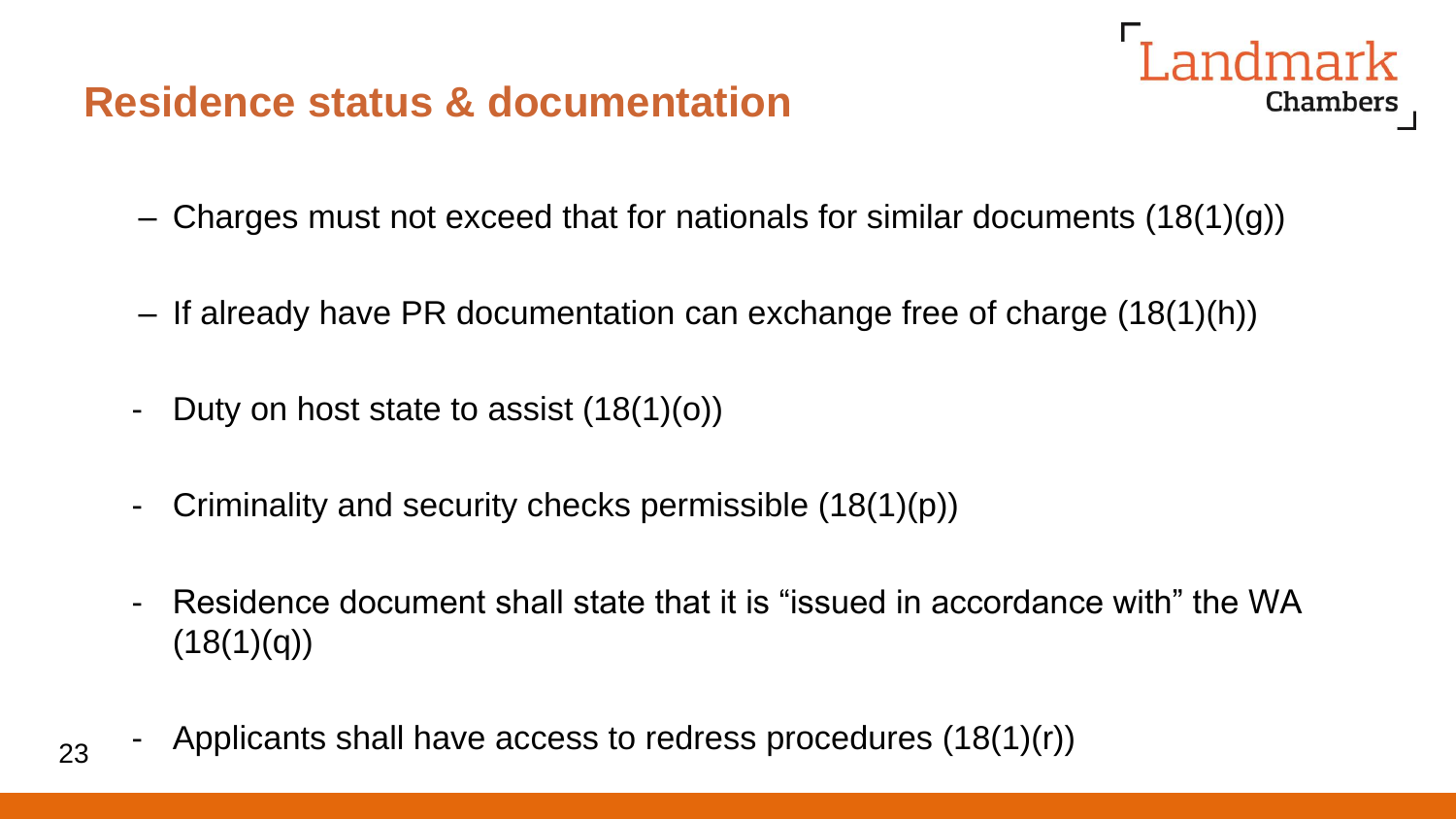• Art. 19 permits the application process for residence status to begin during the transition period

Landmark

Chambers

• UK intends to begin process before transition period begins.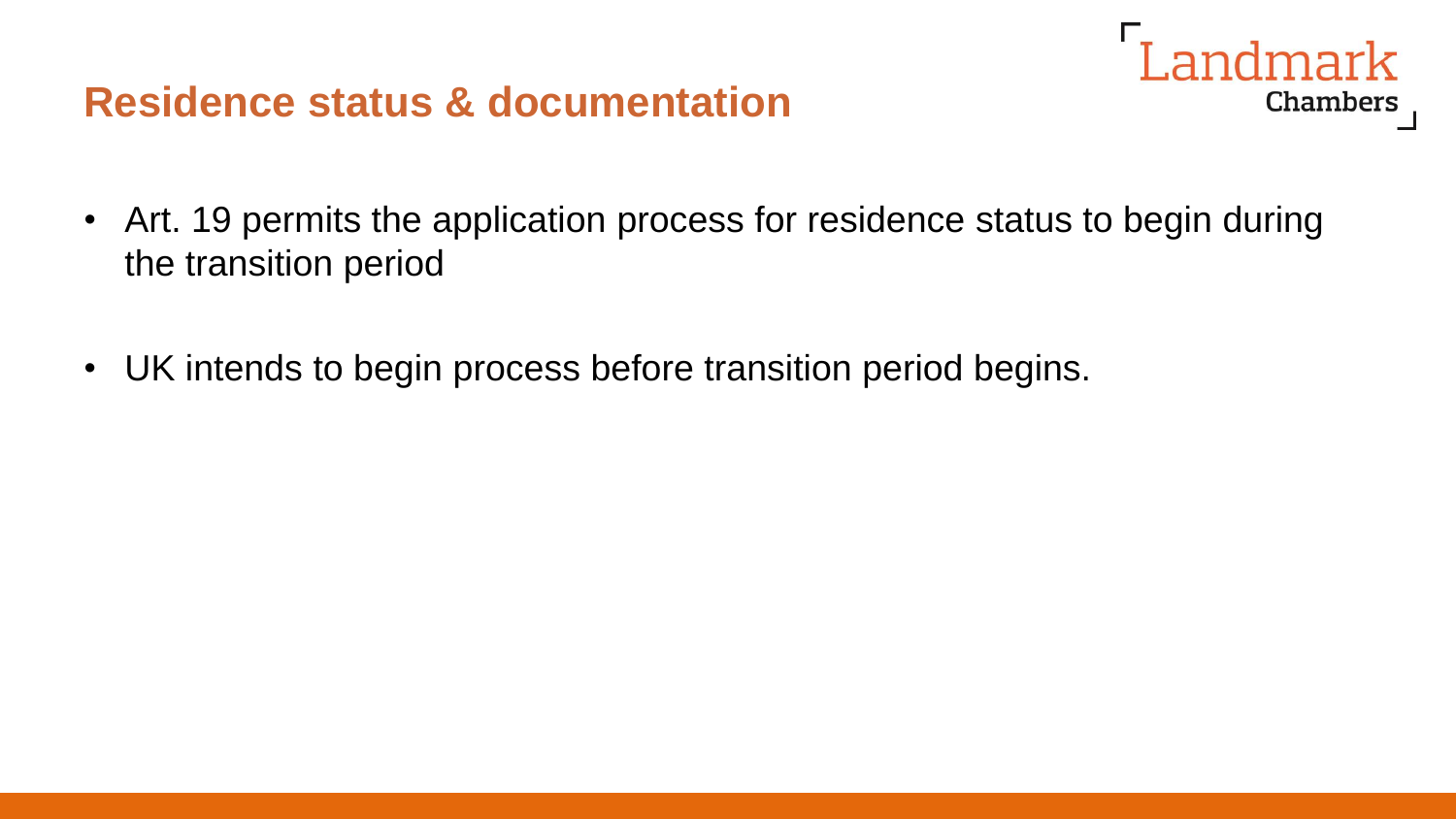#### **RESTRICTIONS ON RIGHT OF RESIDENCE (ART. 20)** Chambers

- Before the end of the transition period, the protections against expulsion in the Citizens' Directive will apply. Expulsion only possibly on grounds of public policy, public security or public health, etc.
- Host states will be able to apply stricter domestic law provisions should they so choose in relation to post-transition conduct. UK will so so.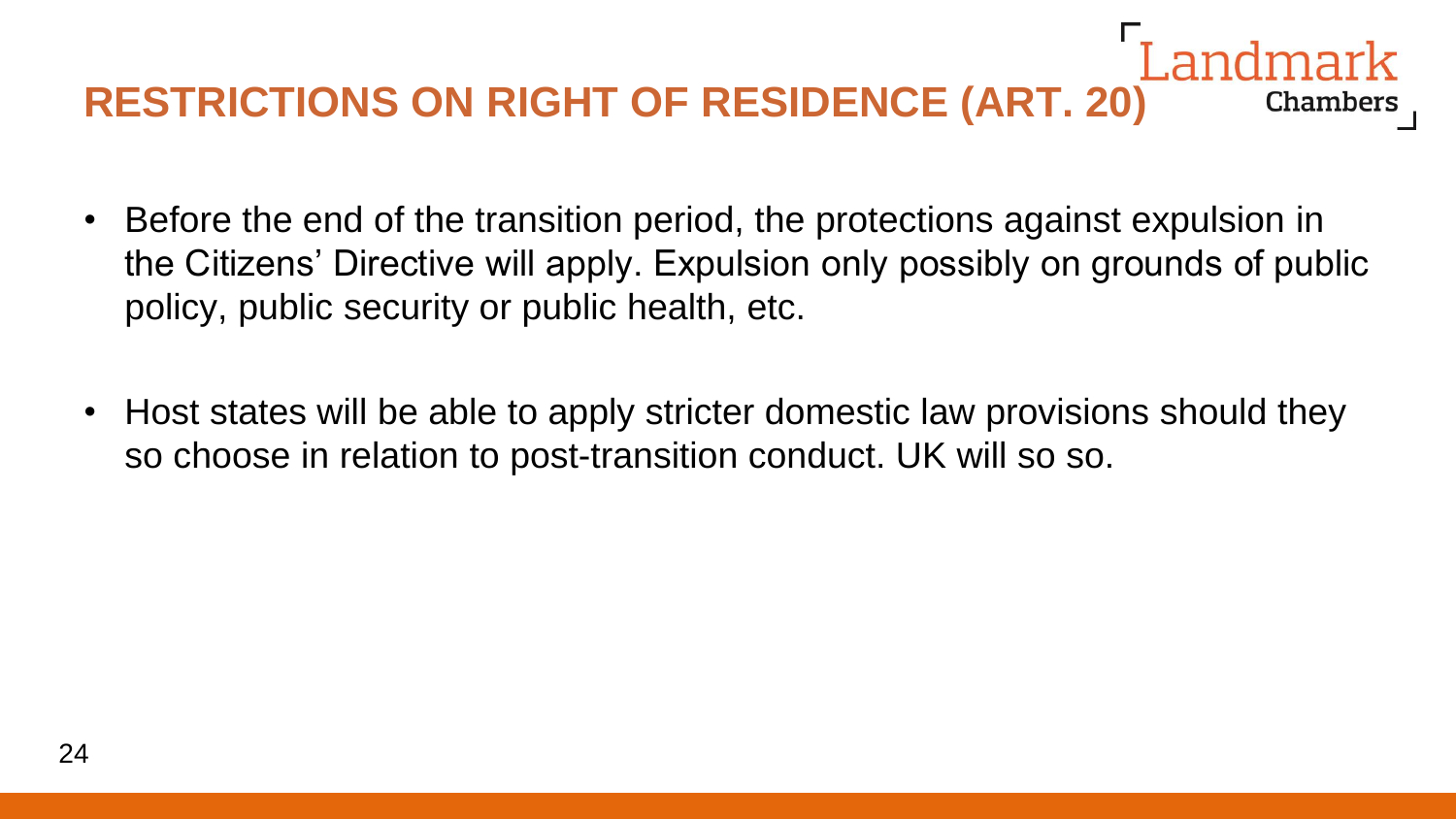## **Rights of Redress**



- Right of redress in relation to the Art. 18 status application process
	- $-$  Art. 18(1)(r), 18(3)
	- Procedure shall permit review of legality and "*facts and circumstances*"
	- Rights arising under Part Two deemed to apply to an applicant until conclusion of the redress procedure (so, suspensive effect) unless…
	- …redress is sought in a case where an (allegedly) fraudulent or abusive application has been submitted, in which case removal may take place before the conclusion of the redress procedure, albeit the individual must be able to return to present their defence in person (Art. 18(3) and 20(4), read with Art. 31 and 35 of the Citizens' Directive).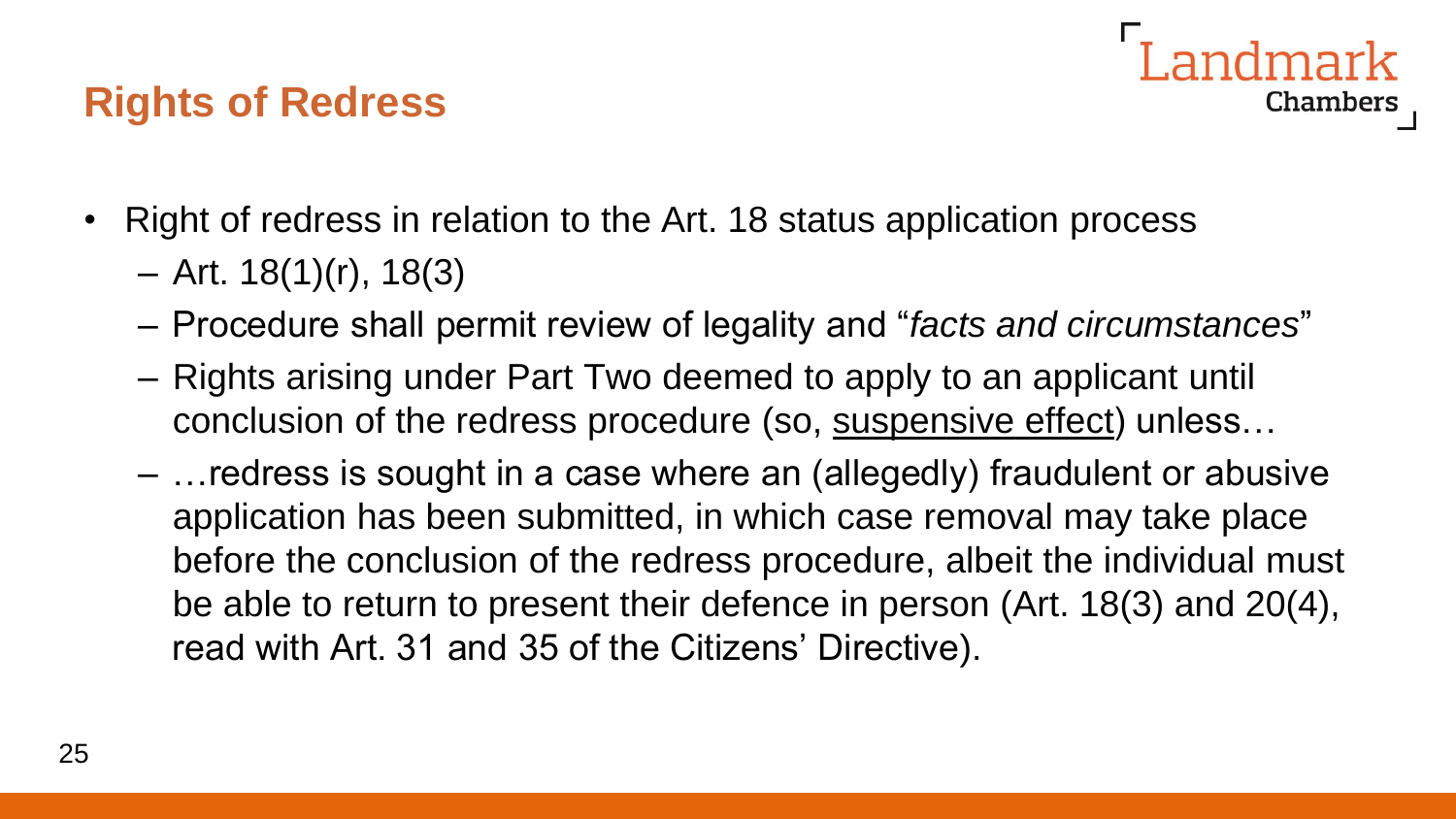## **Rights of Redress**



- Post-transition cases involving restrictions on right of residence
	- Art. 21 provides that Art. 15 and Chapter VI of the Citizens' Directive shall apply "*in respect of any decision of the host State that restricts residence rights*" of a person within the personal scope of Part Two
		- Right of redress (Citizens' Directive, Art. 31(1))
		- Not suspensive of removal
		- Where application made to suspend enforcement, cannot remove until determined (subject to exceptions) (Citizens' Directive, Art. 31(2))
		- Procedure must provide for review of legality and facts and circumstances (Citizens' Directive, Art. 31(3))
		- Readmission ordinarily permitted to present defence in person (subject to exceptions) (Citizens' Directive, Art. 31(4))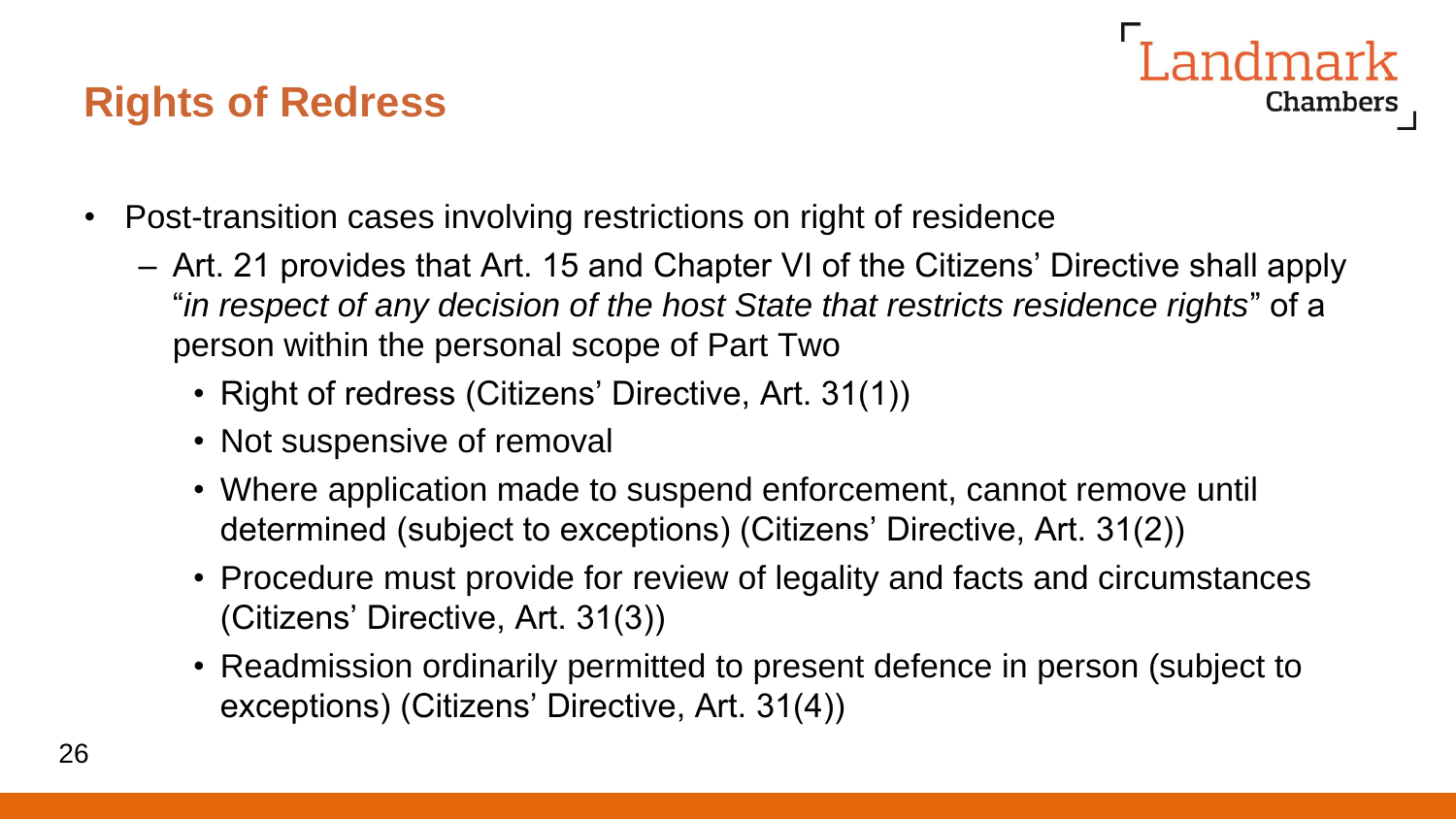#### **TITLE IV: OTHER PROVISIONS**



- Article 38: Permits more favourable treatment
- Article 39: Life long protection for those covered by Part Two so long as they continue to meet the conditions in the relevant titles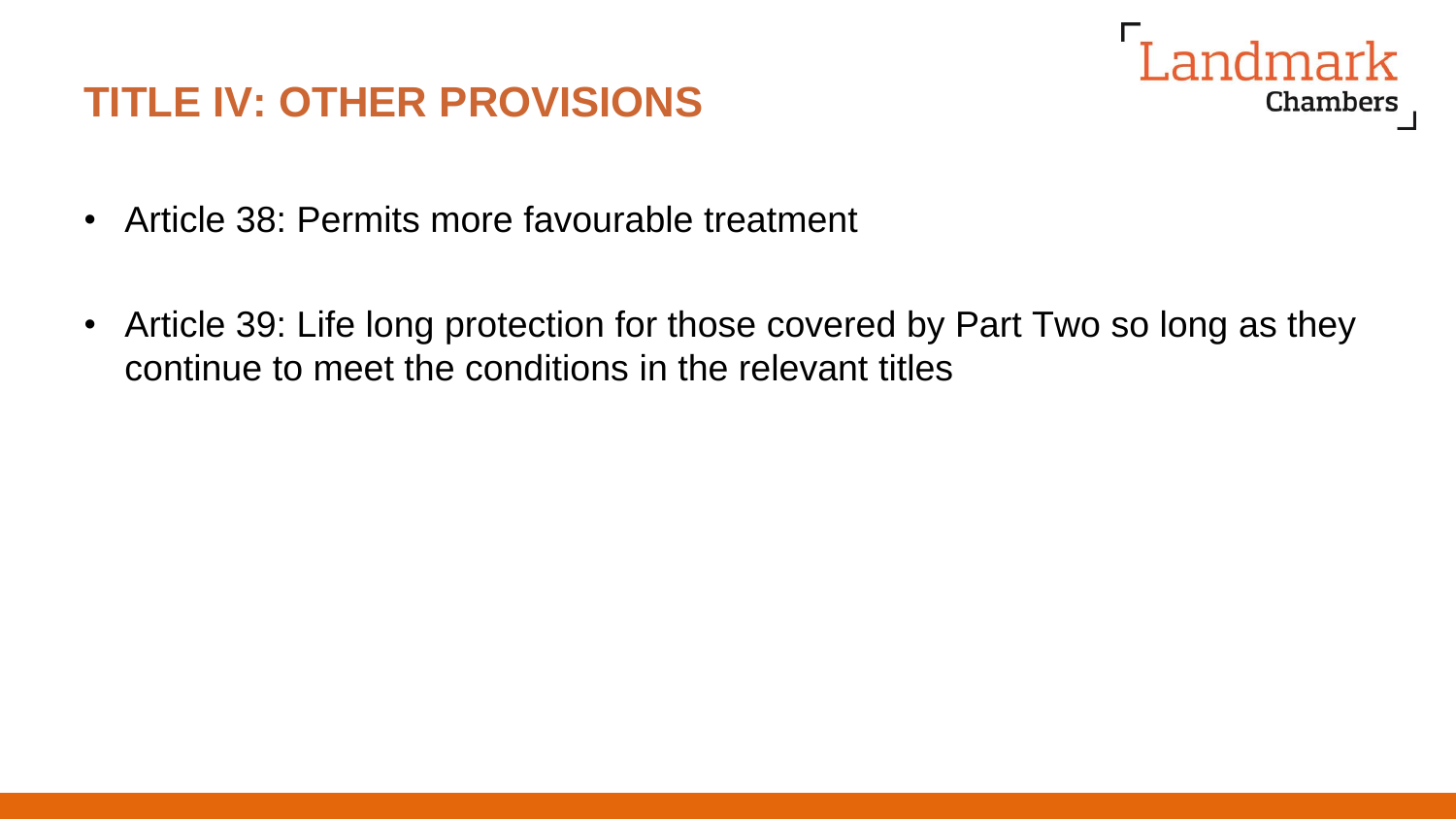## **Nothing is agreed until everything is agreed**

• Agreed provisions only come into force if WA concluded. What happens if no deal?

Landmark

- Commitment that EU nationals in UK when UK leaves will be treated in line with WA / settlement scheme – e.g. Sajid Javid @ CPCC, Home Office Employer's Toolkit, etc
- Much less clear what happens re EEA nationals arriving post-29 March 2019
- If no deal, 2016 Regs would remain in force by virtue of s.2 of the European Union (Withdrawal) Act 2018 until revoked.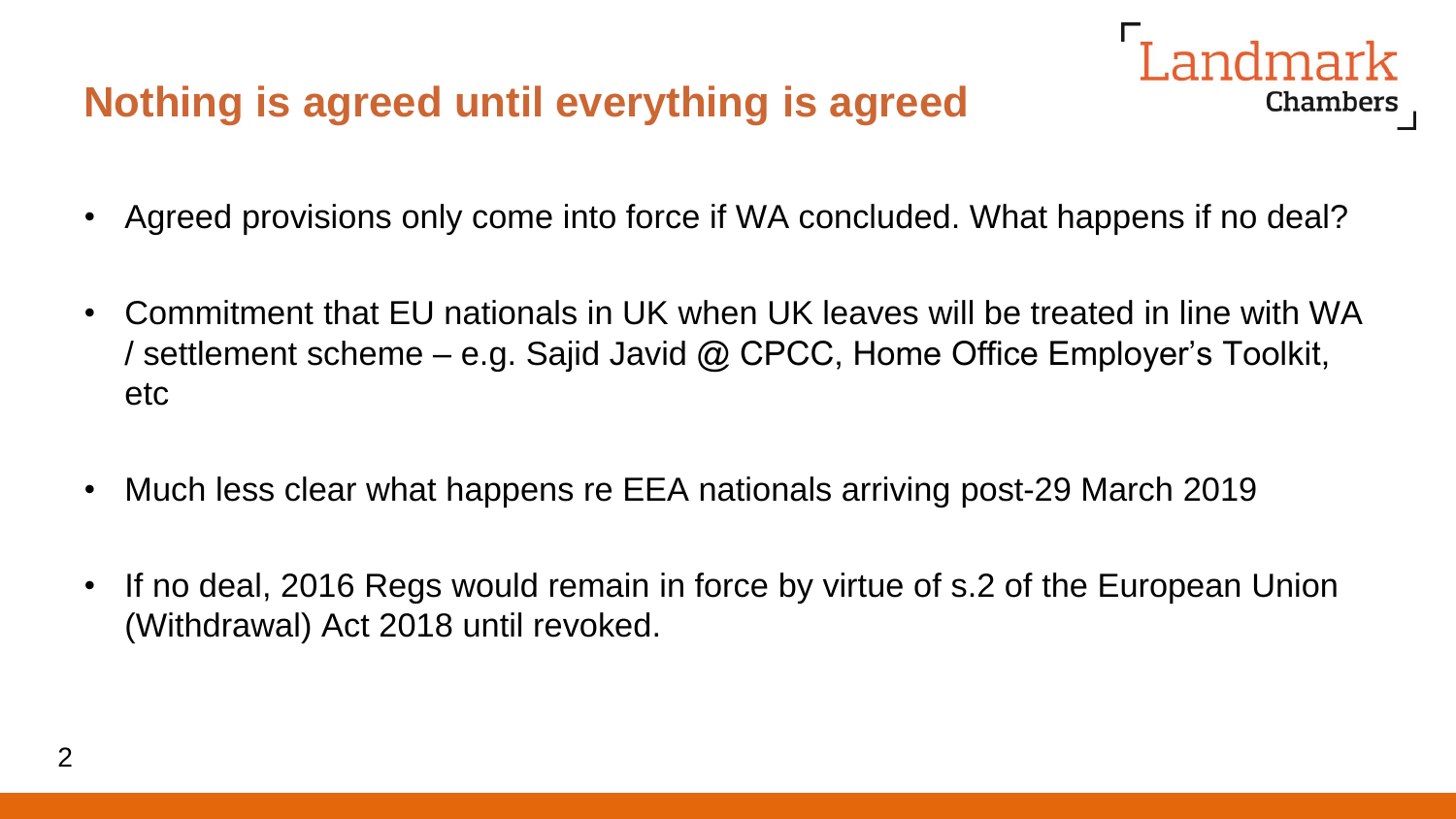#### **Nothing is agreed until everything is agreed**

• Caroline Noakes to Home Affairs Select Committee on 30.10.18: in event of no deal, by (e.g.) October 2019, "*we will have brought forward the future immigration system, and EU citizens will not have an automatic right to work in the UK unless they have been through the same processes that we are going to apply to the rest of the world.*"

Chambers

• Home Secretary 27.11.18 gave similar evidence, stating there would be no additional burden on employers, but declining to give details.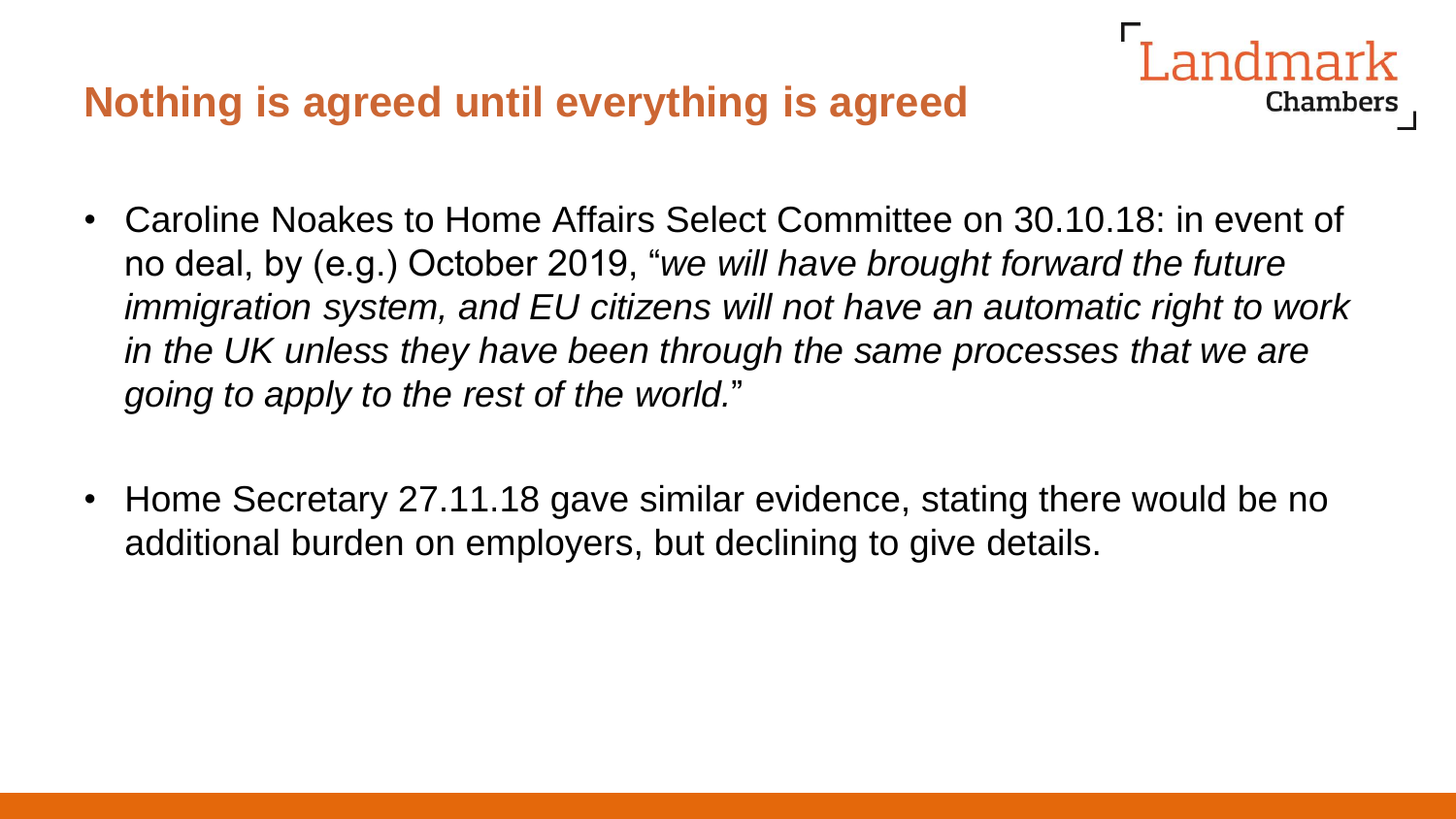

# **SETTLEMENT SCHEME**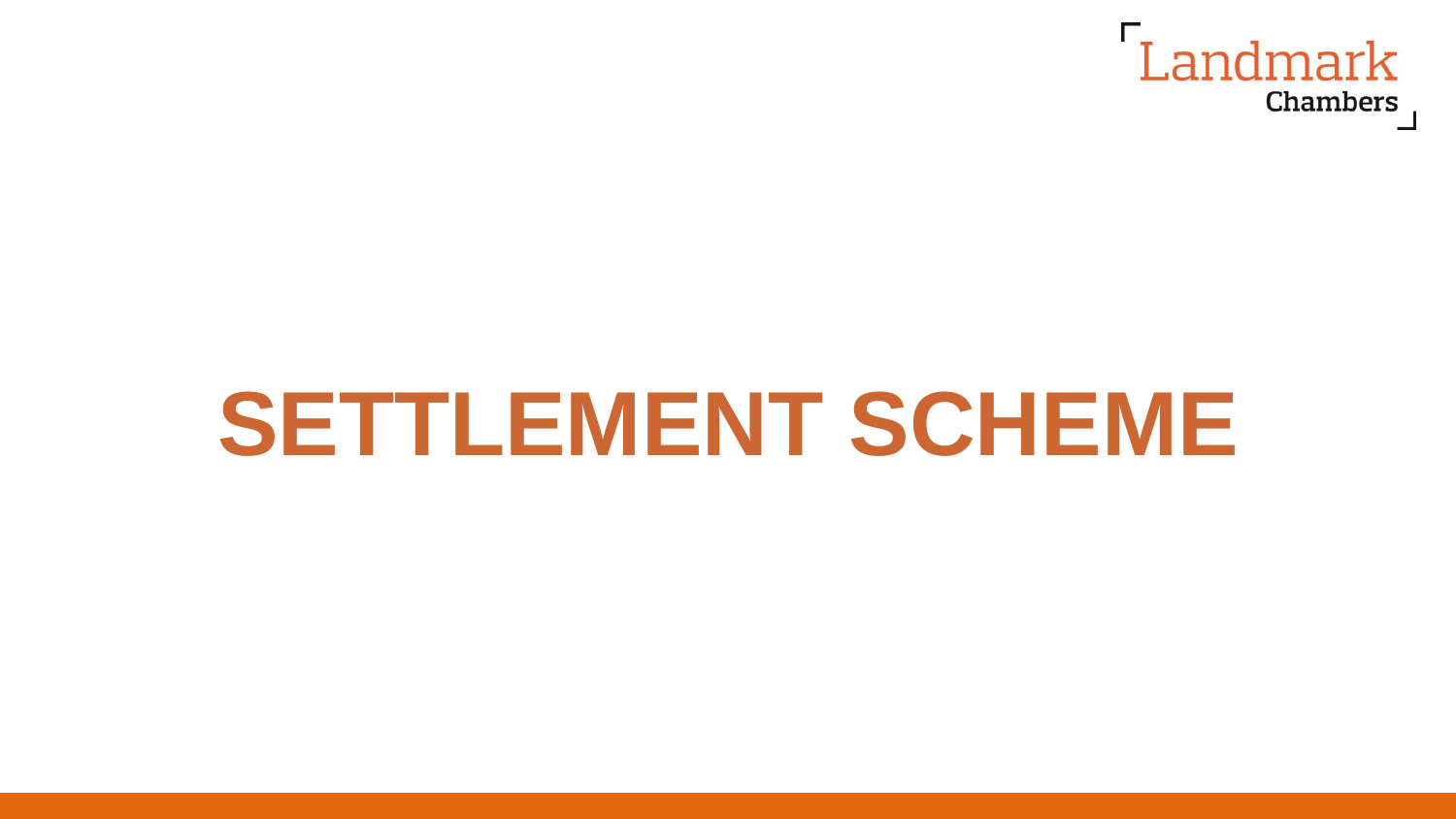### **Settlement Scheme for EU nationals in the UK**

- KEY DOCUMENTS
	- EU Settlement Scheme, Statement of Intent (21.6.18)
	- Appendix EU
	- ILPA Comment on EU Settlement Scheme (5.11.18)
	- Caseworker Guidance: EU Settlement Scheme: EU citizens and their family members, v.1.0 (1.11.18) (for use during private beta phase 2)
	- EU Settlement Scheme: suitability requirements , v.1.0 (1.11.18) (for use during private beta phase 2)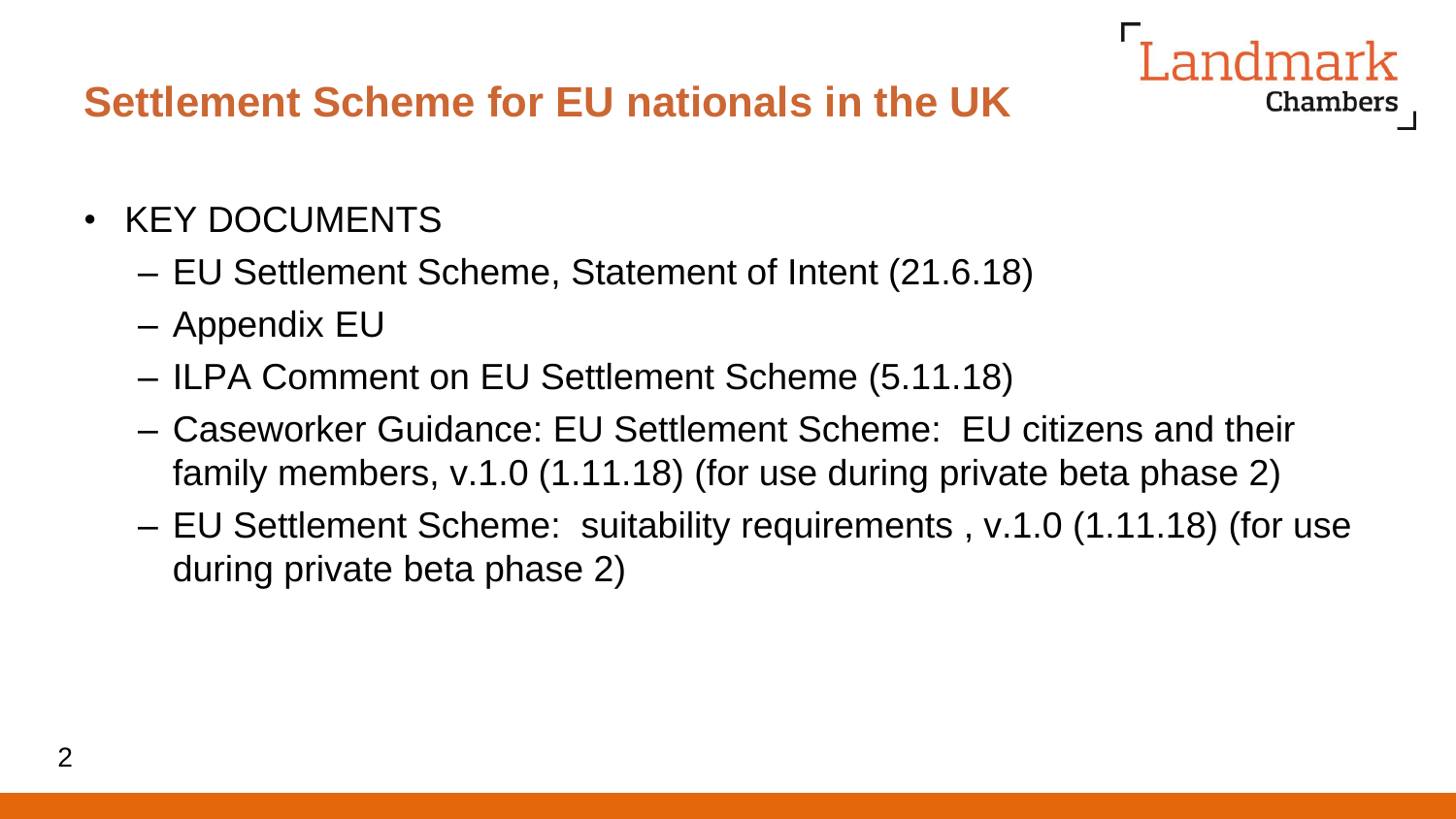- I andmark **Chambers**
- Intended to implement Citizens' Rights provisions of WA
- Currently in testing phase (private beta 2)
- Intended to be fully in force from 30 March 2019
- Rules brief, but augmented by lengthy definitions annex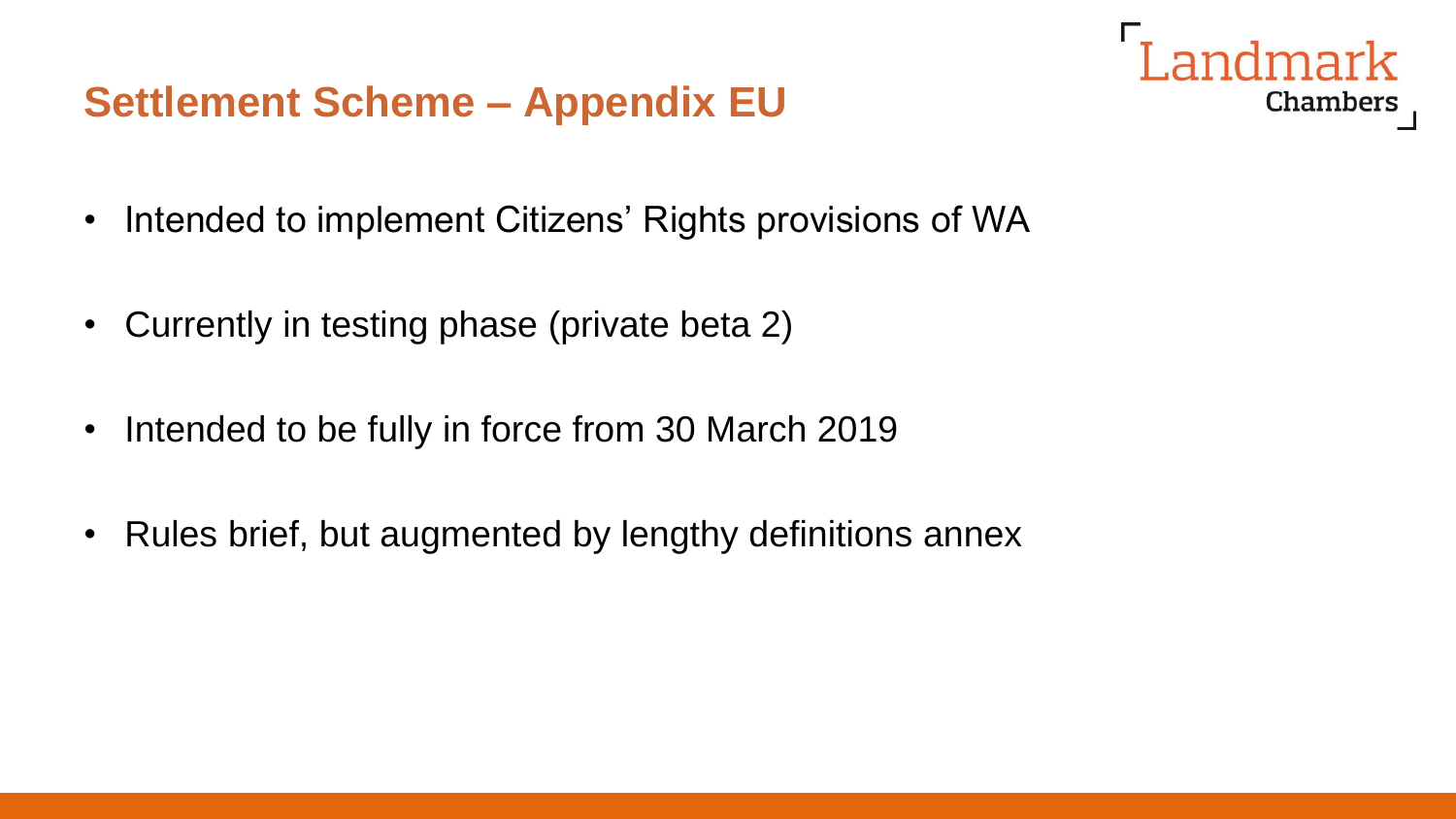

- EU2 Applicant will be granted ILR where
	- Valid application under EU9
	- Meets eligibility requirements in EU11 / EU12
	- Does not fall for refusal on suitability grounds under EU15/16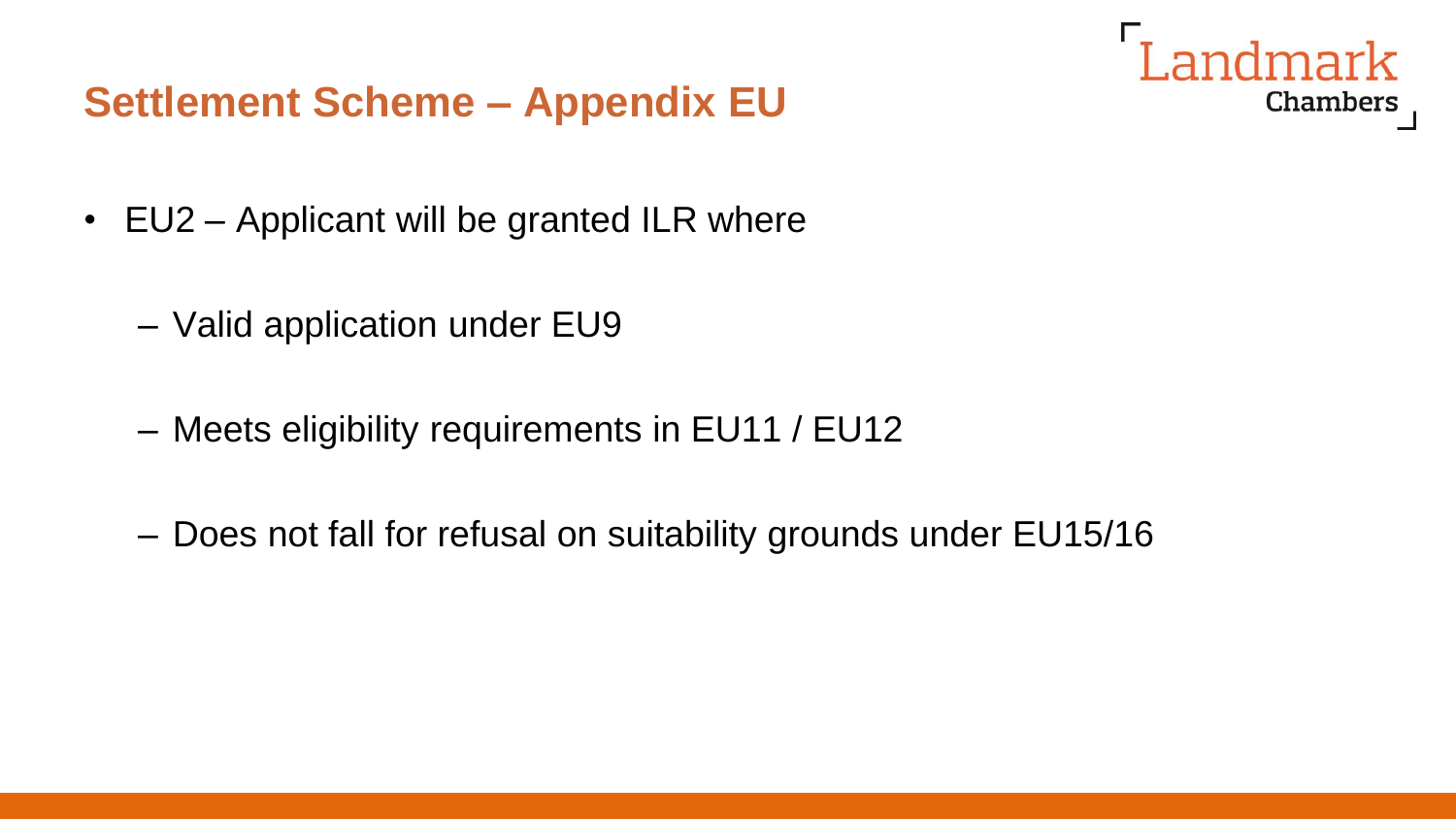- Landmark Chambers
- EU3 Applicant will be granted 5 years' limited LTR where
	- Valid application under EU9
	- Does not meet eligibility requirements in EU11 / EU12, but meets requirements for limited leave in EU14
	- Does not fall for refusal on suitability grounds under EU15/16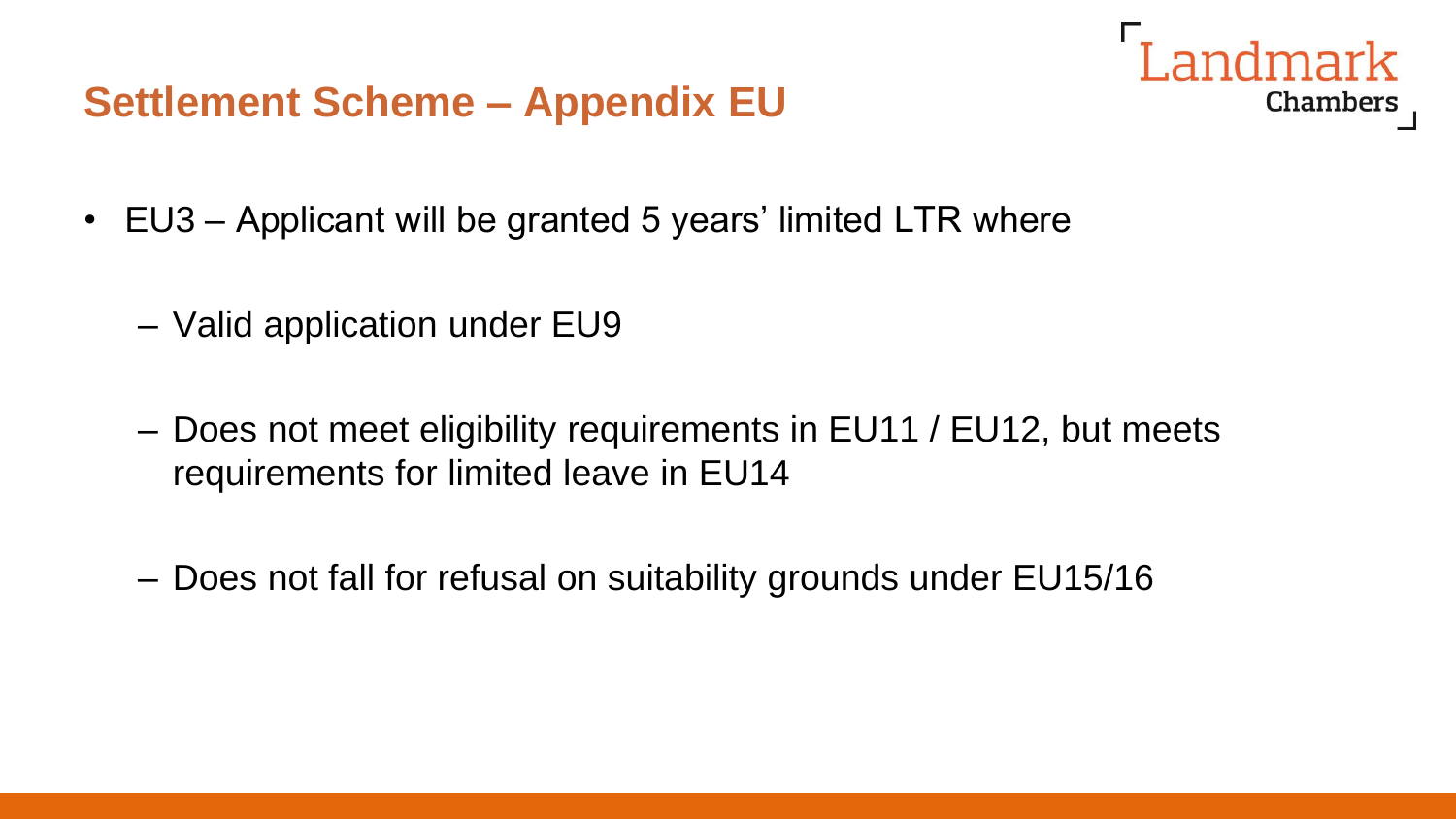- Valid application (EU9)
	- Made using required process
	- Fee paid
	- Required proof of identity & nationality provided

**Chambers** 

– Required biometrics provided (photograph)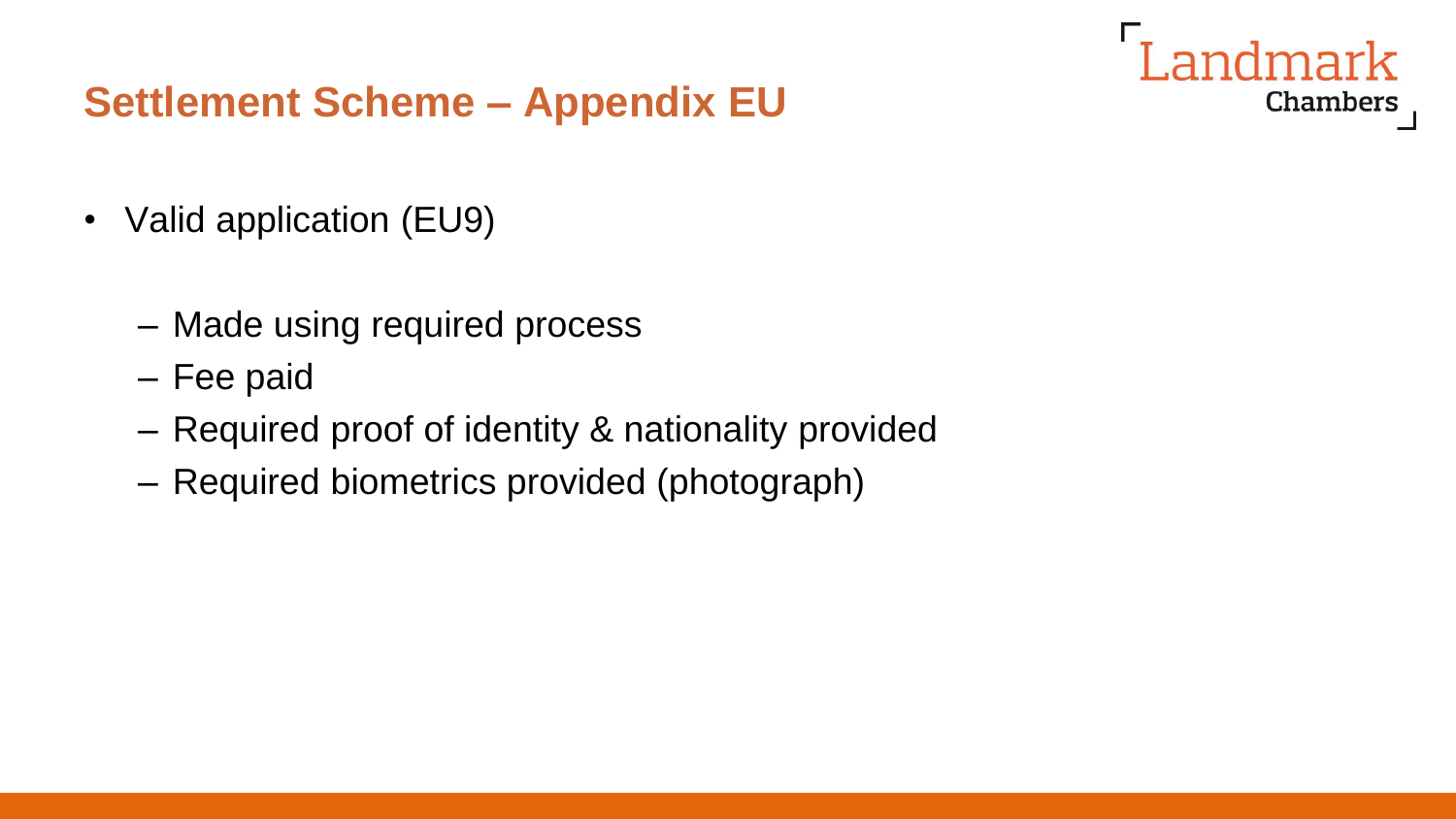Landmark **Chambers** 

- Eligibility for ILR as EU national / family member (EU11):
	- Documented right of PR or holds ILR, and no supervening event
	- Completed a continuous qualifying period of five years as a relevant EU citizen, family member, or family member with retained right of residence , and no supervening event
	- EU citizen who has ceased activity , and no supervening event, or family member thereof
	- Person with retained rights of residence, and no supervening event
	- Child under age of 21, etc
	- **Supervening event = 5y + absence since granted PR or acquired 5 years residence, or falling within suitability provisions (exclusion, deportation, etc)**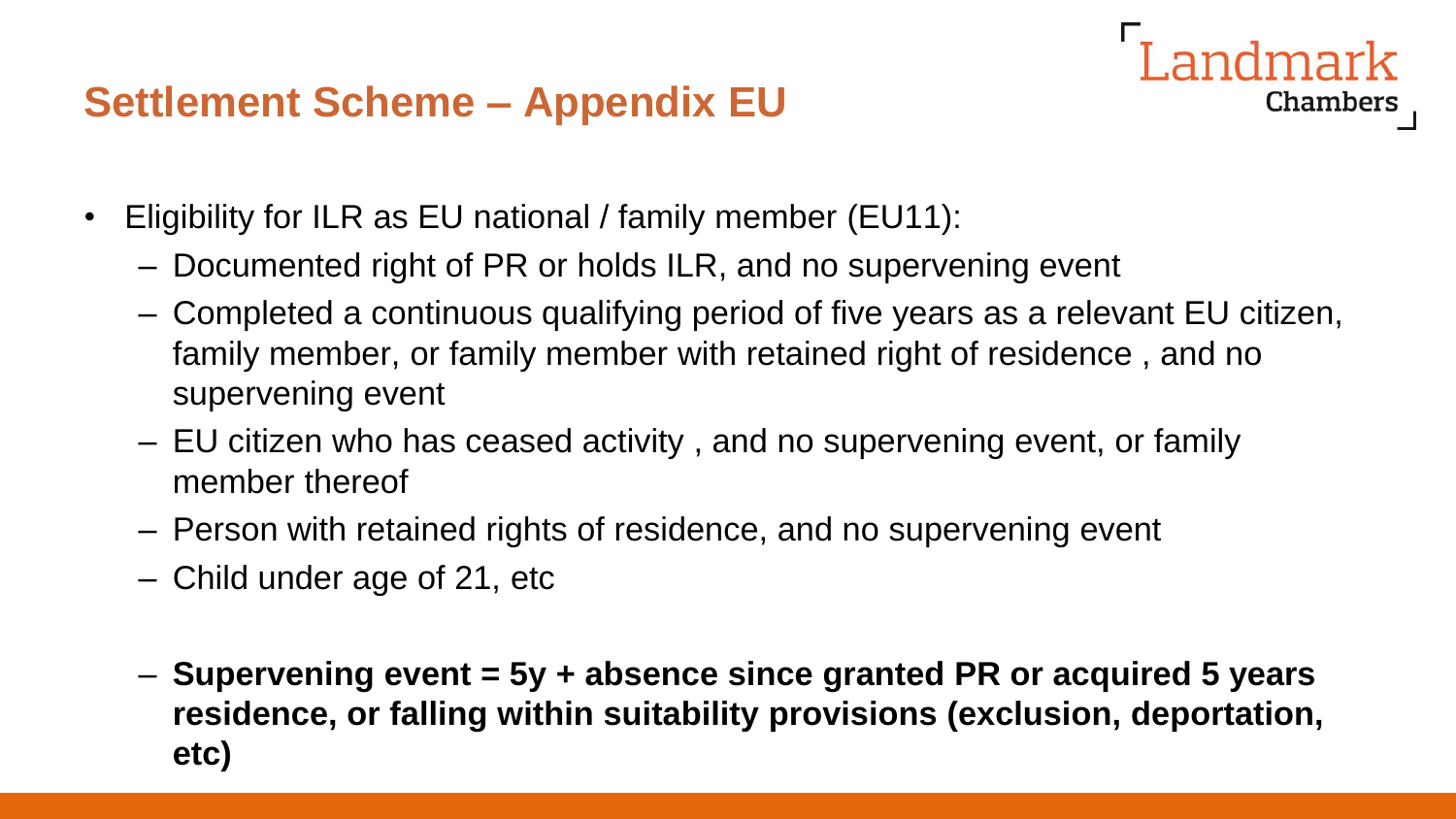- Landmark **Chambers**
- Eligibility for ILR as family member of qualifying UK national (EU12):
	- Provision for *Surinder Singh* cases
	- Grant of ILR if resident over 5 years (or child under age of 21, etc, in certain circumstances)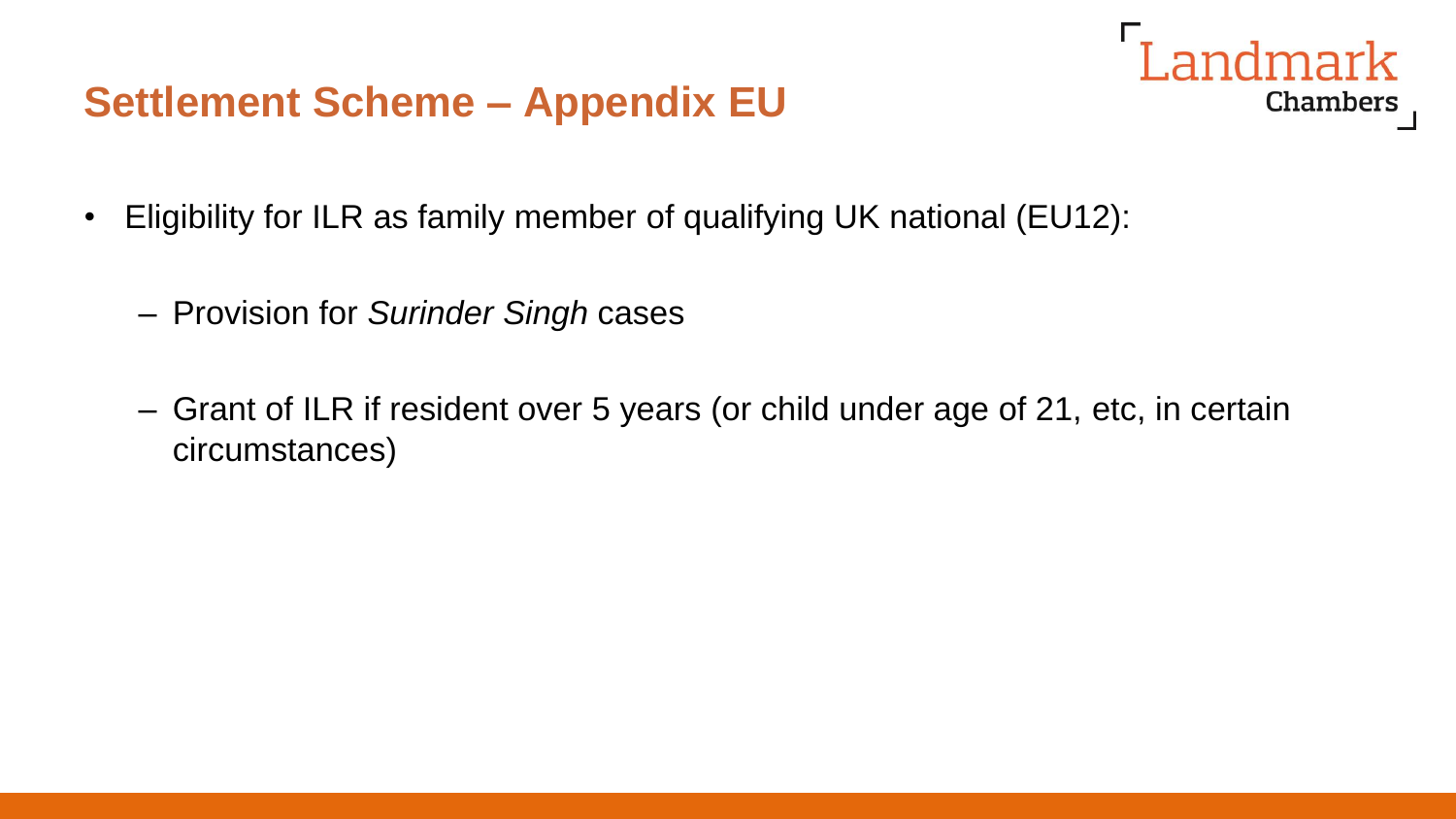

- Eligibility for limited leave to remain (EU14)
	- Eligible if would be eligible for ILR under EU11 or EU12 but for not having completed five years' qualifying residence
	- Child of spouse / partner of qualifying UK national who is being granted limited leave to remain.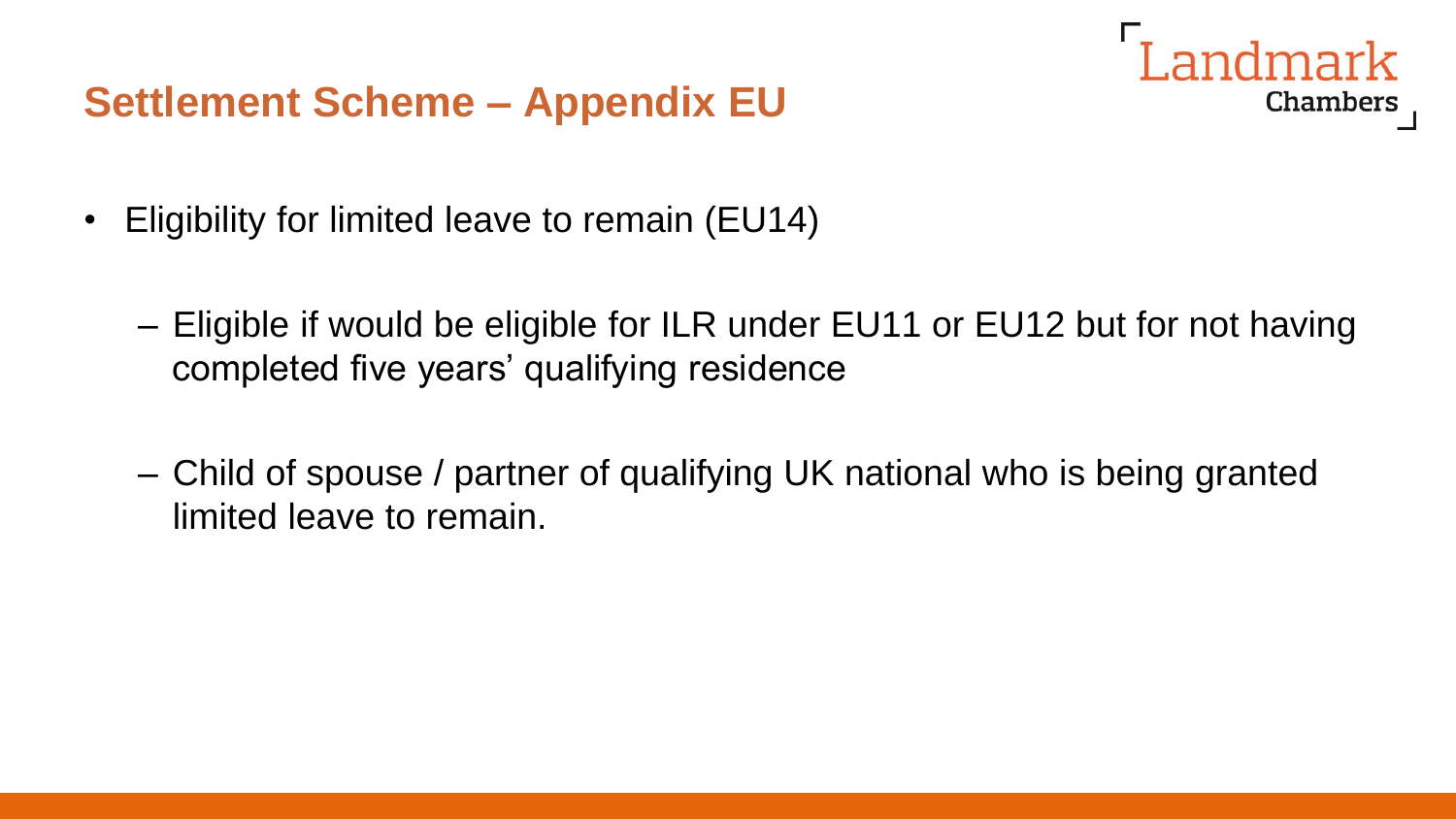- Suitability (EU15 / EU16)
	- Mandatory refusal (EU15) where
		- Subject of extant Deportation Order, Exclusion Order or Exclusion Decision
		- Subject to removal under EEA Regulations "*on the grounds of their non-exercise or misuse of rights under Directive 2004/38/EC."* **[See ILPA commentary at 5.5; Home Sec & Perm. Sec seemed unaware of this provision as at 27.11.18! See also** *Suitability Requirements* **guidance]**

Landmark

- Discretionary refusal (EU16)
	- False information, documents, etc, material to decision to refuse, and decision to refuse is proportionate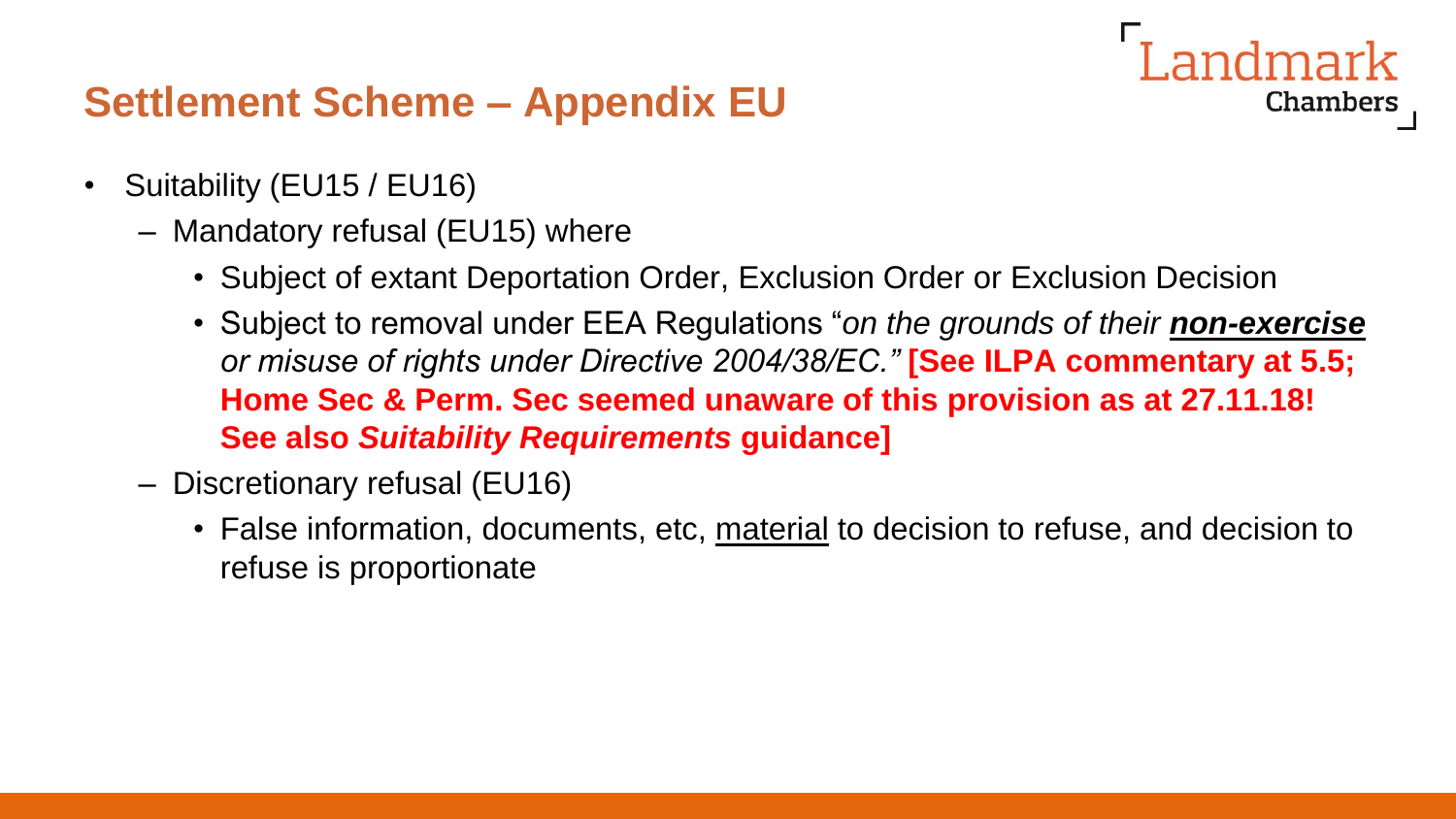- Suitability
	- Caseworker guidance says cases will fall to be assessed under the provisions of the EEA Regs 2016

andmark

- Criminality checks will take place
- If potential for exclusion / deportation action refer to Immigration Enforcement
- If they take action, refusal under EU15 will follow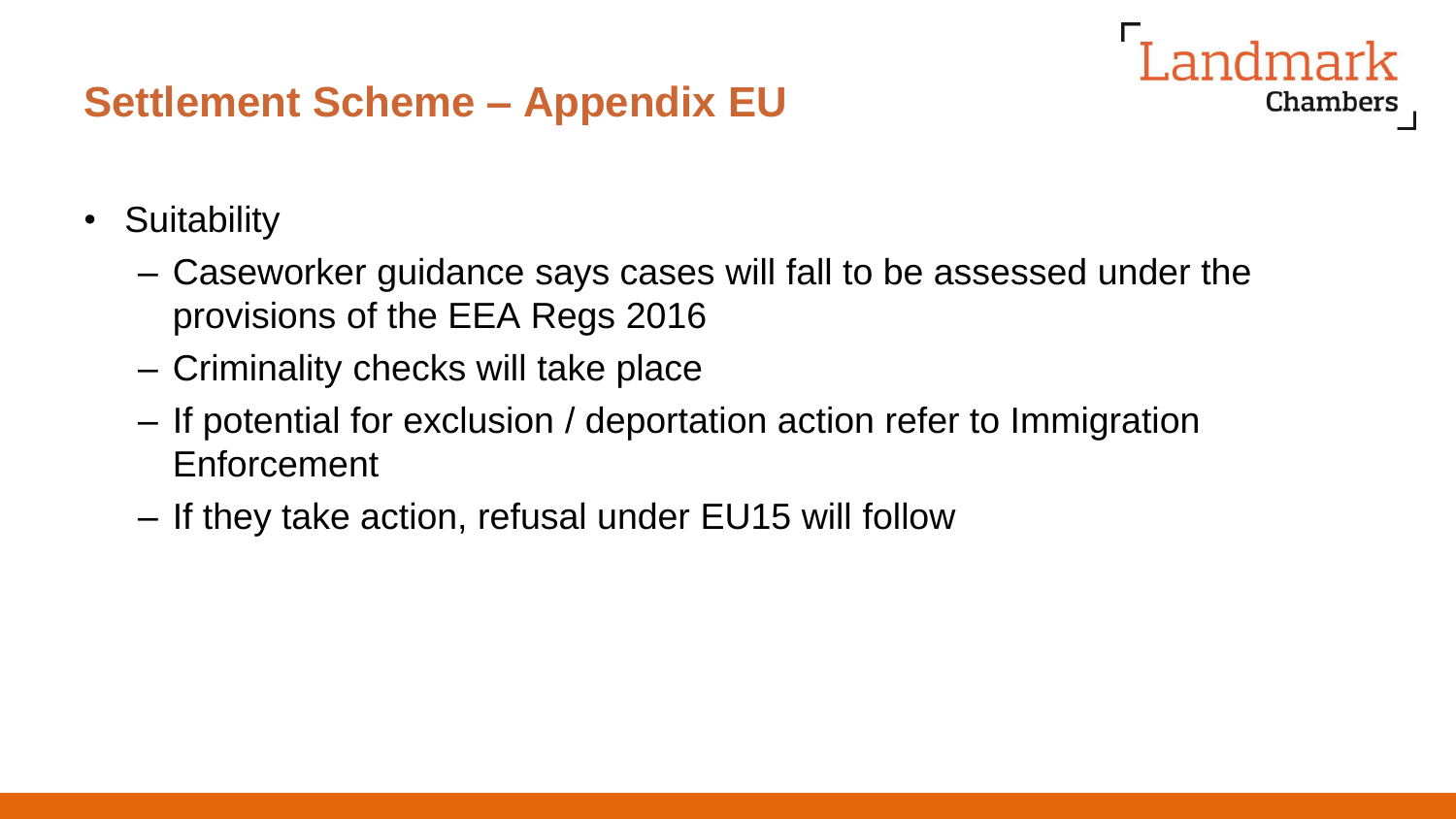

- Agreement does not extend to non-EU European Economic Area states (Iceland, Liechtenstein and Norway) and Switzerland. Pending agreement, intention is that the settlement scheme will apply (SOI, para 1.10)
- Application process will be primarily electronic, with very limited scope (as yet unspecified) for paper applications.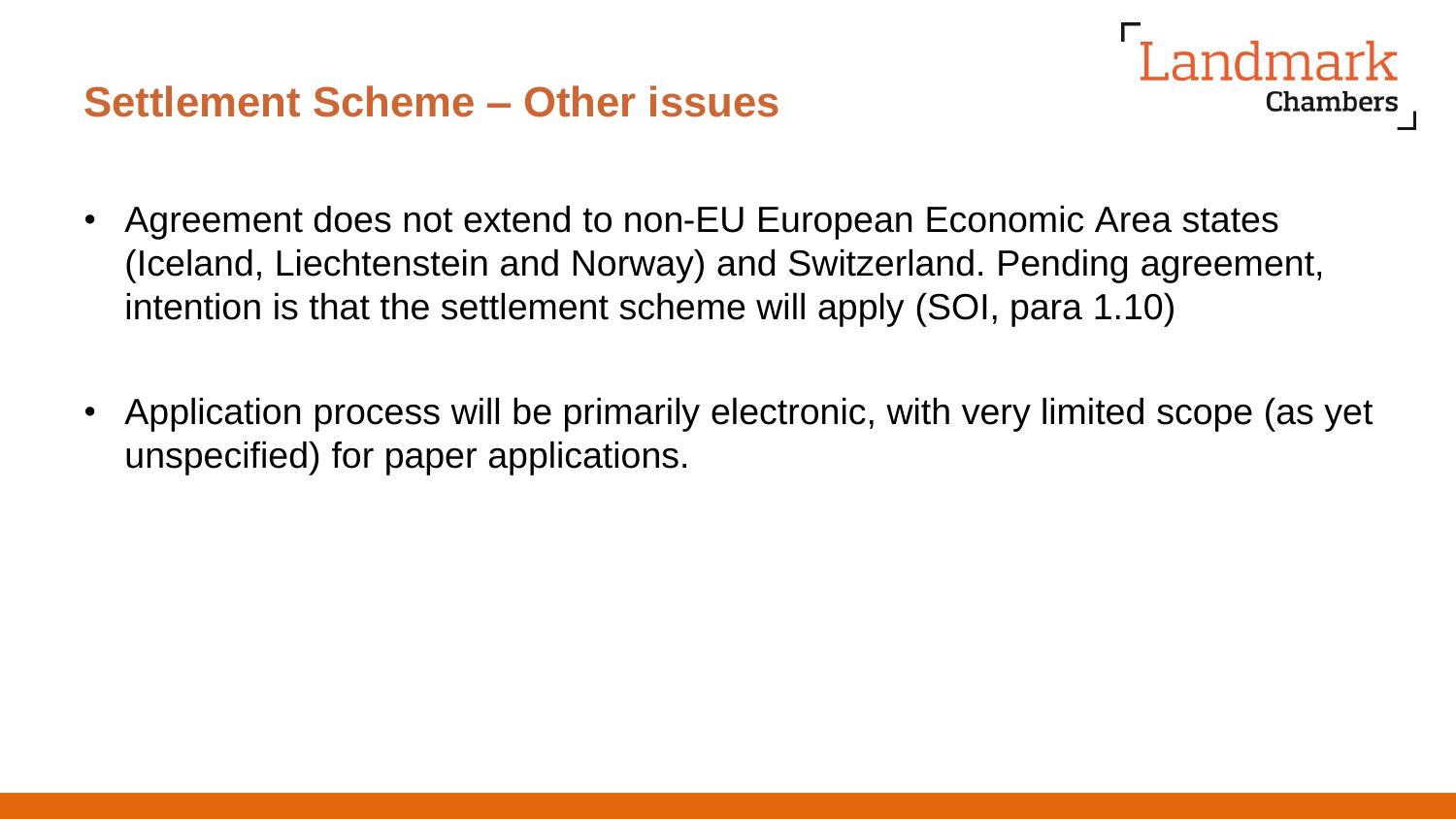

- SOI and Caseworker Guidance annexes set out different classes of evidence. There is clearly scope for dispute and controversy here.
- Pre-30.3.19 refusals will attract right of administrative review; intention is to enact primary legislation to provide for a right of appeal from 30.3.19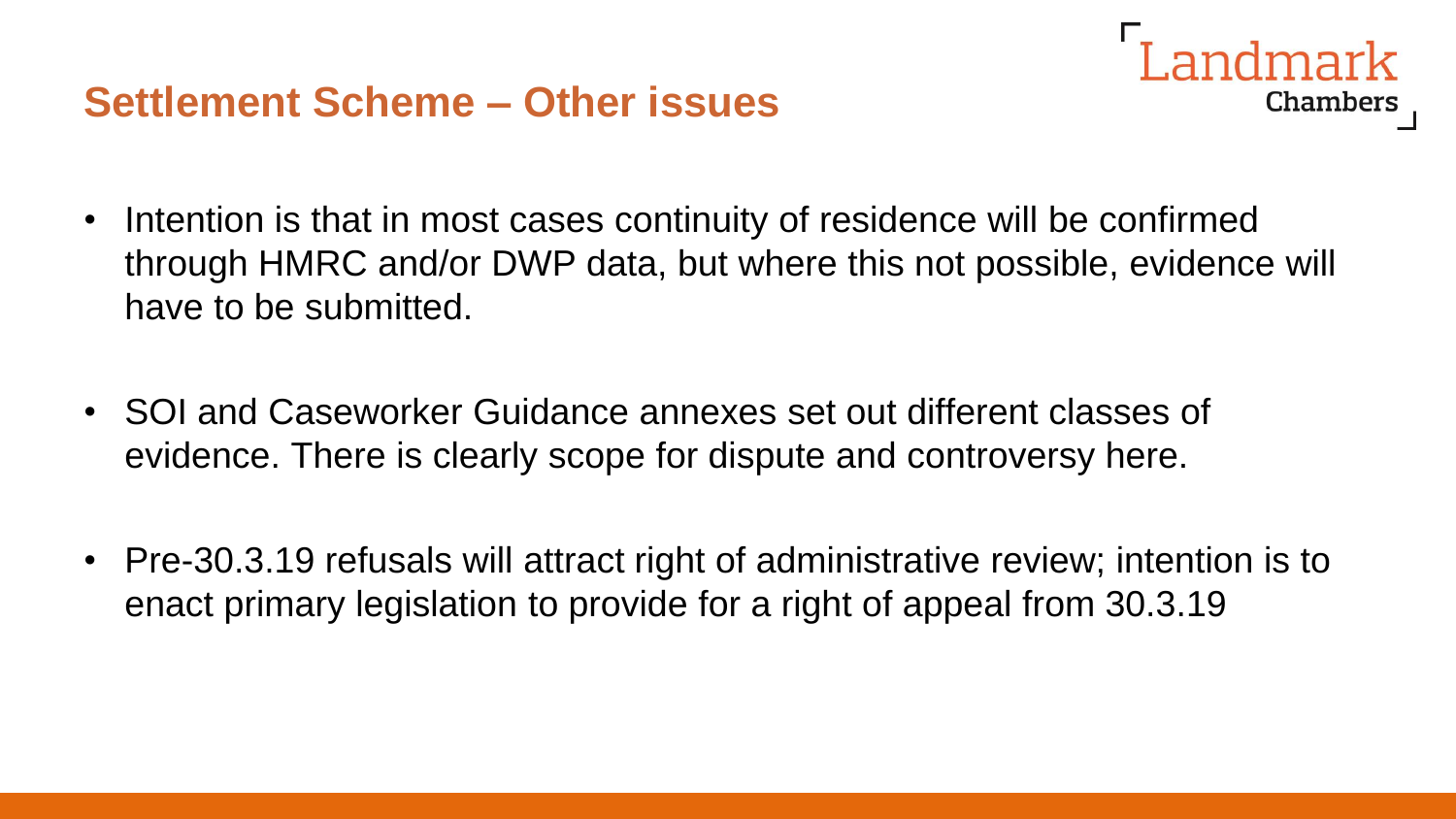

- *Chen* carers and *Ibrahim & Texeira* carers rights' are protected by the WA. Provision for them has yet to be made clear.
- *Surinder Singh* cases not covered by WA, but provided for in Appendix EU
- *Zambrano* carers do not attract rights under the WA. Provision will be made in the Immigration Rules.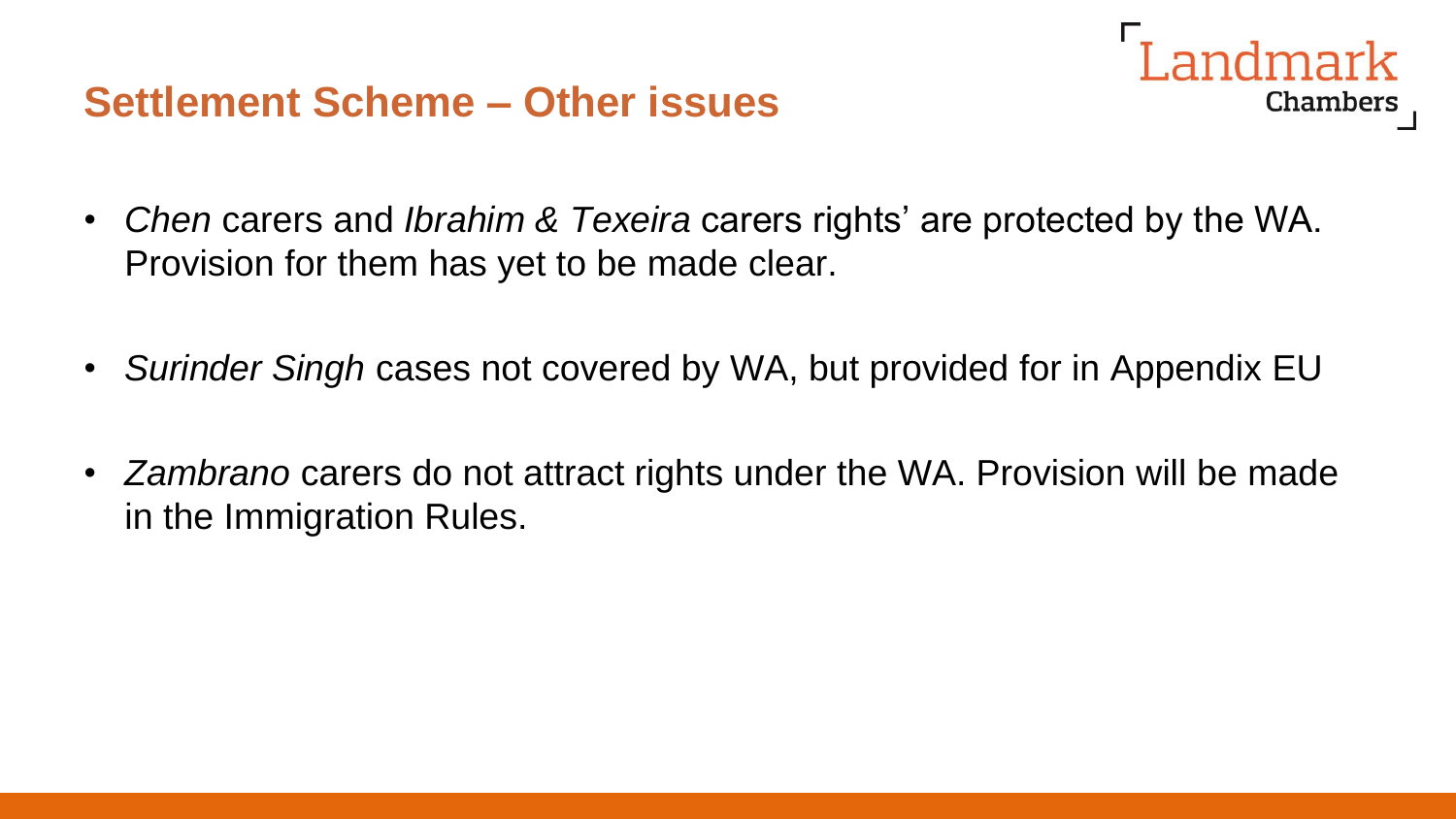#### **Settlement Scheme – Other issues**

andmark **Chambers** 

- Testing:
	- Private Beta 1: 28 August to 17 October 2018 completed successfully, according to Home Office report
	- Private Beta 2: 1 November 2018 to 21 December 2018, limited eligibility
	- Public beta to follow
	- Fully open by 30 March 2019
	- Deadline for applications from those resident in UK at end of transition period will be 30 June 2021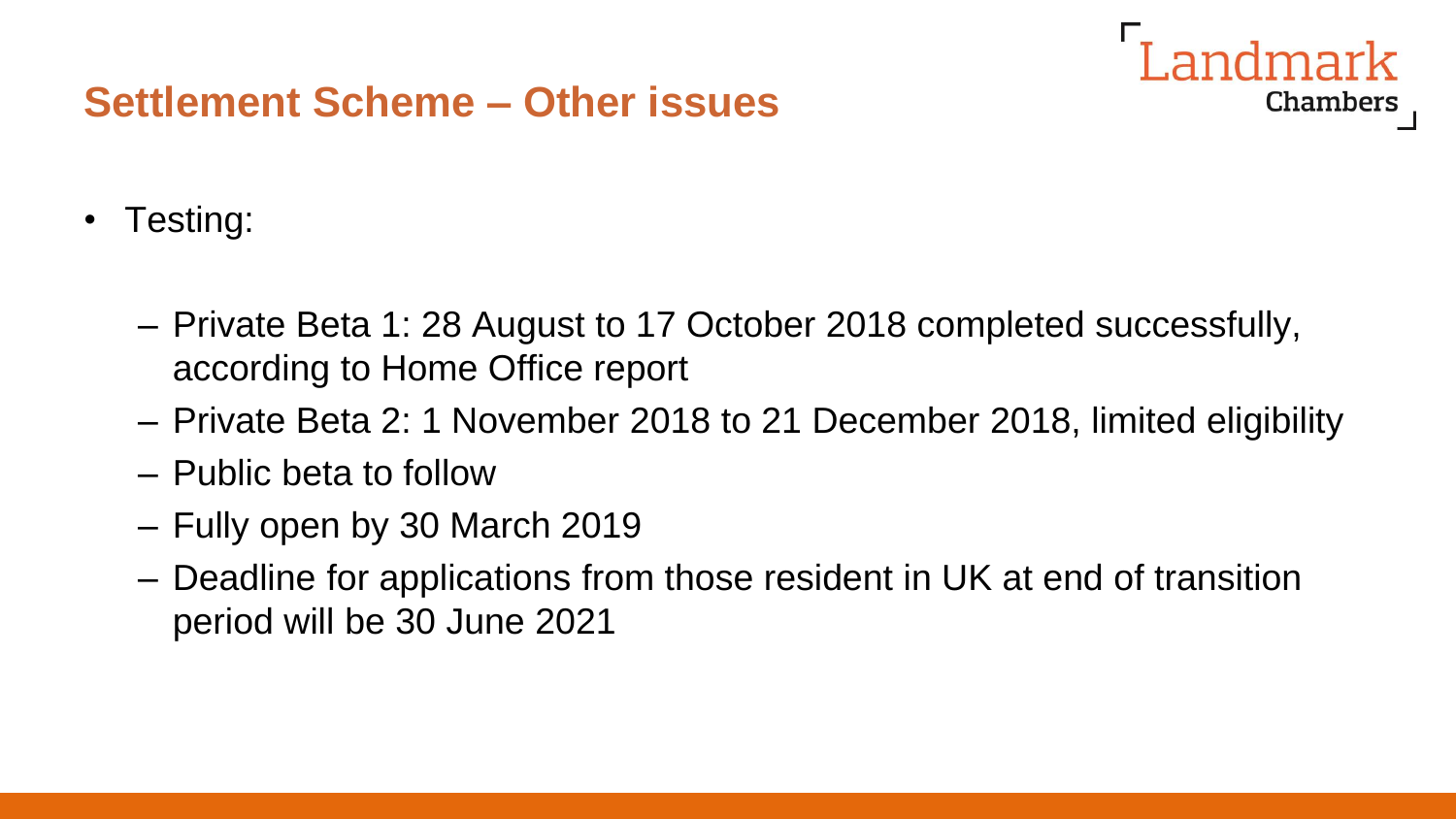

# **FUTURE SYSTEM**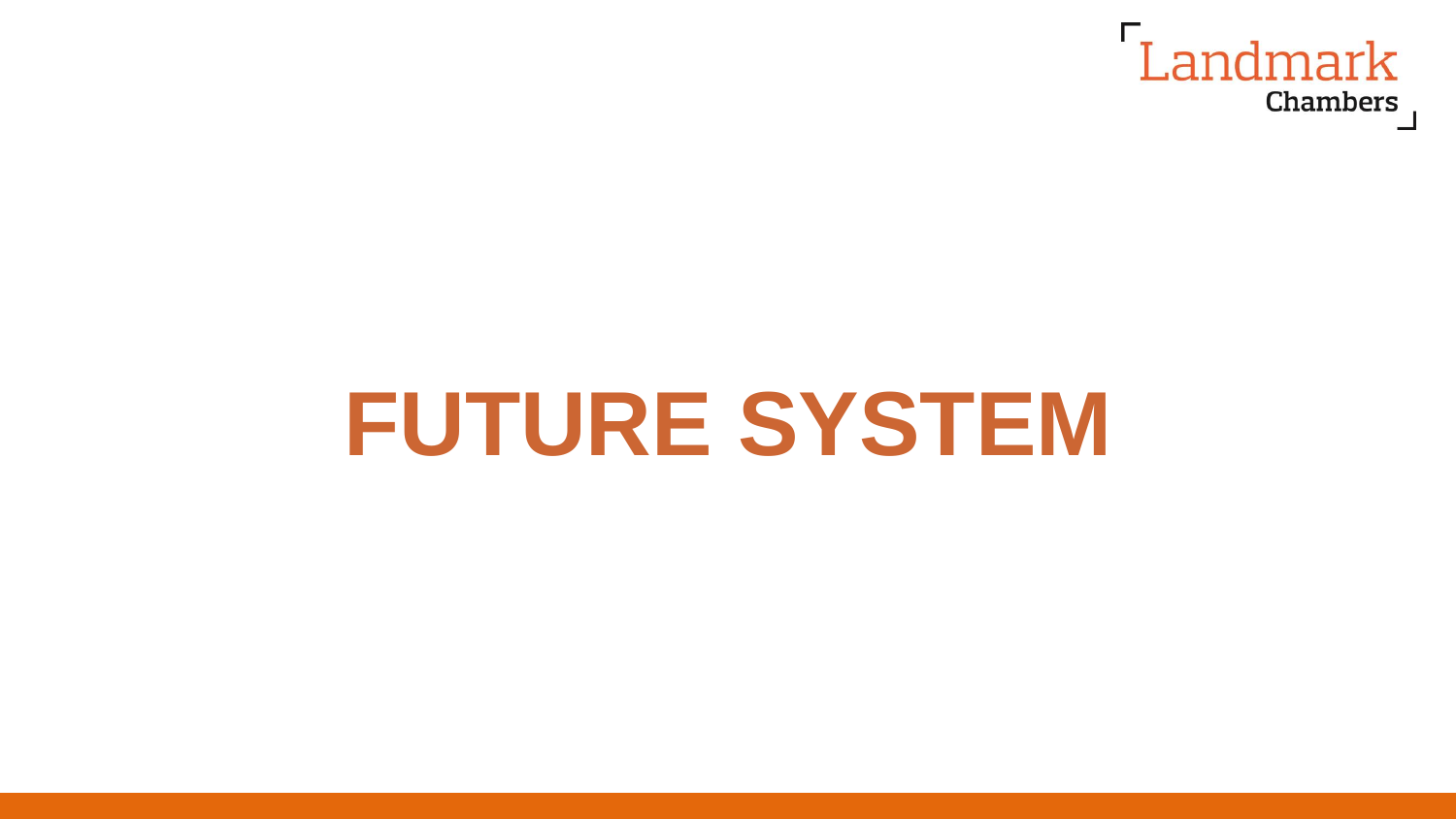#### **Future immigration system**



- Migration White Paper initially planned for summer 2017
- Still not published
- Telegraph (24.11.18) reporting due to be published "*in the week beginning December 3*"
- Sajid Javid to HASC yesterday (27.11.18) "*The government hasn't set a final publication date for the white paper, but very shortly… I'd certainly say in December*." Would not commit to publication before Brexit deal vote on 11.12.18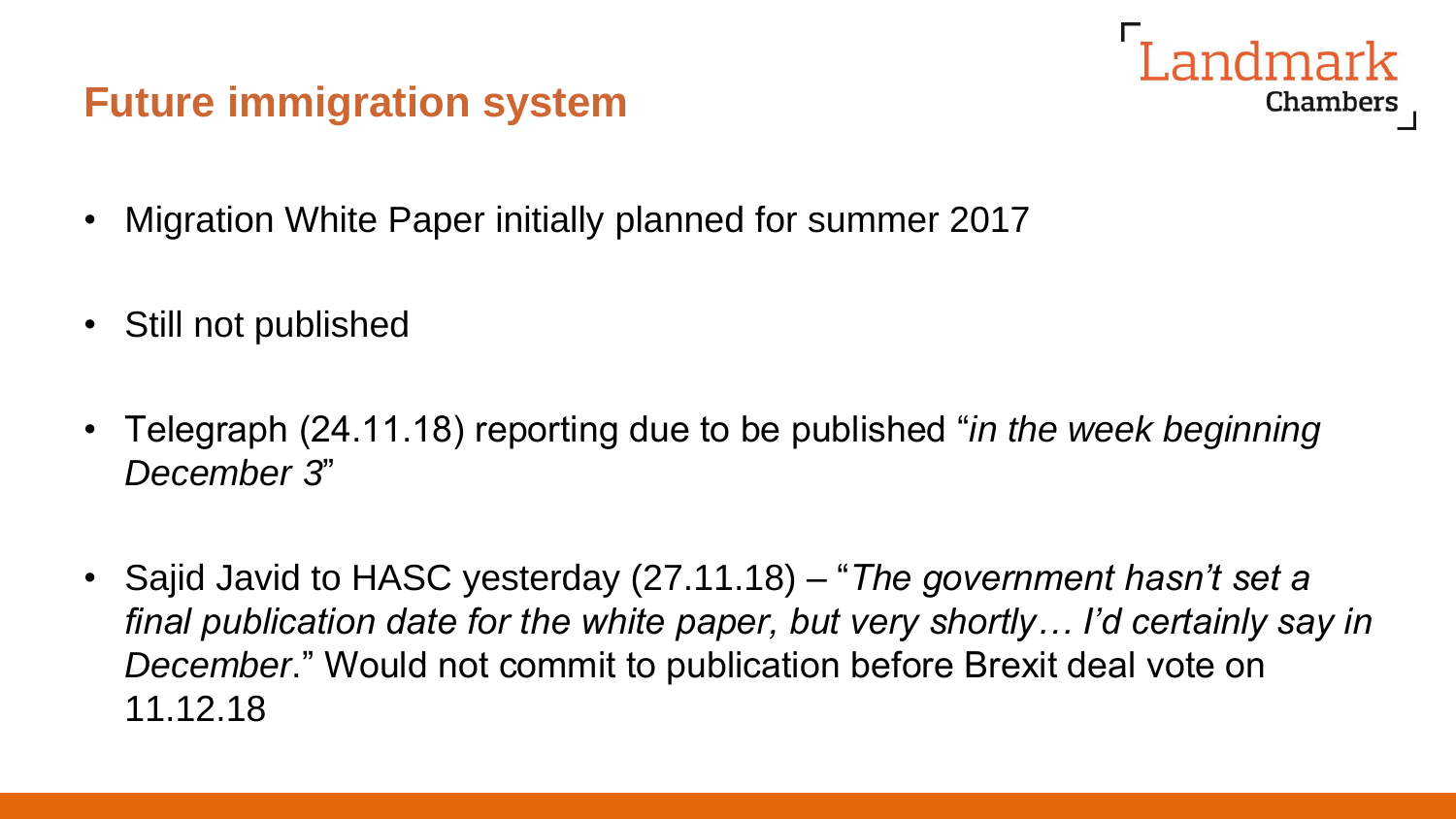#### **Future immigration system**

- Indications of shape it will take:
	- July 2018 White Paper The Future Relationship between the United Kingdom and the European Union
	- Migration Advisory Committee Report 18.9.18 (commissioned to provide evidence base for post-Brexit immigration policy)

**Chambers** 

– Home Secretary (2.10.18) and PM (4.10.18) speeches at CPC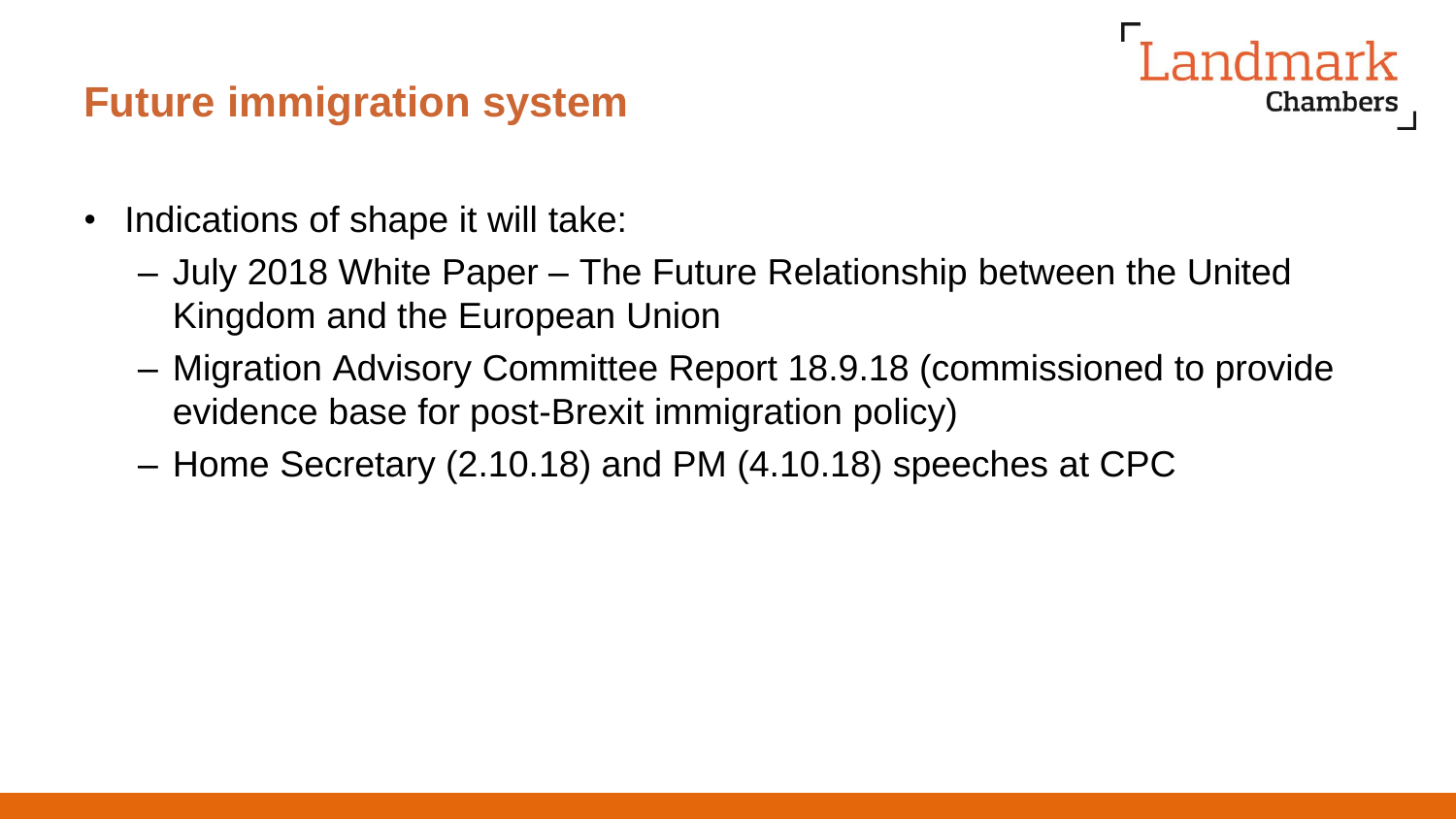

• July 2018 White Paper

"*Framework for mobility*". Envisages "*reciprocal arrangements, consistent with the ending of free movement*" that: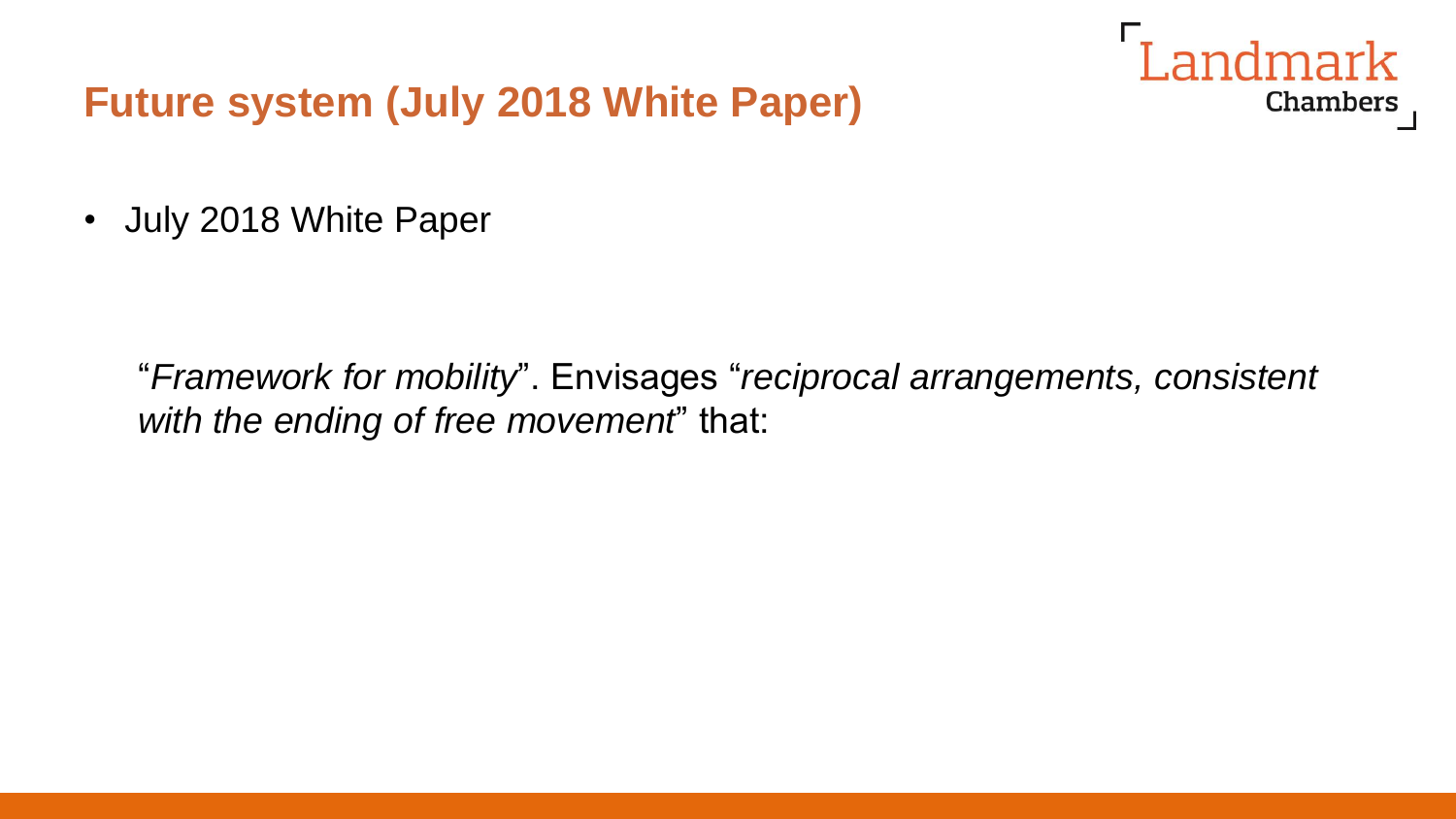

- reciprocal arrangements that would allow UK nationals to visit the EU without a visa for short-term business reasons and equivalent arrangements for EU citizens coming to the UK
- reciprocal provisions on intra-corporate transfers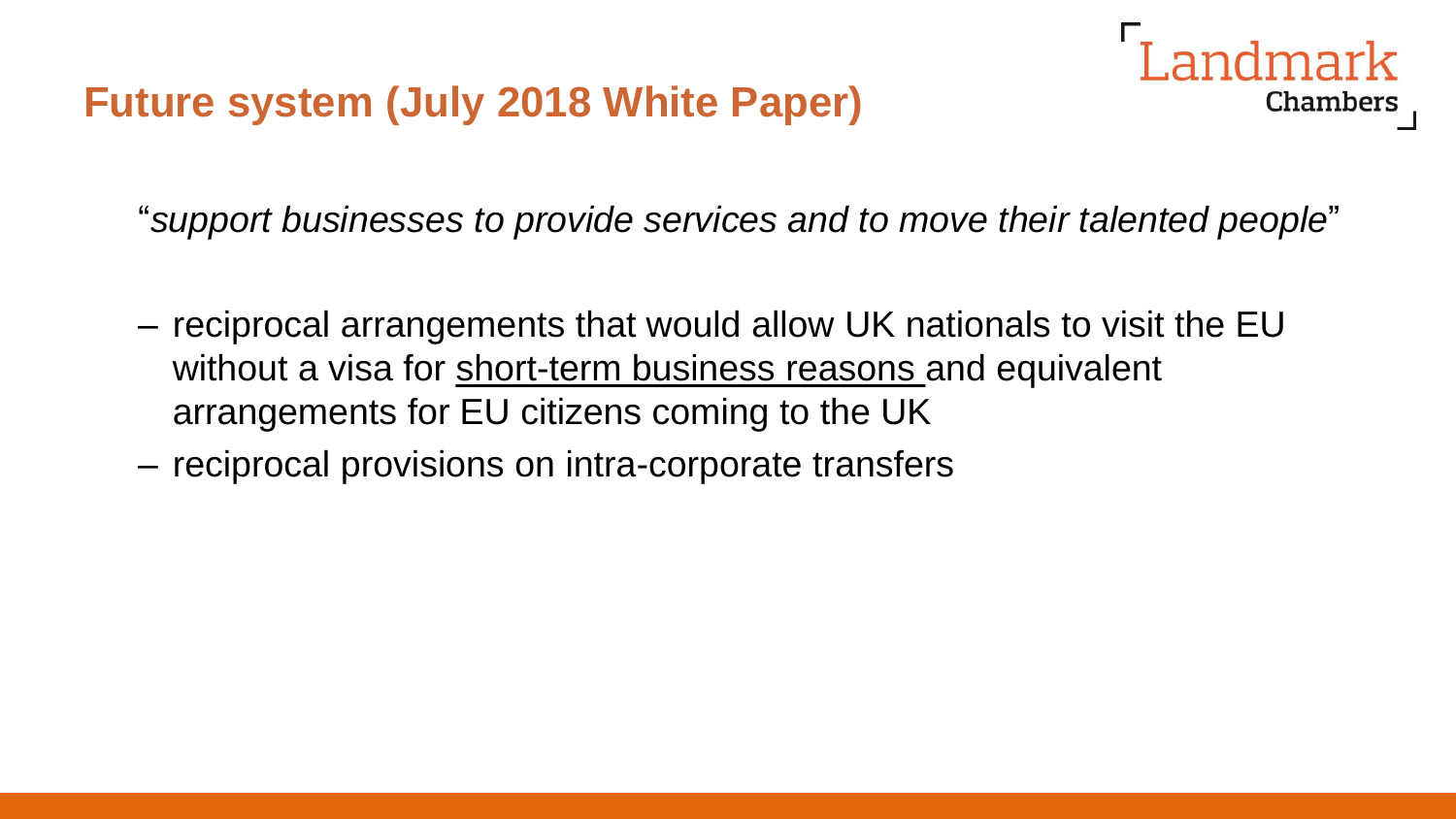"*allow citizens to travel freely, without a visa, for tourism …*"

- proposes "*reciprocal visa-free travel arrangements to enable UK and EU citizens to continue to travel freely for tourism in the future*"

Chambers

- "*The Government wants UK and EU nationals to continue to be able to use the European Health Insurance Card (EHIC) to receive healthcare should they need it while on holiday*."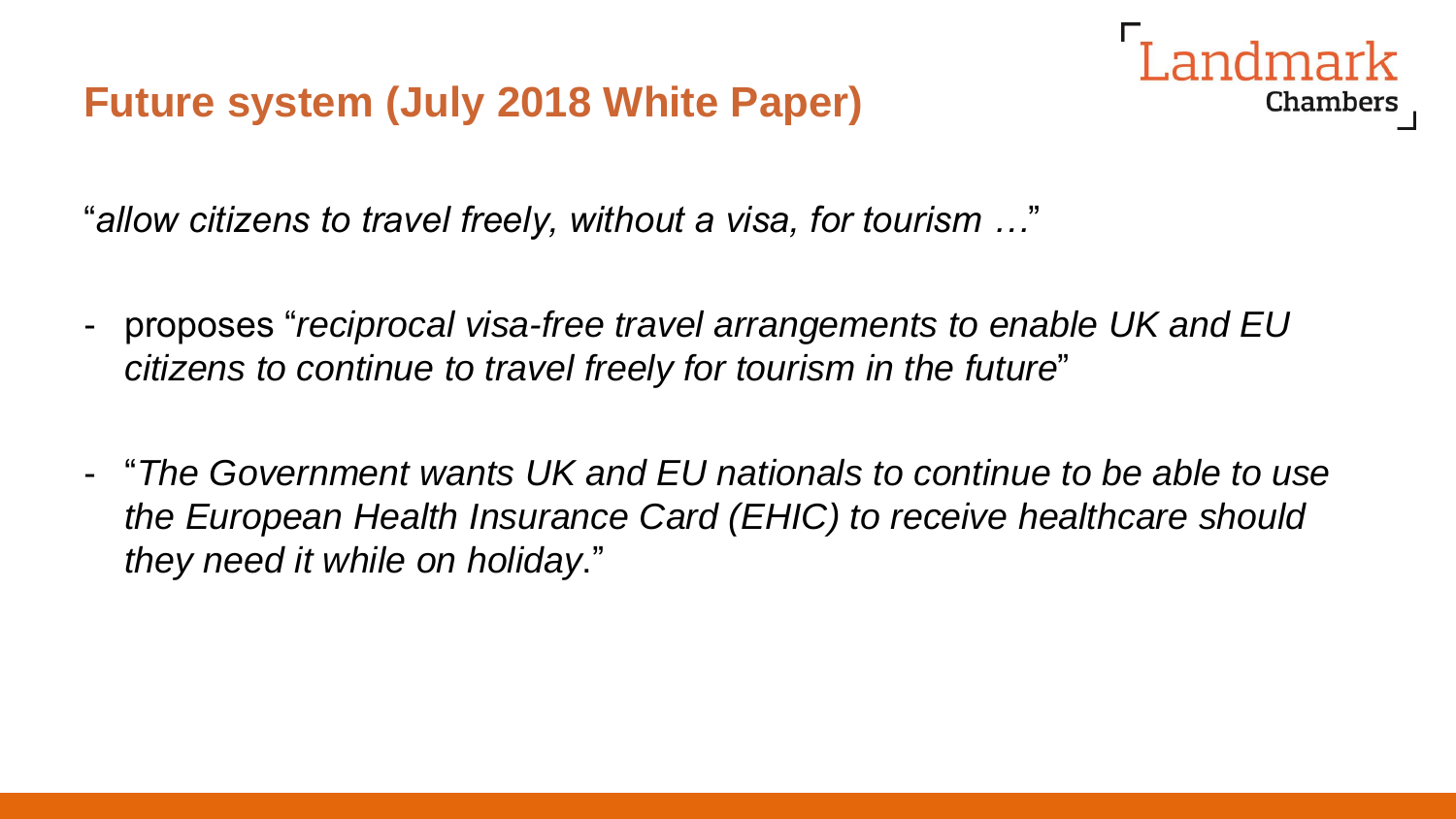"*facilitate mobility for students and young people…*"

- "*The UK and the EU should continue to give young people and students the chance to benefit from each other's world leading universities*"

**Chambers** 

- "*The UK proposes a UK-EU youth mobility scheme …*"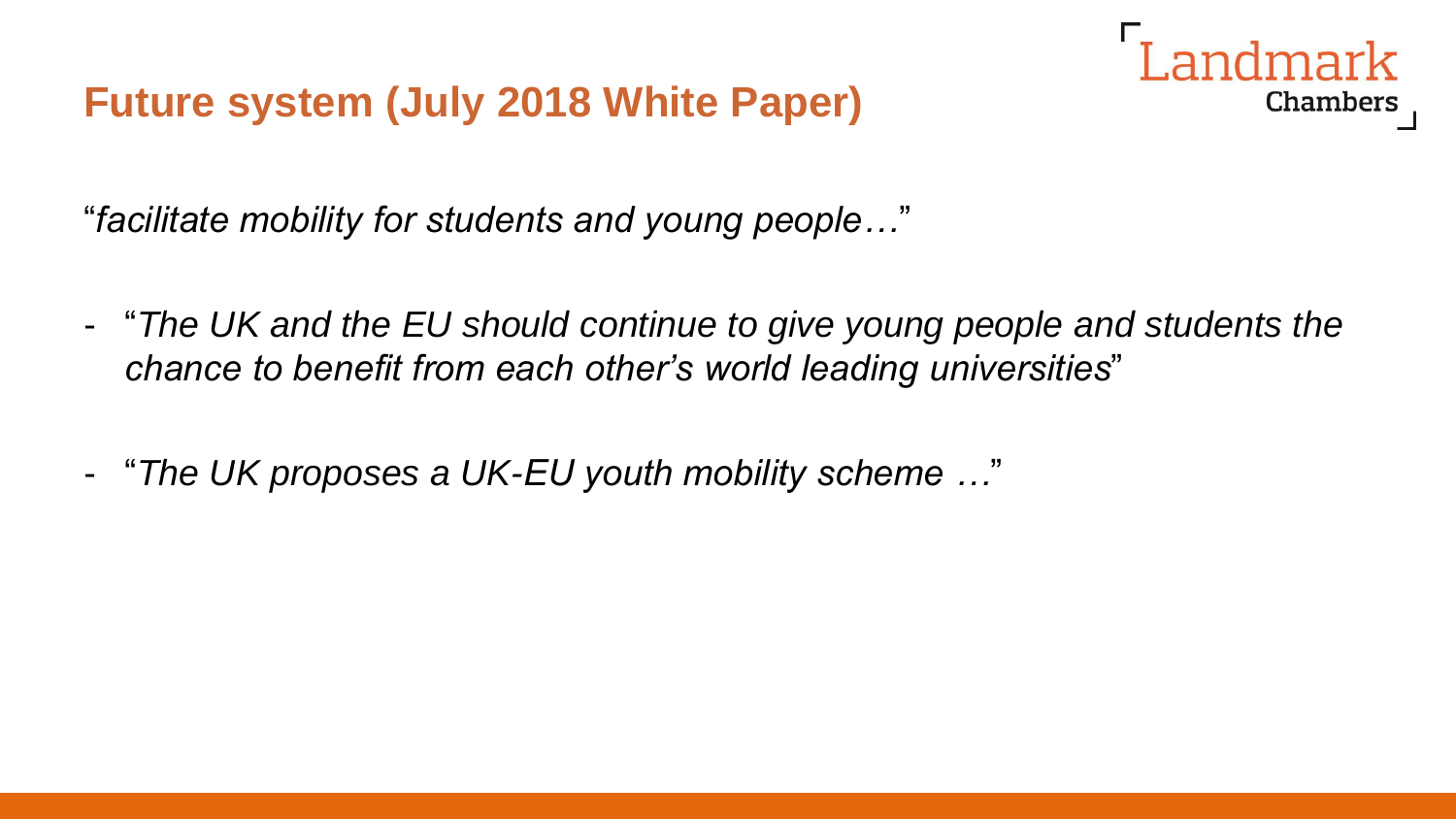

- UK wants "*reciprocal arrangements with the EU that ensure smooth passage*  for UK nationals when they travel to the EU, for example on business or on *holiday*"

Chambers

- "*short, simple and user-friendly application processes*"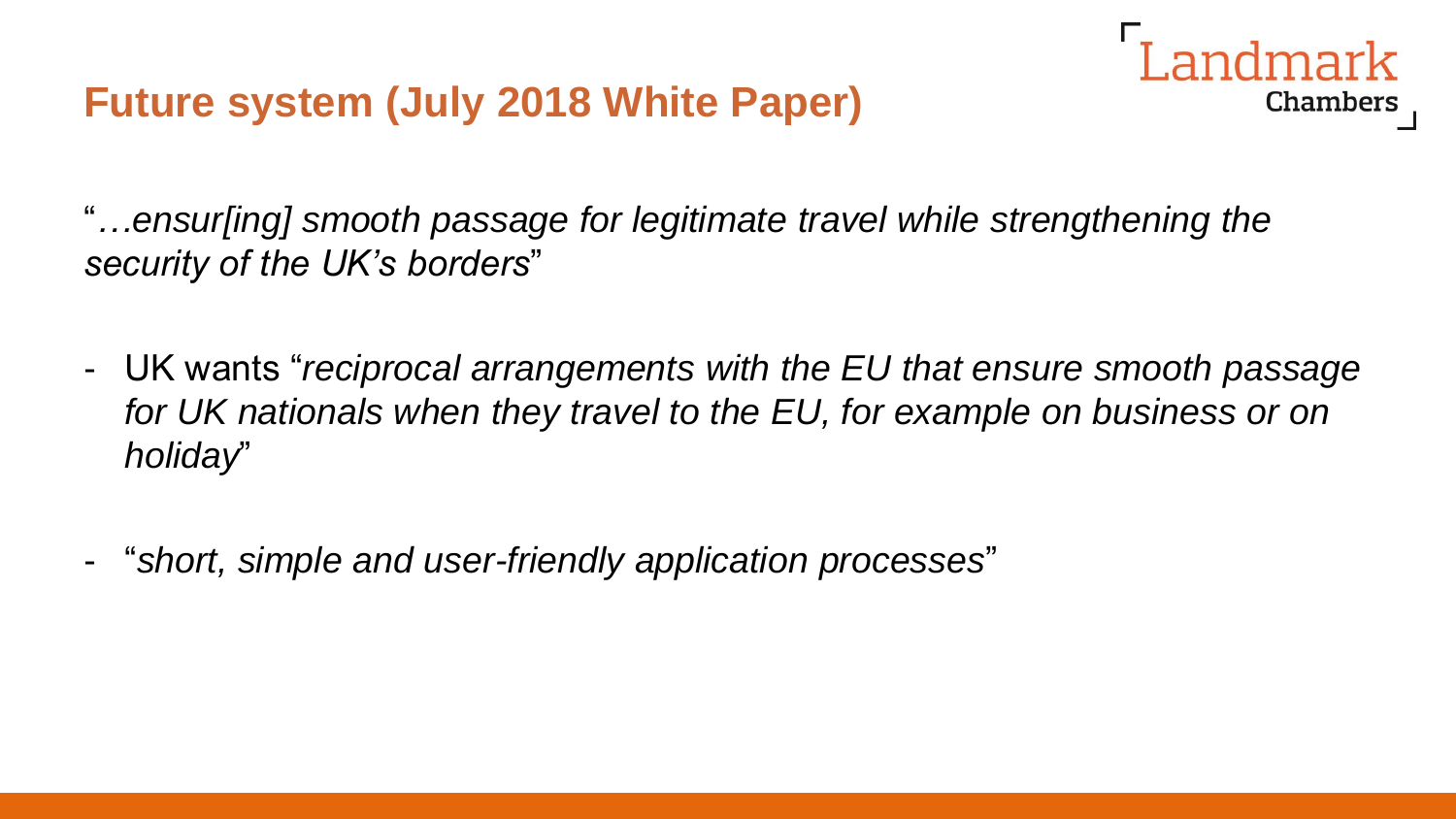

- *EEA migration in the UK: Final report*
- Published 18.9.18
- Purpose was "*to provide an evidence base for the design of a a new migration system after the end of the implementation period in 2021*."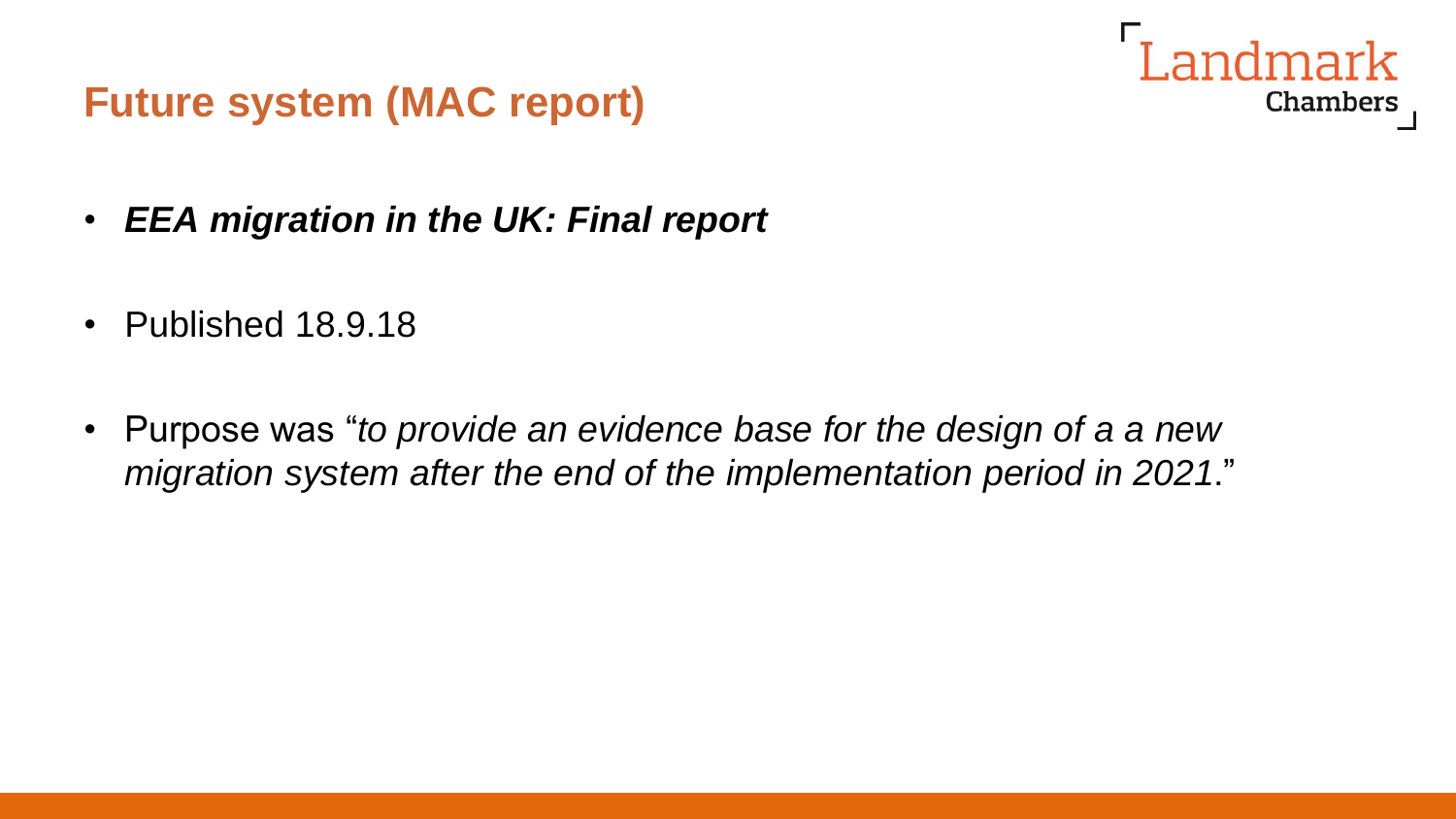

#### **Key conclusions**

- Many of the impacts of EEA migration seem to be small in magnitude when set against other changes (Chair's Foreword)
	- "*The fall in the value of the Pound after the referendum vote to leave the EU probably raised prices by 1.7 per cent - this is almost certainly a larger impact than the effect on wages and employment opportunities of residents from all the EEA migration since 2004, although over a different time period*."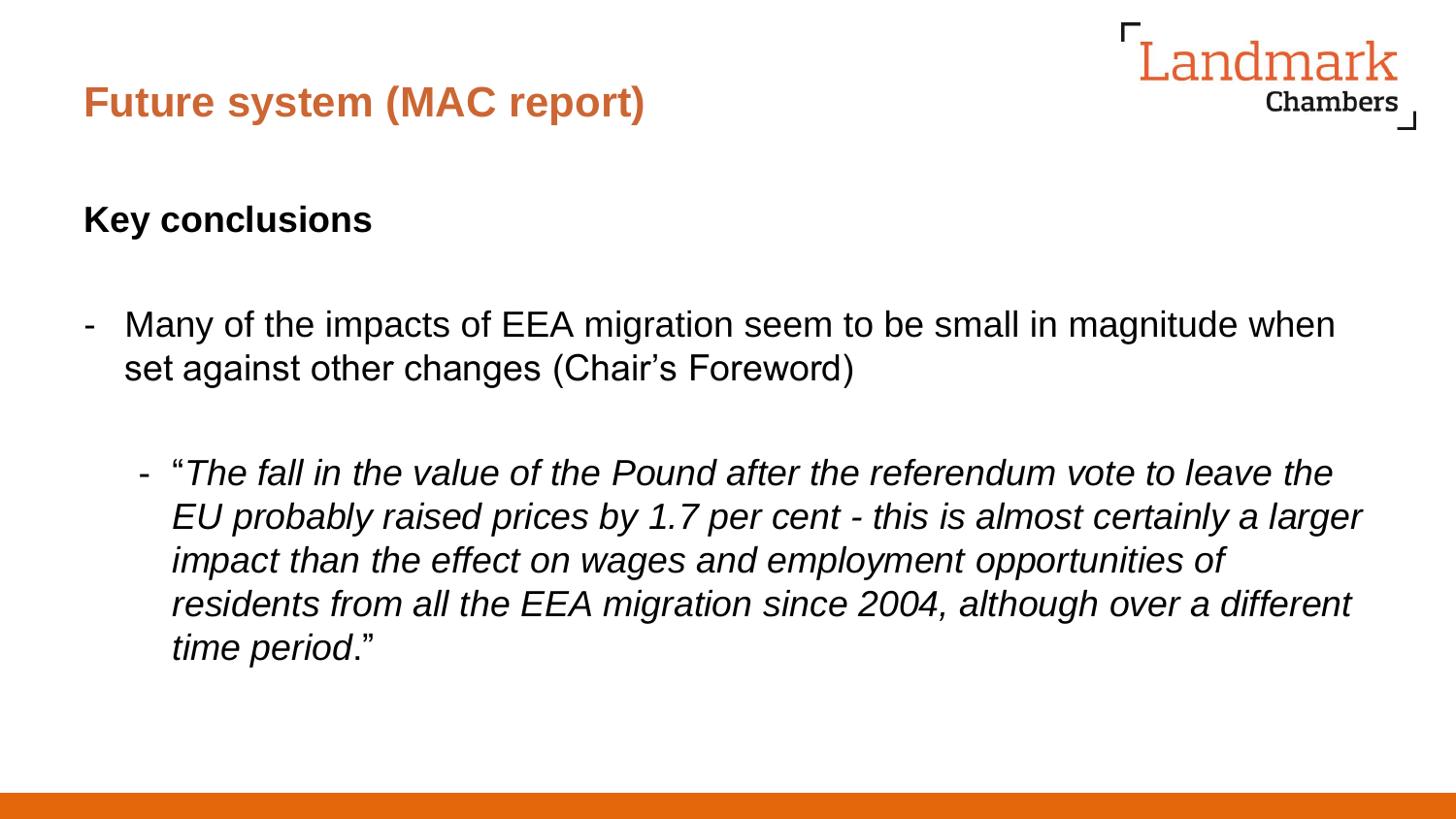#### **Key conclusions**

- "*migrants have no or little impact on the overall employment and unemployment outcomes of the UK-born workforce*" (possible variability depending on skill level but unclear);

- "*migration is not a major determinate of the wages of UK-born workers*"
- "*the existing literature and the studies we commissioned point towards immigration having a positive impact on productivity but the results are subject to significant uncertainty*"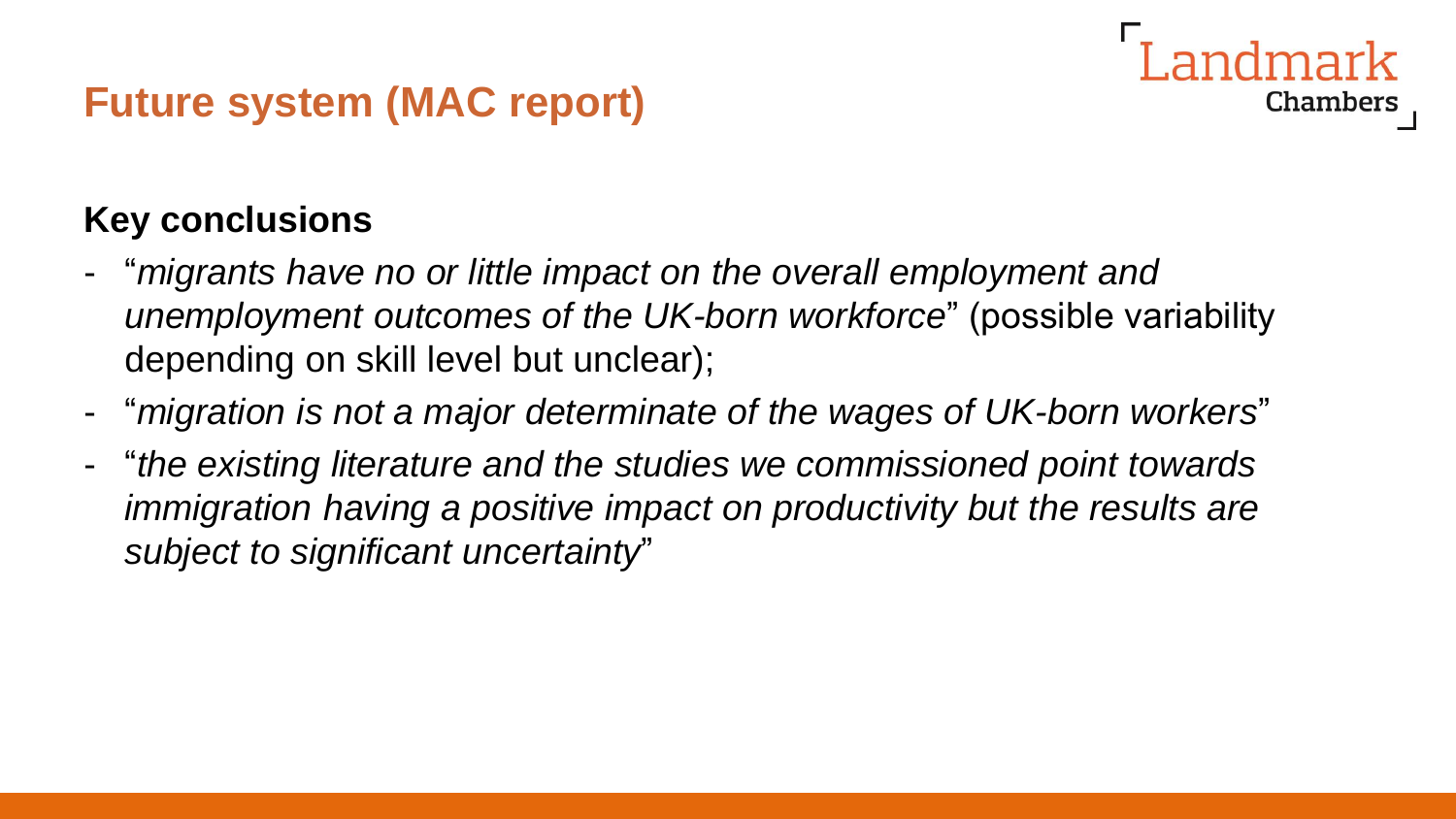#### **Key conclusions**

- Migration has reduced prices of some personal services, and has increased house prices, particularly in low stock areas

andmark

- "*EEA migrants pay more in taxes than they receive in benefits. The positive net contribution to the public finances is larger for EU13+ migrants than for NMS migrants.*"
	- Considerable variability, depending on household income.
	- "*A more selective approach to EEA migration, which is not available under free movement, could provide an even more positive impact of migration on the public finances*."
	- A system that selected on age and earnings "*could produce even higher gains*."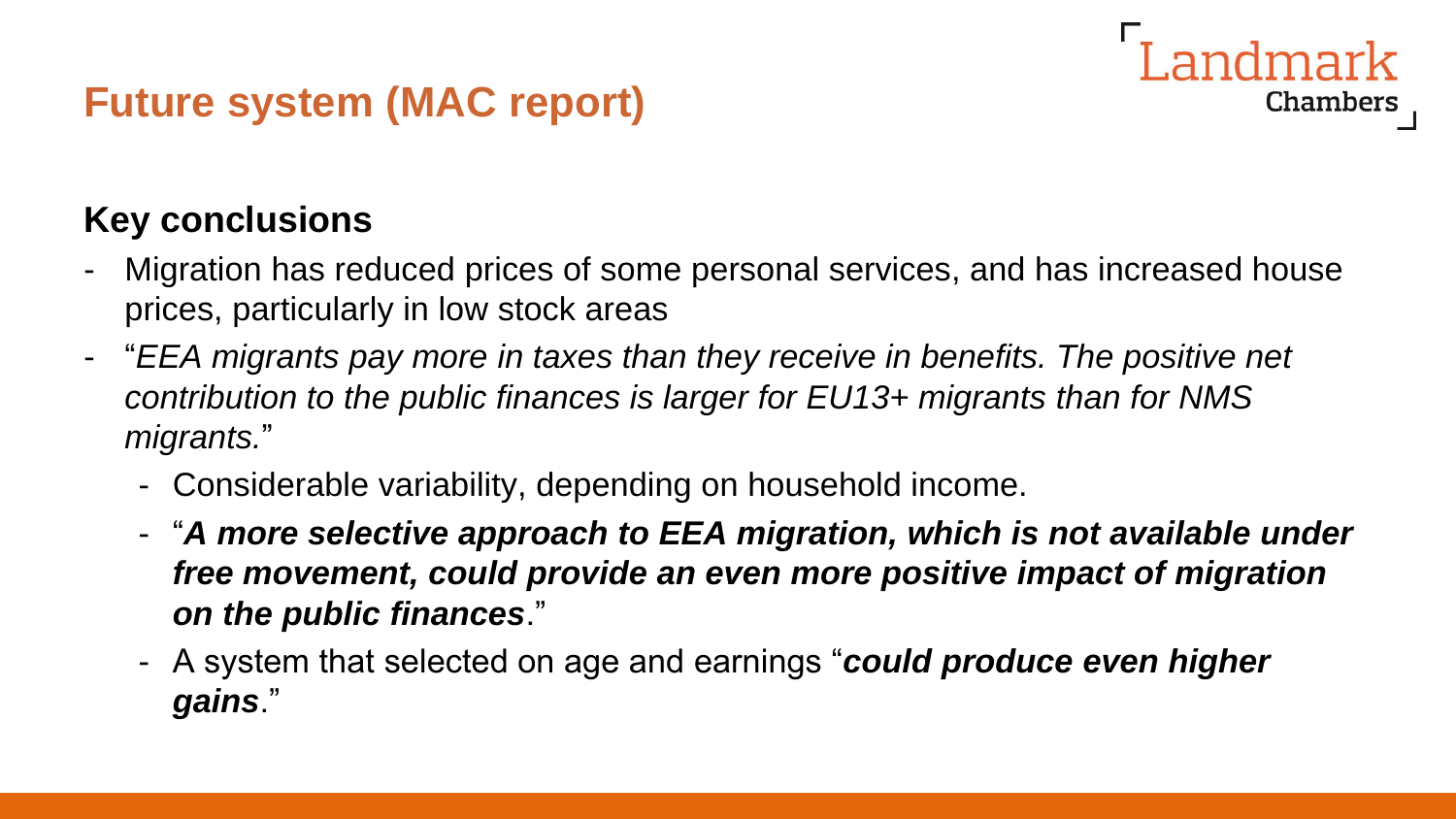

- No evidence that migration has reduced the quality of healthcare. EEA migrants contribute more through financial resources and work than they consume.

andmark

- No evidence that migration has reduced parental choice in schools or attainment of UK born children.
- Limited but growing impact on social housing.
- Migration does not impact on crime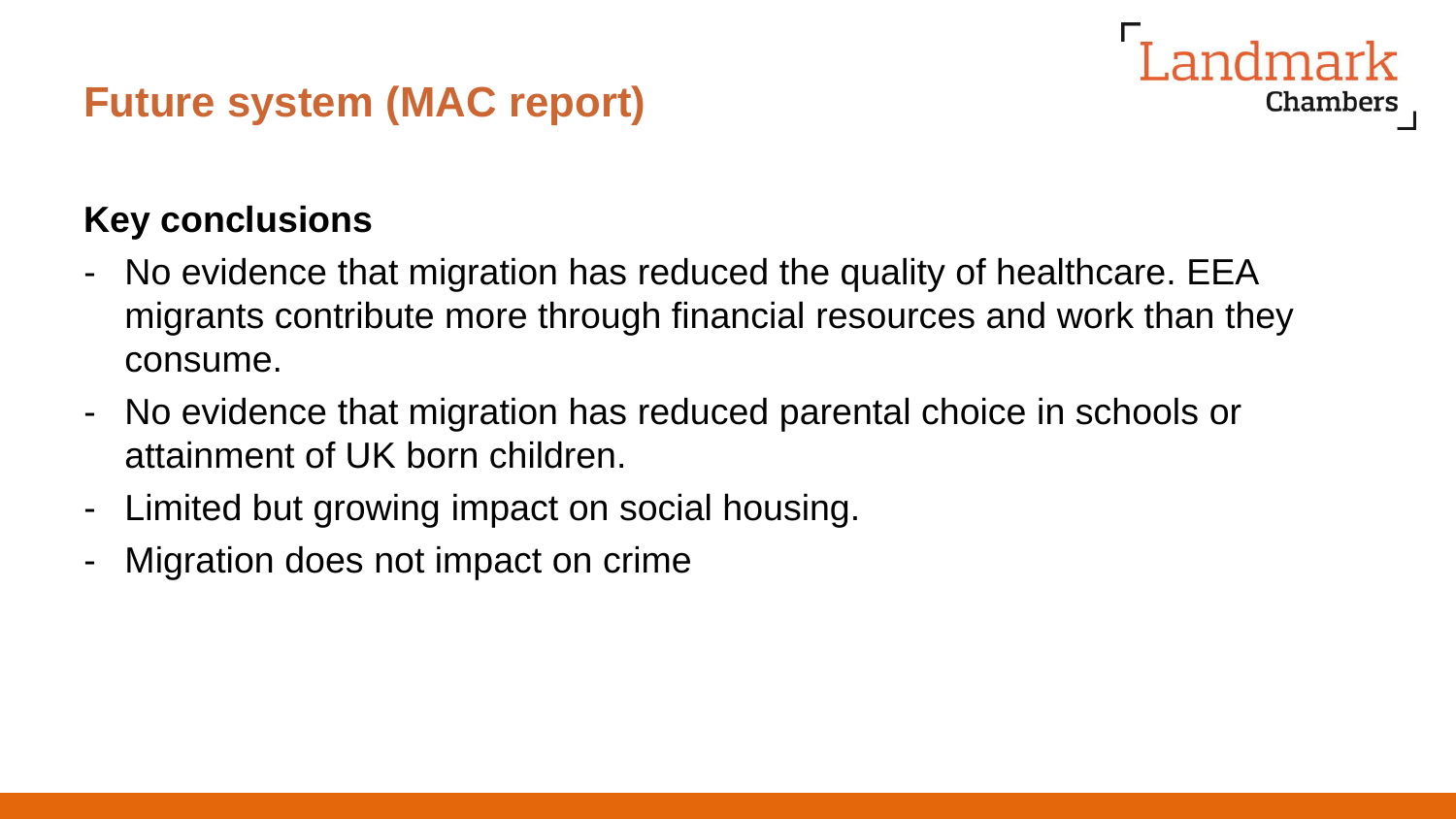

#### **Recommendations**

- Free movement means of loss of control over "*level and type of immigration into the UK*"
- **No view expressed on whether future migration rules should be addressed as part of negotiations on future relationship with EU. Report assumes not, and proceeds on that basis**.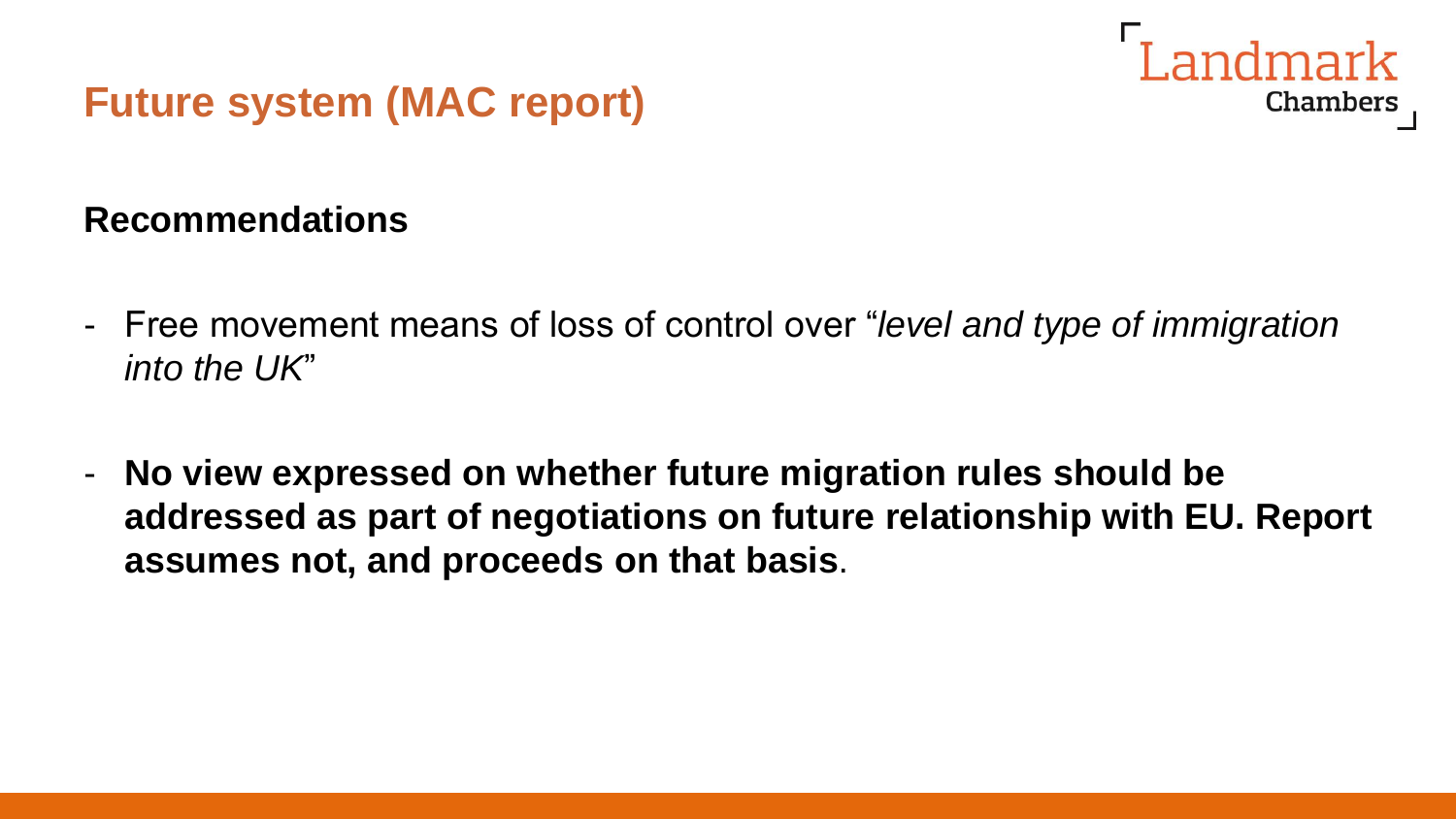

#### **Recommendations**

- Evidence points to high skilled migrants "*having a clear benefit to existing residents*", while the same is not true for lower skilled migrants.
- "… *a policy on work migration that provided greater access for higher-skilled migration while restricting access for lower-skilled workers to enter the UK would be consistent with the available evidence*."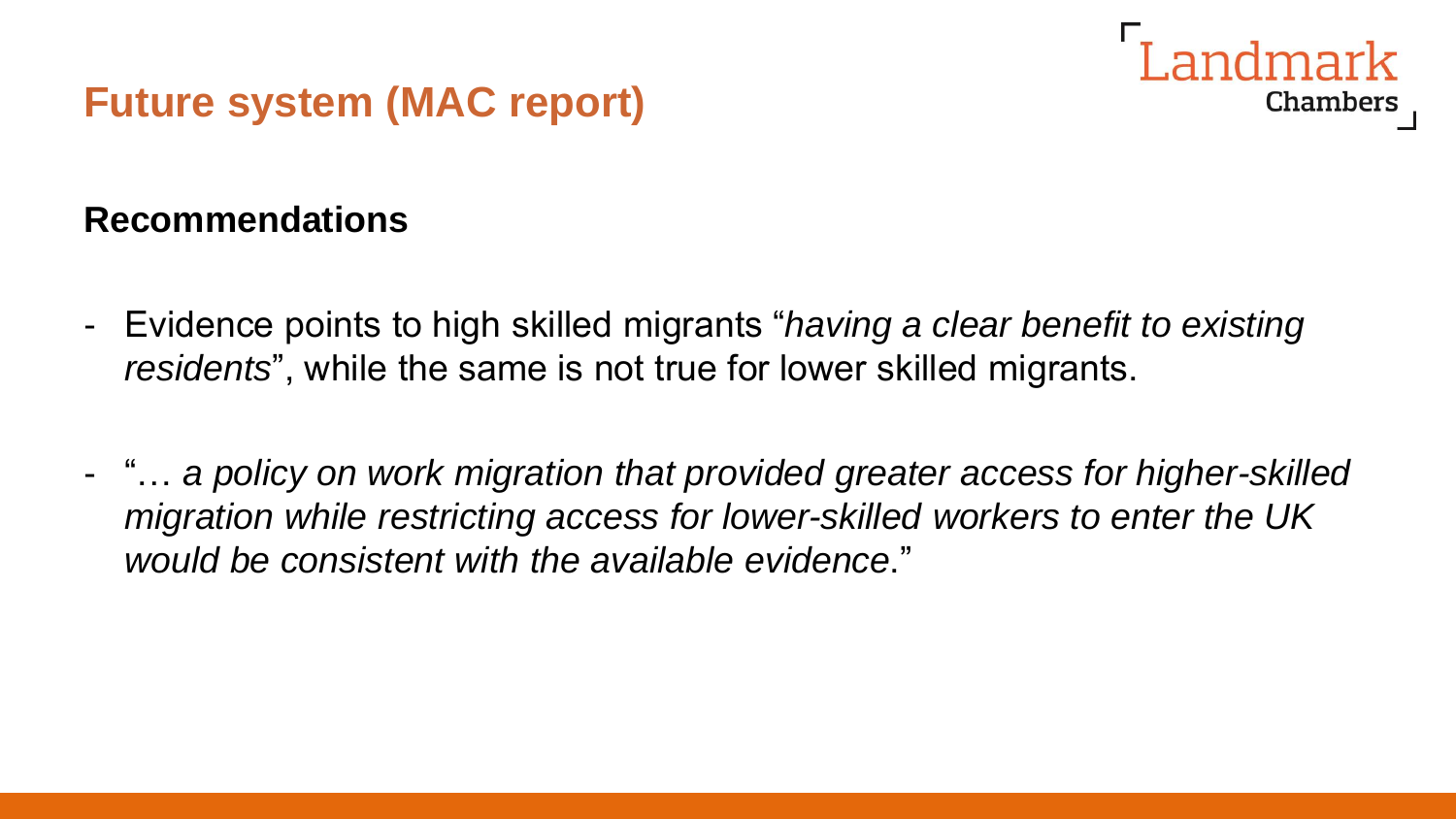#### **Recommendations**

- Propose abolition of Tier 2 (General) cap
- Bring medium skilled jobs within Tier 2 (General), but…
- Maintain £30,000 salary threshold
- Extend immigration skills charge to EEA citizens
- Abolish RMLT
- Make it easier to change employment once here
- No route for low skilled workers except perhaps seasonal agricultural workers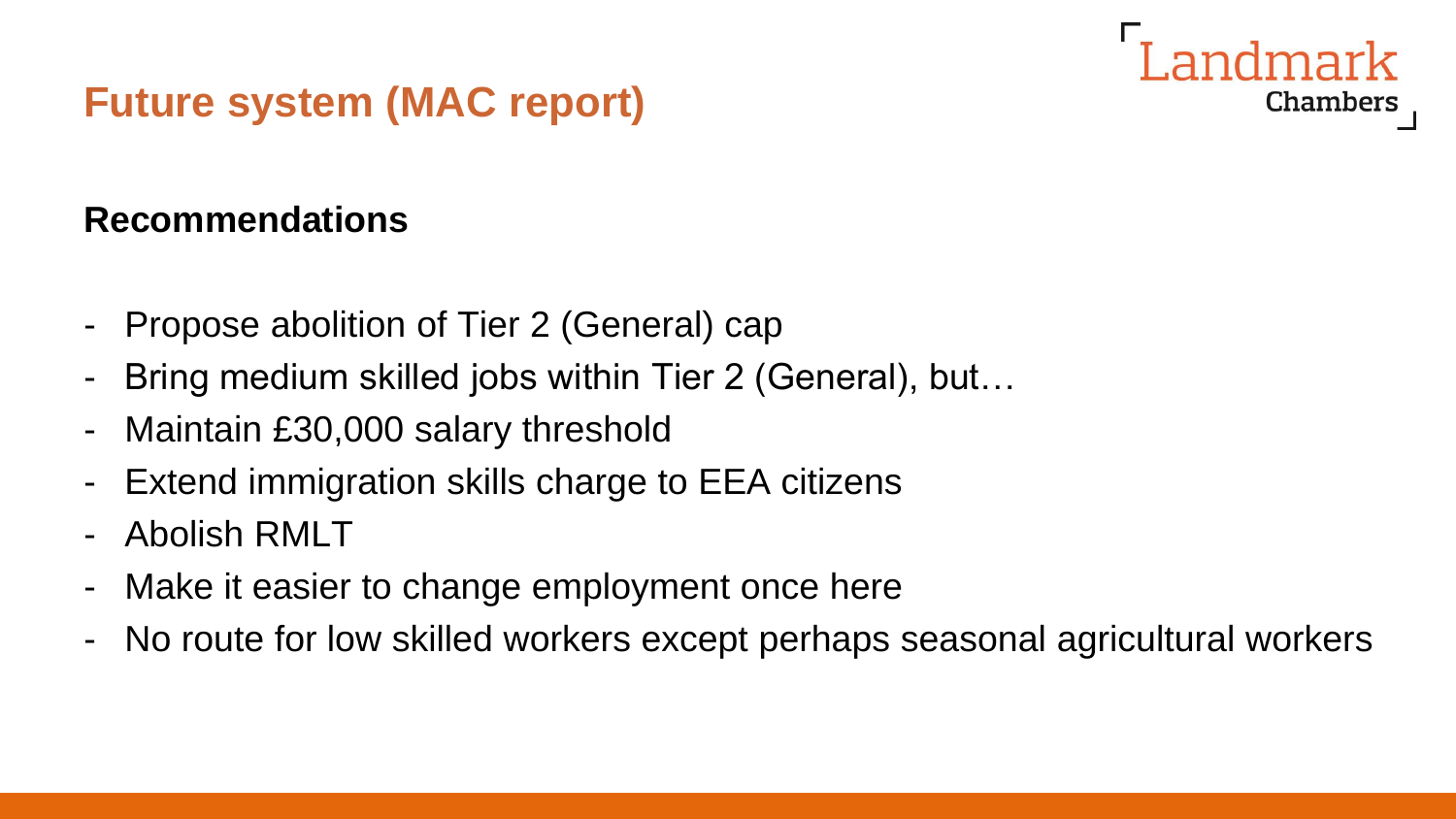### **Future system (CPC 2018)**

- Sajid Javid 2.10.18
	- "*unique opportunity to reshape our immigration system for the future*"
	- "*A skills-based, single system that is opened up to talent from across the world. A system that doesn't discriminate between any one region or country. A system based on merit. That judges people not by where they are from, but on what they can do. What people want – and they will get – is control of our own system. With a lower, and sustainable level of net migration. And above all, that has to mean one thing: an end to freedom of movement*."